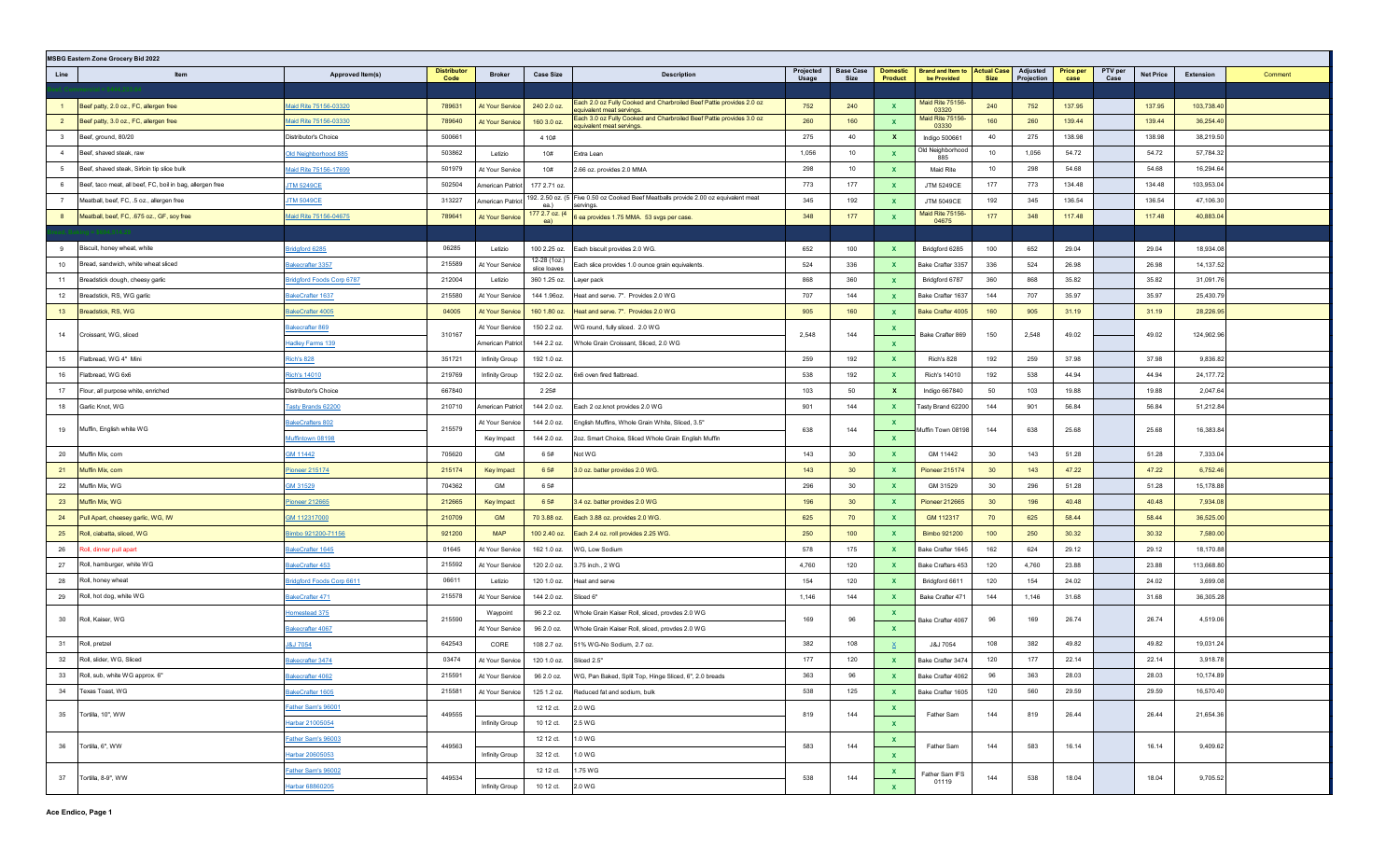|      | <b>MSBG Eastern Zone Grocery Bid 2022</b>    |                             |                            |                         |                  |                                                                                                                                              |                    |                          |                            |                                                     |      |                        |                          |                 |                  |                      |
|------|----------------------------------------------|-----------------------------|----------------------------|-------------------------|------------------|----------------------------------------------------------------------------------------------------------------------------------------------|--------------------|--------------------------|----------------------------|-----------------------------------------------------|------|------------------------|--------------------------|-----------------|------------------|----------------------|
| Line | Item                                         | Approved Item(s)            | <b>Distributor</b><br>Code | <b>Broker</b>           | <b>Case Size</b> | <b>Description</b>                                                                                                                           | Projected<br>Usage | <b>Base Case</b><br>Size | <b>Domestic</b><br>Product | <b>Brand and Item to Actual Case</b><br>be Provided | Size | Adjusted<br>Projection | <b>Price per</b><br>case | PTV per<br>Case | <b>Net Price</b> | Extension<br>Comment |
|      |                                              |                             |                            |                         |                  |                                                                                                                                              |                    |                          |                            |                                                     |      |                        |                          |                 |                  |                      |
| 38   | Apple Frudel, WG, IW                         | GM 18000-27852              | 211478                     | GM                      | 72 2.29 oz.      | NOT WG                                                                                                                                       | 198                | 72                       | $\mathbf{x}$               | GM 27852                                            | 72   | 198                    | 33.24                    |                 | 33.24            | 6,581.52             |
| 39   | Bagel, honey wheat, large                    | esop's 98195                | 99195                      | Key Impact              | 60 4.50 oz.      | NOT WG                                                                                                                                       | 304                | 60                       | $\mathbf{x}$               | Aesop 99195                                         | 60   | 304                    | 26.28                    |                 | 26.28            | 7,989.12             |
| 40   | Bagel, mini                                  | Pillsbury 138399000         | 309388                     | GM                      | 72 2.43 oz.      | With cinnamon cream cheese                                                                                                                   | 117                | 72                       | $\mathbf{x}$               | GM 138399                                           | 72   | 117                    | 33.38                    |                 | 33.38            | 3,905.46             |
| 41   | Bagel, White WG, bulk                        | enders 00074                | 390002                     | Waypoint                | 72 2.0 oz.       | Presliced. White whole wheat                                                                                                                 | 1,180              | 72                       | $\mathbf{x}$               | Bake Crafters 943                                   | 84   | 1,011                  | 24.28                    |                 | 24.28            | 24,547.08            |
| 42   | Bagel, White WG, IW                          | enders 00075                | 00982                      | Waypoint                | 72 2.0 oz.       | Presliced. White whole wheat                                                                                                                 | 1,788              | 72                       | $\mathbf{x}$               | Bake Crafters 982                                   | 84   | 1,533                  | 25.88                    |                 | 25.88            | 39,674.04            |
| 43   | Bread Slice, WG banana, IW                   | superBakery 7501            | 306406                     | Waypoint                | 75 3.4 oz.       | Individually wrapped. 2 WG credit.                                                                                                           | 688                | 75                       | $\mathbf{x}$               | Super Bakery 7501                                   | 75   | 688                    | 44.98                    |                 | 44.98            | 30,946.24            |
| 44   | Bread Slice, WG blueberry, IW                | superbakery 7503            | 642584                     | Waypoint                | 75 3.4 oz.       | Individually wrapped. 2 WG credit                                                                                                            | 268                | 75                       | $\mathbf{x}$               | Super Bakery 7503                                   | 75   | 268                    | 45.32                    |                 | 45.32            | 12,145.76            |
| 45   | Bread Slice, WG cocoa, IW                    | SuperBakery 7506            | 642583                     | Waypoint                | 75 3.4 oz.       | Individually wrapped. 2 WG credit.                                                                                                           | 225                | 75                       | $\mathbf{x}$               | Super Bakery 7506                                   | 75   | 225                    | 46.28                    |                 | 46.28            | 10,413.00            |
| 46   | Bread Slice, WG lemon, IW, RS                | superBakery 7507            | 306432                     | Waypoint                | 75 3.4 oz.       | Individually wrapped. 2 WG credit.                                                                                                           | 209                | 75                       | $\mathbf{x}$               | Super Bakery 7507                                   | 75   | 209                    | 46.48                    |                 | 46.48            | 9,714.32             |
| 47   | Bread Slice, WG zucchini, IW                 | superBakery 7502            | 310099                     | Waypoint                | 77 3.4 oz.       | Individually wrapped. 2 WG credit.                                                                                                           | 247                | 75                       | $\mathbf{x}$               | Super Bakery 7502                                   | 75   | 247                    | 45.32                    |                 | 45.32            | 11,194.04            |
| 48   | Breakfast Bar, WG, IW                        | Sky Blue HWB5172            | 310330                     | Letizio                 | 72 2.8 oz.       |                                                                                                                                              | 1,252              | 72                       | $\mathbf{x}$               | Sky Blue<br><b>HWB5172</b>                          | 72   | 1,252                  | 31.04                    |                 | 31.04            | 38,862.08            |
| 49   | Bun, breakfast                               | Sky Blue WWB5160            | 310328                     | Letizio                 | 60 2.6 oz.       |                                                                                                                                              | 811                | 60                       | $\mathbf{x}$               | Sky Blue<br><b>WWB5160</b>                          | 60   | 811                    | 26.98                    |                 | 26.98            | 21,880.78            |
| 50   | Cinnabar, IW, WG                             | <b>Hadley Farms 805IW</b>   | 310180                     | merican Patriot         | 60 2.90 oz.      | 2 WG credits                                                                                                                                 | 789                | 60                       | $\mathbf{x}$               | Hadley 805IW                                        | 60   | 789                    | 28.68                    |                 | 28.68            | 22,628.52            |
| 51   | Cinnamon Roll Dough, freezer to oven, WG     | Pillsbury 100-94562-11111-0 | 305728                     | GM                      | 100 2.7 oz.      | 2 WG credits                                                                                                                                 | 580                | 100                      | $\mathbf{x}$               | GM 111111000                                        | 100  | 580                    | 32.42                    |                 | 32.42            | 18,803.60            |
| 52   | Cinnamon Roll, WG, iced, IW                  | <b>Hadley Farms 375IW</b>   | 310162                     | <b>Imerican Patriot</b> | 36 2.7 oz.       |                                                                                                                                              | 4,026              | 36                       | $\mathbf{x}$               | Hadley 375IW                                        | 36   | 4,026                  | 16.42                    |                 | 16.42            | 66,106.92            |
| 53   | Crumb Cake, WG, cinnamon                     | <b>Sky Blue CR272</b>       | 310326                     | Letizio                 | 72 3 oz.         |                                                                                                                                              | 432                | 72                       | $\mathbf{x}$               | Sky Blue SW85175                                    | 72   | 432                    | 29.72                    |                 | 29.72            | 12,839.04            |
| 54   | Donut Holes, WG                              | <b>Rich's 2725</b>          | 211437D                    | Infinity Group          | 384 .41 oz.      |                                                                                                                                              | 314                | 384                      | $\mathbf{x}$               | <b>Rich's 2725</b>                                  | 384  | 314                    | 34.68                    |                 | 34.68            | 10,889.52            |
| 55   | Donut, WG                                    | <b>Rich's 14839</b>         | 211436D                    | Infinity Group          | 84 2.45 oz.      |                                                                                                                                              | 790                | 84                       | $\mathbf{x}$               | <b>Rich's 14839</b>                                 | 84   | 790                    | 37.97                    |                 | 37.97            | 29,996.30            |
| 56   | Donuts, WG mini chocolate 6 pk               | superbakery 7786            | 309957                     | Waypoint                | 72 3.3 oz.       | GoodyMan 51% WG chocolate enrobed                                                                                                            | 825                | 72                       | $\mathbf{x}$               | Super Bakery 7786                                   | 72   | 825                    | 50.98                    |                 | 50.98            | 42,058.50            |
| 57   | Donuts, WG mini powered 6pk                  | superbakery 7787            | 309955                     | Waypoint                | 72 3.0 oz.       | GoodyMan 51% WG powdered sugar                                                                                                               | 855                | 72                       | $\mathbf{x}$               | Super Bakery 7787                                   | 72   | 855                    | 50.88                    |                 | 50.88            | 43,502.40            |
| 58   | French Toast stick, plain, WG                | dichaels Foods 75016        | 309999                     | CORE                    | 100 2.6 oz.      |                                                                                                                                              | 882                | 100                      | $\mathbf{x}$               | Michael Foods<br>75016                              | 100  | 882                    | 44.98                    | 3.56            | 41.42            | 39,672.36            |
| 59   | French Toast, Maple Glazed WG                | Michaels Foods 75010        | 311100D                    | CORE                    | 85 2.9 oz.       |                                                                                                                                              | 2,324              | 85                       | $\mathbf{x}$               | Michael Foods<br>75010                              | 85   | 2,324                  | 43.99                    | 3.03            | 40.96            | 102,232.76           |
| 60   | French Toast, WG Stick, IW                   | BakeCrafter 449             | 389995                     | At Your Service         | 88 3.0 oz.       |                                                                                                                                              | 1,946              | 88                       | $\mathbf{x}$               | Bake Crafter 449                                    | 88   | 1,946                  | 52.88                    |                 | 52.88            | 102,904.48           |
| 61   | French Toast, mini, WG, IW, Cinnamon Rush    | GM 18000-37309              | 310851                     | GM                      | 72 2.64 oz.      | 2.0 WG credit                                                                                                                                | 296                | 72                       | $\mathbf{x}$               | GM 37309                                            | 72   | 296                    | 30.14                    |                 | 30.14            | 8,921.44             |
| 62   | Mini Cinnis                                  | GM 133686000                | 312996                     | GM                      | 72 2.29 oz.      | Mini pull apart cinnamon rolls, cinnamon filling. 2.0 WG                                                                                     | 1,041              | 72                       | $\mathbf{x}$               | GM 133686                                           | 72   | 1,041                  | 31.94                    |                 | 31.94            | 33,249.54            |
| 63   | Muffin, Blueberry, WG, IW                    | Otis Spunkmeyer 10143       | 704438                     | CORE                    | 72 2.0 oz.       |                                                                                                                                              | 420                | 72                       | $\mathbf{x}$               | Otis Spunkmeyer<br>10143                            | 72   | 420                    | 24.48                    |                 | 24.48            | 10,281.60            |
| 64   | Muffin, Chocolate Chip, WG, IW               | Otis Spunkmeyer 10145       | 704439                     | CORE                    | 72 2.0 oz.       |                                                                                                                                              | 435                | 72                       | $\mathbf{x}$               | Otis Spunkmeyer<br>10145                            | 72   | 435                    | 24.34                    |                 | 24.34            | 10,587.90            |
| 65   | Muffin, Smart Choice, WG, apple cinnamon, IW | Muffintown 2666             | 213221                     | Key Impact              | 96 2.0 oz.       |                                                                                                                                              | 801                | 96                       | $\mathbf{x}$               | Muffin Town -2666                                   | 96   | 801                    | 27.44                    |                 | 27.44            | 21,979.44            |
| 66   | Muffin, Smart Choice, WG, apple cinnamon, IW | Muffintown 6666             | 313222                     | Key Impact              | 48 3.6 oz.       |                                                                                                                                              | 1,625              | 48                       | $\mathbf{x}$               | Muffin Town - 0666                                  | 48   | 1,625                  | 26.32                    |                 | 26.32            | 42,770.00            |
| 67   | Muffin, Smart Choice, WG, blueberry, IW      | <b>Muffintown 6661</b>      | 313225                     | Key Impact              | 48 3.6 oz.       |                                                                                                                                              | 2,472              | 48                       | $\mathbf{x}$               | Muffin Town 6661                                    | 48   | 2,472                  | 25.24                    |                 | 25.24            | 62,393.28            |
| 68   | Muffin, Smart Choice, WG, blueberry, IW      | Muffintown 2661             | 310124                     | Key Impact              | 96 2.0 oz.       |                                                                                                                                              | 691                | 96                       | $\mathbf{x}$               | Muffin Town 2661                                    | 96   | 691                    | 27.32                    |                 | 27.32            | 18,878.12            |
| 69   | Muffin, Smart Choice, WG, choc. chip, IW     | Muffintown 6670             | 313224                     | Key Impact              | 48 3.6 oz.       |                                                                                                                                              | 3,209              | 48                       | $\mathbf{x}$               | Muffin Town 6670                                    | 48   | 3,209                  | 24.72                    |                 | 24.72            | 79,326.48            |
| 70   | Muffin, Smart Choice, WG, chocolate chip, IW | Muffintown 2670             | 313223                     | Key Impact              | 96 2.0 oz.       |                                                                                                                                              | 1,448              | 96                       | $\mathbf{x}$               | Muffin Town 2670                                    | 96   | 1,448                  | 26.92                    |                 | 26.92            | 38,980.16            |
| 71   | Muffin, Smart Choice, WG, corn, IW           | Muffintown 6605             | 313226                     | Key Impact              | 48 3.6 oz.       |                                                                                                                                              | 481                | 48                       | $\mathbf{x}$               | Muffin Town 6605                                    | 48   | 481                    | 26.04                    |                 | 26.04            | 12,525.24            |
| 72   | Pancake, bites, WG                           | <b>Rich's 08066</b>         | 08066                      | Infinity Group          | 384 .51 oz.      | 6 ea. Provides 2.0 WG                                                                                                                        | 502                | 384                      | $\mathbf{x}$               | <b>Rich's 08066</b>                                 | 384  | 502                    | 39.38                    |                 | 39.38            | 19,768.76            |
| 73   | Pancake, Chocolate Chip WG Mini, IW          | Dewaffelbaker 679844106354  | 106354                     | American Patriot        | 72 3.0 oz.       | A+ with sweet potato                                                                                                                         | 730                | 72                       | $\mathbf{x}$               | Dewaffelbaker<br>106354                             | 72   | 730                    | 29.44                    |                 | 29.44            | 21,491.20            |
| 74   | Pancake, Maple WG Mini, IW                   | Dewaffelbaker 679844106287  | 106287                     | American Patriot        | 72 3.0 oz.       | A+ with sweet potato                                                                                                                         | 863                | 72                       | $\mathbf{x}$               | υеwaπeιраκ∈<br>106287                               | 72   | 863                    | 29.44                    |                 | 29.44            | 25,406.72            |
| 75   | Pancakes, Mini, confetti WG                  | Cellogg's 3800018574        | 310486                     | Infinity Group          | 72 3.03 oz.      | Eggo Bites. Provides 2.0 WG                                                                                                                  | 855                | 72                       | $\mathbf{x}$               | Kelloggs 18574                                      | 72   | 855                    | 26.98                    |                 | 26.98            | 23,067.90            |
| 76   | Pancakes, WG                                 | Bakecrafter 1475            | 310483                     | At Your Service         | 144 1.3 oz.      | 1 pancake equals 1 WG.                                                                                                                       | 2,512              | 144                      | $\mathbf{x}$               | Global RS7245                                       | 144  | 2,512                  | 20.99                    |                 | 20.99            | 52,726.88            |
|      |                                              | Krusteaz 86151-20085        |                            | Waypoint                | 144 1.14 oz.     | 1 pancake equals 1 WG.                                                                                                                       |                    |                          | $\mathbf{x}$               |                                                     |      |                        |                          |                 |                  |                      |
| 77   | Scones, White Chocolate, Raspberry 3.75 oz.  | Pillsbury 8151              | 535916                     | GM                      | 96 3.75 oz.      | Not WG                                                                                                                                       | 268                | 96                       | $\mathbf{x}$               | GM 8151                                             | 96   | 268                    | 68.04                    |                 | 68.04            | 18,234.72            |
| 78   | Tornado, Egg, Turkey Sausage, Cheese, WG     | <b>Ruiz 86969</b>           | 202206                     | Key Impact              | 144 2.79 oz.     | El Monterey. Scrambled eggs, turkey sausage, tomatoes, cheese, jalapeno<br>and picante sauce in a whole wheat tortilla. .75 MMA and 1.25 WG. | 357                | 144                      | $\mathbf{x}$               | El Monterey 86969                                   | 144  | 357                    | 98.43                    |                 | 98.43            | 35,139.51            |
| 79   | Waffle, Artisan Belgian, IW, WG, maple       | Marson Foods S722MA         | <b>S722MA</b>              |                         | 72 2.3 oz.       | Waffle Envy. Provides 2.0 WG                                                                                                                 | 458                | 72                       | $\mathbf{x}$               | <b>Waffle Envy</b><br><b>S722MA</b>                 | 72   | 458                    | 33.58                    |                 | 33.58            | 15,379.64            |
| 80   | Waffle, Artisan Belgian, IW, WG, strawberry  | Marson Foods S722ST         | <b>S722ST</b>              |                         | 72 2.3 oz.       | Waffle Envy. Provides 2.0 WG                                                                                                                 | 385                | 72                       | $\mathbf{x}$               | <b>Waffle Envy</b><br><b>S722ST</b>                 | 72   | 385                    | 33.58                    |                 | 33.58            | 12,928.30            |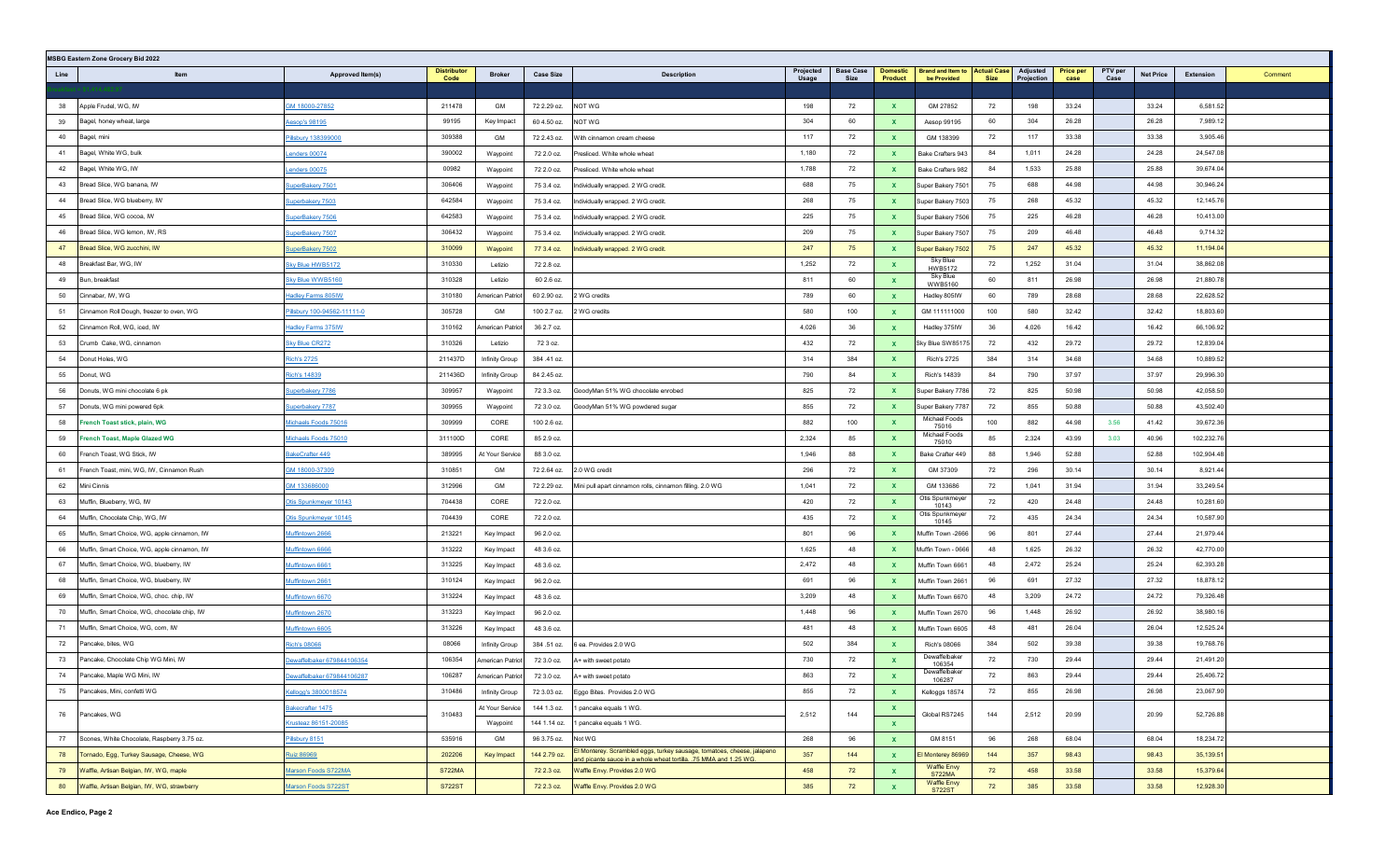| <b>MSBG Eastern Zone Grocery Bid 2022</b>                                             |                                           |                            |                 |                  |                                                                                                        |                    |                          |                            |                                         |                                   |                        |                          |                 |                  |            |                            |
|---------------------------------------------------------------------------------------|-------------------------------------------|----------------------------|-----------------|------------------|--------------------------------------------------------------------------------------------------------|--------------------|--------------------------|----------------------------|-----------------------------------------|-----------------------------------|------------------------|--------------------------|-----------------|------------------|------------|----------------------------|
| Line<br>Item                                                                          | Approved Item(s)                          | <b>Distributor</b><br>Code | <b>Broker</b>   | <b>Case Size</b> | <b>Description</b>                                                                                     | Projected<br>Usage | <b>Base Case</b><br>Size | <b>Domestic</b><br>Product | <b>Brand and Item to</b><br>be Provided | <b>Actual Case</b><br><b>Size</b> | Adjusted<br>Projection | <b>Price per</b><br>case | PTV per<br>Case | <b>Net Price</b> | Extension  | Comment                    |
| 81<br>Waffle, Dutch, WG, 5"                                                           | J&J 4521                                  | 310569                     | CORE            | 48 83 g          | Provides 2.0 WG                                                                                        | 998                | 48                       | $\mathbf{x}$               | J&J 4521                                | 48                                | 998                    | 23.88                    |                 | 23.88            | 23,832.24  |                            |
| Waffle Stick, WG<br>82                                                                | <b>Con Agra 40333</b>                     | 310833                     | Waypoint        | 54 88g svg.      | 4 per serving. Krusteaz                                                                                | 365                | 54                       | $\mathbf{x}$               | Krusteaz 40333                          | 54                                | 365                    | 49.68                    |                 | 49.68            | 18,133.20  |                            |
| 83<br>Waffles, jumbo, WG                                                              | Bakecrafter 1453                          | 389996                     | At Your Service | 144 ct.          | I waffle = 1 WG                                                                                        | 361                | 144                      | $\mathbf{x}$               | Global RS9201WE                         | 144                               | 361                    | 21.98                    |                 | 21.98            | 7,934.78   |                            |
| 84<br>Waffles, mini, cinnamon, WG                                                     | Kellogg's 3800092313                      | 310568                     | Infinity Group  | 72 2.65 oz.      | Eggo Bites. Provides 2.0 WG                                                                            | 729                | 72                       | $\mathbf{x}$               | Kelloggs 92313                          | 72                                | 729                    | 26.88                    |                 | 26.88            | 19,595.52  |                            |
| 85<br>Waffles, mini, maple, WG                                                        | Cellogg's 3800092315                      | 310849                     | Infinity Group  | 72 2.65 oz.      | Eggo Bites. Provides 2.0 WG                                                                            | 787                | 72                       | $\mathbf{x}$               | Kelloggs 92315                          | 72                                | 787                    | 26.88                    |                 | 26.88            | 21,154.56  |                            |
| Waffles, Blueberry, IW, WG<br>86                                                      | Arlington Valley 53363 00002              | 825054                     | Letizio         | 96 2.4 oz.       | Snackn Waffles. 2.0 WG each                                                                            | 450                | 96                       | $\mathbf{x}$               | Arlington 53363-<br>0002                | 96                                | 450                    | 41.48                    |                 | 41.48            | 18,666.00  |                            |
| Waffles, Cinnamon, IW, WG<br>87                                                       | Arlington Valley 53363 00003              | 825055                     | Letizio         | 96 2.4 oz.       | Snackn Waffles. 2.0 WG each                                                                            | 358                | 96                       | $\mathbf{x}$               | Arlington 53363-<br>0003                | 96                                | 358                    | 41.74                    |                 | 41.74            | 14,942.92  |                            |
| 88<br>Waffles, Maple, IW, WG                                                          | <u>Arlington Valley 53363 00001</u>       | 825052                     | Letizio         | 96 2.4 oz.       | Snackn Waffles. 2.0 WG each                                                                            | 402                | 96                       | $\mathbf{x}$               | Arlington 53363-<br>0001                | 96                                | 402                    | 41.54                    |                 | 41.54            | 16,699.08  |                            |
|                                                                                       |                                           |                            |                 |                  |                                                                                                        |                    |                          |                            |                                         |                                   |                        |                          |                 |                  |            |                            |
| Cereal, BP Cheerios<br>89                                                             | GM 32262                                  | 627483                     | GM              | 96 ct.           | 1 WG credit                                                                                            | 1,072              | 96                       | $\mathbf{x}$               | GM 32262                                | 96                                | 1,072                  | 24.44                    |                 | 24.44            | 26,199.68  | Post \$20.98               |
| Cereal, BP Cheerios, Apple Cinnamon<br>90                                             | GM 31879                                  | 625063                     | GM              | 96 ct.           | 1 WG credit                                                                                            | 987                | 96                       | $\mathbf{x}$               | GM 31879                                | 96                                | 987                    | 24.44                    |                 | 24.44            | 24,122.28  |                            |
| 91<br>Cereal, BP Cheerios, Honey Nut                                                  | GM 11918                                  | 625340                     | GM              | 96 ct.           | 1 WG credit                                                                                            | 245                | 96                       | $\mathbf{x}$               | GM 11918                                | 96                                | 245                    | 24.92                    |                 | 24.92            | 6,105.40   | Post \$20.98               |
| 92<br>Cereal, BP Cheerios, Multigrain                                                 | GM 32263                                  | 625347                     | GM              | 96 ct.           | 1 WG credit                                                                                            | 169                | 96                       | $\mathbf{x}$               | GM 32263                                | 96                                | 169                    | 25.02                    |                 | 25.02            | 4,228.38   |                            |
| 93<br>Cereal, BP Chex Rice                                                            | GM 31921                                  | 626048                     | GM              | 96 ct.           | 1 WG credit                                                                                            | 338                | 96                       | $\mathbf{x}$               | GM 31921                                | 96                                | 338                    | 24.82                    |                 | 24.82            | 8,389.16   |                            |
| 94<br>Cereal, BP Chex, Cinnamon                                                       | <b>GM 38387</b>                           | 626050                     | GM              | 96 ct.           | 1 WG credit                                                                                            | 401                | 96                       | $\mathbf{x}$               | GM 38387                                | 96                                | 401                    | 24.74                    |                 | 24.74            | 9,920.74   |                            |
| Cereal, BP Cinnamon Toast Crunch, Reduced Sugar<br>95                                 | GM 29444                                  | 626055                     | GM              | 96 ct.           | 1 WG credit                                                                                            | 2,354              | 96                       | $\mathbf{x}$               | GM 29444                                | 96                                | 2,354                  | 24.08                    |                 | 24.08            | 56,684.32  | Post \$20.98               |
| 96<br>Cereal, BP Cocoa Puffs, Reduced Sugar                                           | GM 31888                                  | 625555                     | GM              | 96 ct.           | 1 WG credit                                                                                            | 2,457              | 96                       | $\mathbf{x}$               | GM 31888                                | 96                                | 2,457                  | 24.08                    |                 | 24.08            | 59,164.56  | Post \$20.98               |
| 97<br>Cereal, BP Golden Grahams                                                       | GM 11943                                  | 625167                     | GM              | 96 ct.           | 1 WG credit                                                                                            | 740                | 96                       | $\mathbf{x}$               | GM 11943                                | 96                                | 740                    | 24.62                    |                 | 24.62            | 18,218.80  | Post \$20.98               |
| 98<br>Cereal, BP Kix                                                                  | GM 11942                                  | 625810                     | GM              | 96 ct.           | 1 WG credit                                                                                            | 348                | 96                       | $\mathbf{x}$               | GM 11942                                | 96                                | 348                    | 24.74                    |                 | 24.74            | 8,609.52   |                            |
| 99<br>Cereal, BP Trix, Reduced Sugar                                                  | 3M 31922                                  | 626058                     | GM              | 96 ct.           | 1 WG credit                                                                                            | 1,201              | 96                       | $\mathbf{x}$               | GM 31922                                | 96                                | 1,201                  | 24.38                    |                 | 24.38            | 29,280.38  |                            |
| 100<br>Cereal, BP, Corn Flakes                                                        | Kellogg's 3800000196                      | 629220                     | Infinity Group  | 96 ct.           | NOT WG                                                                                                 | 49                 | 96                       | $\mathbf{x}$               | Kelloggs<br>3800000196                  | 96                                | 49                     | 24.68                    |                 | 24.68            | 1,209.32   | Post \$20.98               |
| 101<br>Cereal, BP, Frosted Flakes Multigrain, RS                                      | Kellogg's 3800054998                      | 626938                     | Infinity Group  | 96 ct.           | 1 WG credit                                                                                            | 977                | 96                       | $\mathbf{x}$               | Kelloggs<br>3800054998                  | 96                                | 977                    | 23.32                    |                 | 23.32            | 22,783.64  |                            |
| 102<br>Cereal, BP, Frosted Mini Wheats                                                | <u>Cellogg's 3800004996</u>               | 400055                     | Infinity Group  | 96 ct.           | 1 WG credit                                                                                            | 513                | 96                       | $\mathbf{x}$               | Kelloggs<br>3800004996                  | 96                                | 513                    | 23.92                    |                 | 23.92            | 12,270.96  | Post \$20.98               |
| 103<br>Cereal, BP, Rice Krispies, WG                                                  | Kellogg's 3800078789                      | 627382                     | Infinity Group  | 96 ct.           | 1 WG credit                                                                                            | 393                | 96                       | $\mathbf{x}$               |                                         |                                   | 393                    |                          |                 |                  |            | discontinued; Post \$20.98 |
| 104<br>Cereal, cup, Cinnamon Chex, 2 WG                                               | GM 14883-0                                | 626054                     | GM              | 60 ct.           | 2.0 WG credit                                                                                          | 526                | 60                       | $\mathbf{x}$               | GM 14883                                | 60                                | 526                    | 31.44                    |                 | 31.44            | 16,537.44  |                            |
| 105<br>Cereal, cup, Cinnamon Toast Crunch Less Sugar, 2 WG                            | GM 14886-1                                | 14886                      | GM              | 60 ct.           | 2.0 WG credit                                                                                          | 912                | 60                       | $\mathbf{x}$               | GM 14886                                | 60                                | 912                    | 30.98                    |                 | 30.98            | 28,253.76  |                            |
| 106<br>Cereal, cup, Cocoa Puffs Less Sugar, 2 WG                                      | GM 14885-4                                | 626889                     | GM              | 60 ct.           | 2.0 WG credit                                                                                          | 409                | 60                       | $\mathbf{x}$               | GM 14885                                | 60                                | 409                    | 31.32                    |                 | 31.32            | 12,809.88  |                            |
| 107<br>Cereal, cup, Chex Blueberry, 2 WG                                              | GM 17262000                               | 626057                     | GM              | 60 ct.           | 2.0 WG credit                                                                                          | 257                | 60                       | $\mathbf{x}$               | GM 17262                                | 60                                | 257                    | 32.04                    |                 | 32.04            | 8,234.28   |                            |
| 108<br>Cereal, Granola, bulk cinnamon                                                 | Post 07485-1                              | 623295                     | MAP             | 4 50 oz.         | Malt O Meal. Chunks of rolled oats and crisp rice with real cinnamon.                                  | 481                | 200                      | $\mathbf{x}$               | Post 07485                              | 200                               | 481                    | 39.48                    |                 | 39.48            | 18,989.88  |                            |
| 109<br>Cereal, large BP, Marshmallow Mateys                                           | Post 100-42400-05940-7                    | 627486                     | MAP             | 48 2.0 oz.       | 2 WG credits                                                                                           | 511                | 48                       | $\mathbf{x}$               | Post 05940                              | 48                                | 511                    | 21.98                    |                 | 21.98            | 11,231.78  |                            |
| 110<br>Granola, Pro Protein IW                                                        | <u>Rockin Ola 8004223</u>                 | 8004223                    | Key Impact      | 175 1.5 oz.      | Crunchy Granola clusters with Sunflower Seeds for added Protein - Nut Free<br>Provides 1 WG and 1 MMA. | 327                | 175                      | $\mathbf{x}$               | Rockin Ola<br>8004223                   | 175                               | 327                    | 86.48                    |                 | 86.48            | 28,278.96  |                            |
| 111<br>Oatmeal, instant cup, apple cinnamon                                           | Pepsico 31973                             | 627841                     | Pepsico         | 24 1.5 oz.       | Quaker Oatmeal Express .75 WG                                                                          | 106                | 24                       | $\mathbf{x}$               | Pepsi 31973                             | 24                                | 106                    | 24.88                    |                 | 24.88            | 2,637.28   |                            |
| 112<br>Oatmeal, instant cup, brown sugar                                              | Pepsico 31971                             | 627884                     | Pepsico         | 24 1.69 oz.      | Quaker Oatmeal Express 1.0 WG                                                                          | 87                 | 24                       | $\mathbf{x}$               | Pepsi 31971                             | 24                                | 87                     | 24.88                    |                 | 24.88            | 2,164.56   |                            |
| 113 Oatmeal, instant, variety pack pouches                                            | Quaker 31682                              | 627850                     | Pepsico         | 64 5.54 oz.      | Quaker. 20 Maple Brown Sugar, 16 Apple Cinnamon, 12 Cinnamon Spice<br>and 16 Original                  | 238                | 64                       | $\mathbf{x}$               | Pepsi 31682                             | 64                                | 238                    | 17.94                    |                 | 17.94            | 4,269.72   |                            |
| Chicken, Gold Kist = \$1,014,232.66                                                   |                                           |                            |                 |                  |                                                                                                        |                    |                          |                            |                                         |                                   |                        |                          |                 |                  |            |                            |
| 114<br>Chicken, filet, WM, WG 4.0 oz., FC, Hot & spicy                                | Gold Kist 7517                            | 07517                      | Waypoint        | 120 4.0 oz.      | Chris P.Chicken. Provides 2.0 MMA and 1.0 WG.                                                          | 525                | 120                      | <b>X</b>                   | Goldkist 7517                           | 120                               | 525                    |                          | 29.62           |                  |            |                            |
| 115 Chicken, filet, WM, WG 4.0 oz., FC, no soy                                        | Gold Kist 7516                            | 346780                     | Waypoint        | 120 4.0 oz.      | Chris P.Chicken. Provides 2.0 MMA and 1.0 WG.                                                          | 1,286              | 120                      | $\mathbf{x}$               | Goldkist 7516                           | 120                               | 1,286                  | 167.98                   | 29.62           | 138.36           | 216,022.28 |                            |
| 116<br>Chicken, nugget, breaded WG, FC with ISP                                       | <b>Gold Kist 615300</b>                   | 615300                     | Waypoint        | 158 3.04 oz.     | 5 nuggets @ 0.608 oz. each provides 2.0 MMA and 1.0 WG.                                                | 1,430              | 158                      |                            | Goldkist 615300                         | 158                               | 1,430                  | 94.04                    | 18.03           | 76.01            | 134,477.20 |                            |
| 117 Chicken, nugget, breaded, WM, FC, WG, white meat                                  | Gold Kist 7518                            | 332020                     | Waypoint        | 128 3.75 oz.     | Chris P Chicken. 5 ea. @ .75 oz. provides 2.0 MMA and 1.25 WG.                                         | 1,381              | 128                      | $\mathbf{x}$               | Goldkist 7518                           | 128                               | 1,381                  | 131.04                   | 29.62           | 101.42           | 180,966.24 |                            |
| 118 Chicken, patty, breaded WG, FC with ISP                                           | <b>Gold Kist 665400</b>                   | 665400                     | Waypoint        | 156 3.06 oz.     | Each 3.06 oz. patty provides 2.0 MMA and 1.0 WG                                                        | 1,663              | 156                      | $\mathbf{x}$               | Goldkist 665400                         | 156                               | 1,663                  | 90.98                    | 18.03           | 72.95            | 151,299.74 |                            |
| 119 Chicken, popcorn, breaded, FC, WG, Smackers, white and dark meat Gold Kist 110452 |                                           | 346323                     | Waypoint        | 108 4.3 oz.      | 10 ea. @ .43 oz. provides 2.0 MMA and 1.0 WG.                                                          | 2,592              | 108                      | $\mathbf{x}$               | Goldkist 110452                         | 108                               | 2,592                  | 91.48                    | 26.62           | 64.86            | 237,116.16 |                            |
| 120 Chicken, tender, breaded WG, FC with ISP                                          | <b>Gold Kist 625300</b>                   | 625300                     | Waypoint        | 156 3.06 oz.     | 3 ea. @ 1.02 oz. provides 2.0 MMA and 1.0 WG                                                           | 1,022              | 156                      | $\mathbf{x}$               | Goldkist 625300                         | 156                               | 1,022                  | 92.32                    | 18.03           | 74.29            | 94,351.04  |                            |
| Chicken, Misc = \$1,010,520.92                                                        |                                           |                            |                 |                  |                                                                                                        |                    |                          |                            |                                         |                                   |                        |                          |                 |                  |            |                            |
| 121<br>Chicken, Asian, General Tso, WG                                                | Yang's 5th Taste 15563-0                  | 214339                     | Letizio         | 192 3.6 oz.      | Smart Snack Entree. Provides 2.0 MMA                                                                   | 756                | 192                      |                            | Yang's                                  | 192                               | 756                    | 187.44                   | 18.90           | 168.54           | 141,704.64 |                            |
|                                                                                       | <b>International Food Solutions 72003</b> |                            | CORE            | 176 3.9 oz.      | Provides 2.0 MMA and .5 WG                                                                             |                    |                          | $\mathbf{x}$               |                                         |                                   |                        |                          |                 |                  |            |                            |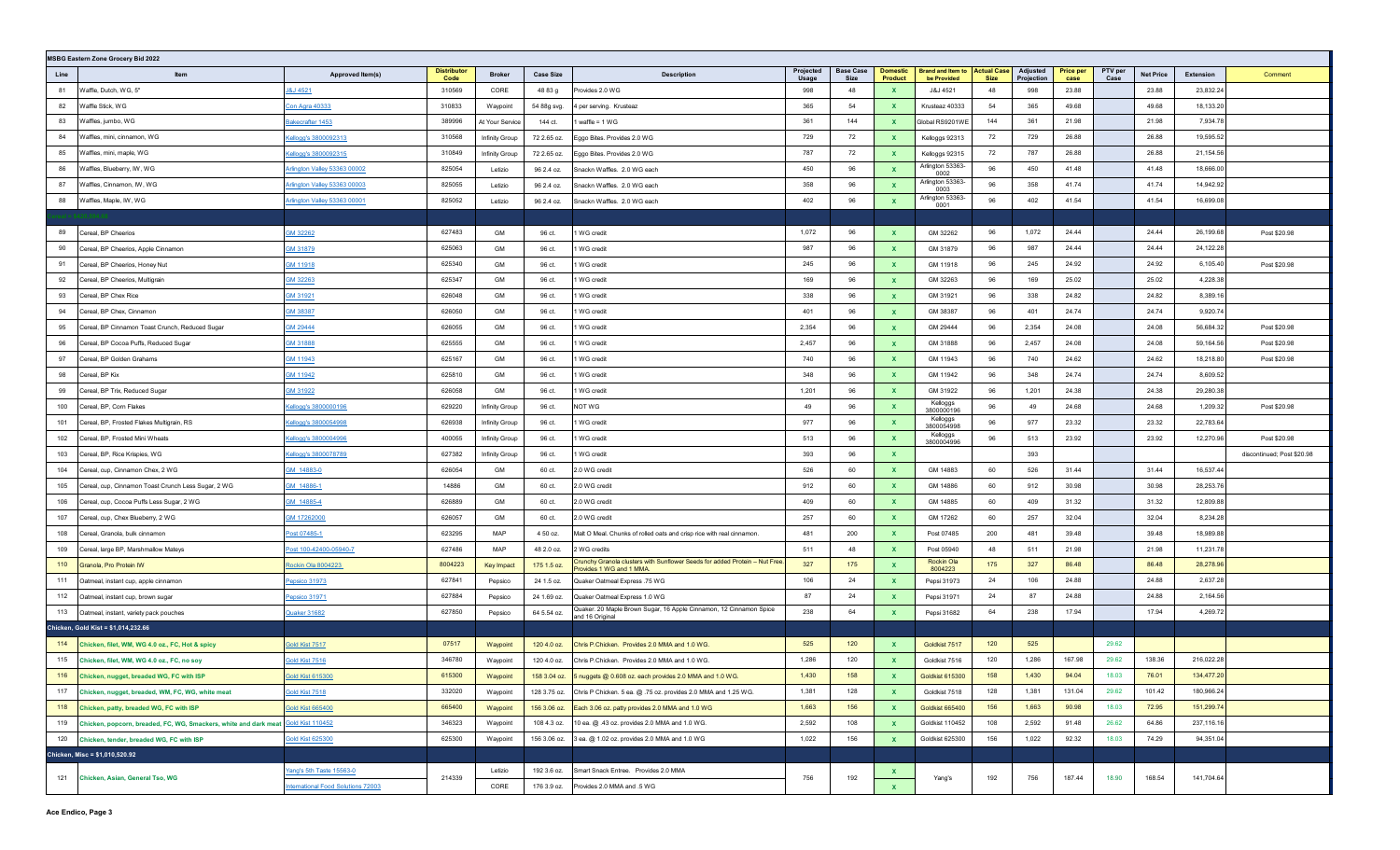|      | <b>MSBG Eastern Zone Grocery Bid 2022</b>                    |                                  |                            |                  |                       |                                                                                                          |                    |                          |                            |                                                     |                         |                        |                          |                 |                  |            |                         |
|------|--------------------------------------------------------------|----------------------------------|----------------------------|------------------|-----------------------|----------------------------------------------------------------------------------------------------------|--------------------|--------------------------|----------------------------|-----------------------------------------------------|-------------------------|------------------------|--------------------------|-----------------|------------------|------------|-------------------------|
| Line | Item                                                         | Approved Item(s)                 | <b>Distributor</b><br>Code | <b>Broker</b>    | <b>Case Size</b>      | <b>Description</b>                                                                                       | Projected<br>Usage | <b>Base Case</b><br>Size | <b>Domestic</b><br>Product | <b>Brand and Item to Actual Case</b><br>be Provided | <b>Size</b>             | Adjusted<br>Projection | <b>Price per</b><br>case | PTV per<br>Case | <b>Net Price</b> | Extension  | Comment                 |
| 122  | Chicken, Asian Orange or Tangerine, WG                       | <u>/ang's 5th Taste 15555-5</u>  | 214357                     | Letizio          | 192 3.6 oz.           | Smart Snack Entree. Provides 2.0 MMA                                                                     | 1,180              | 192                      | $\mathbf{x}$               | Yang's                                              | 192                     | 1,180                  | 171.88                   | 18.90           | 152.98           | 202,818.40 |                         |
|      |                                                              | ternational Food Solutions 72001 |                            | CORE             | 176 3.9 oz.           | Provides 2.0 MMA and .5 WG                                                                               |                    |                          | $\mathbf{x}$               |                                                     |                         |                        |                          |                 |                  |            |                         |
| 123  | Chicken, breast filet, breaded, FC, WM                       | roview 51315-WG                  | 60715                      | \merican Patriot |                       | 80 4.0 oz. filets Each 4.0 oz. filet provides 2.0 MMA and 1.25 WG. 20# case.                             | 494                | 80                       | $\mathbf{x}$               | Proview 51315                                       | 80                      | 494                    | 89.88                    |                 | 89.88            | 44,400.72  |                         |
| 124  | Chicken, diced, all white meat                               | Distributor's Choice             | 518129                     |                  | 10#                   | 1/2 inch dice.                                                                                           | 293                | 10                       | $\mathbf{x}$               | <b>Tyson 38360</b>                                  | 10 <sup>10</sup>        | 293                    | 39.88                    |                 | 39.88            | 11,684.84  |                         |
| 125  | Chicken, filet, raw, IQF, 4.0 oz.                            | Distributor's Choice             | 326327                     |                  | 40 4.0 oz.            | Each 4.0 oz. portion provides at least 2.0 MMA.                                                          | 143                | 40                       | $\mathbf{x}$               | <b>Tyson 21331</b>                                  |                         | 143                    | 46.04                    |                 | 46.04            | 6,583.72   |                         |
| 126  | Chicken, nugget, breaded, FC, WM                             | Proview 64630-WG                 | 64630                      | American Patriot | 80 4.0 oz<br>servings | 4.9 oz. nuggets provide 2.0 MMA and 1.0 WG. 20# case.                                                    | 600                | 80                       | $\mathbf{x}$               | Proview 64630-WG                                    | 80                      | 600                    | 79.55                    |                 | 79.55            | 47,730.00  |                         |
| 127  | Chicken, patty, breaded WG, FC, white and dark meat          | Rich Chicks 54463                | 348777                     | At Your Service  | 107 3.0 oz.           | 3 oz. filet shaped patty W/D. Provides 2.0 MMA and 1.0 WG.                                               | 1,505              | 107                      | $\mathbf{x}$               | Rich Chick 54463                                    | 107                     | 1,505                  | 79.32                    | 14.55           | 64.77            | 119,376.60 |                         |
| 128  | Chicken, patty, breaded, WG, FC, WM, Clean label             | <u>Rich Chicks 54486</u>         | 348754                     | At Your Service  | 78 4.13 oz.           | Provides 2.0 MMA and 1.0 WG.                                                                             | 1,037              | 78                       | $\mathbf{x}$               | Rich Chick 54486                                    | 78                      | 1,037                  | 91.04                    | 21.22           | 69.82            | 94,408.48  |                         |
| 129  | Chicken, popcorn, breaded, FC, WG white and dark meat        | Rich Chicks 54409                | 348713                     | At Your Service  | 107 3.0 oz.           | 10 ea. @ .30 oz. provides 2.0 MMA and 1.0 WG.                                                            | 593                | 107                      | $\mathbf{x}$               | Rich Chick 54409                                    | 107                     | 593                    | 81.04                    | 14.55           | 66.49            | 48,056.72  |                         |
| 130  | Chicken, popcorn, breaded, FC, WM                            | Proview 43057-WG                 |                            | American Patriot | 74 10 pc.<br>servings | Chicken Munchers. 10 .43 pcs. provide 2.0 MMA and 1.0 WG. 20# case.                                      | 570                | 74                       | $\mathbf{x}$               |                                                     |                         | 570                    |                          |                 |                  |            | discontinued            |
| 131  | Chicken, poppers, breaded, FC, WG, dark meat                 | Rich Chicks 94403                | 348737                     | At Your Service  | 77 4.2 oz.            | FC WG Breaded Dark Meat Chicken Poppers. No Soy, Egg, or Milk. Ten<br>poppers provides 2.0 MMA and 1 WG. | 329                | 77                       | $\mathbf{x}$               | Rich Chick 94403                                    | 77                      | 329                    | 104.32                   | 33.82           | 70.50            | 34,321.28  |                         |
| 132  | Chicken, sausage patty, FC                                   | Rich Chicks 81401                | 348778                     | At Your Service  | 232 1.37 oz.          | 1 patties @ 1.37 oz. ea. Provides 1.0 MMA                                                                | 258                | 232                      | $\mathbf{x}$               | Rich Chick 81401                                    | 232                     | 258                    | 121.92                   | 53.14           | 68.78            | 31,455.36  |                         |
| 133  | Chicken, tender, breaded FC, WM                              | roview 63050-WG                  | 63050                      | American Patriot | 80 3 pc.<br>Servings. | 3 ea. 1 oz. tenders provide 2.0 MMA and 1.5 WG. 20# case.                                                | 756                | 80                       | $\mathbf{x}$               | Proview 63050                                       | 80                      | 756                    | 89.58                    |                 | 89.58            | 67,722.48  |                         |
| 134  | Chicken, tender, breaded, WG, FC, WM, Clean label, 1.39 oz.  | Rich Chicks 54485                | 348776                     | At Your Service  | 77 4.17 oz.           | 3 ea. (4.17 oz.) provides 2.0 MMA and 1.0 WG.                                                            | 1,298              | 77                       | $\mathbf{x}$               | Rich Chick 54485                                    | 77                      | 1,298                  | 89.98                    | 21.22           | 68.76            | 116,794.04 |                         |
| 135  | Chicken, tender, breaded, WG, FC, WM, Clean label, 1.97 oz.  | Rich Chicks 43424                | 348755                     | At Your Service  | 80 3.94 oz.           | 2 ea. (3.94 oz.) provides 2.0 MMA and 1.0 WG.                                                            | 418                | 80                       | $\mathbf{x}$               | Rich Chick 43424                                    | 80                      | 418                    | 103.98                   | 21.22           | 82.76            | 43,463.64  |                         |
|      | Chicken, Tyson = \$1,223,822.36                              |                                  |                            |                  |                       |                                                                                                          |                    |                          |                            |                                                     |                         |                        |                          |                 |                  |            |                         |
| 136  | Chicken, dippers, teriyaki, .75 oz.                          | Tyson 10000002417                | 328512                     |                  | 400.75 oz.            | Smart Picks™ Flamebroiled Chicken Breast Dipper with Teriyaki. 4 = 2.0<br><b>MAA</b>                     | 878                | 400                      | $\mathbf{x}$               |                                                     |                         | 878                    |                          |                 |                  |            | discontinued            |
| 137  | Chicken, drumstick, breaded, FC, WG                          | <u>Iyson 16660100928</u>         | 328570                     |                  | 92 80g.               | Each 5.15 oz. portion provides 2.0 MMA and .75 WG.                                                       | 428                | 92                       | $\mathbf{x}$               | Tyson<br>16660100928                                | 92                      | 428                    | 94.38                    | 23.65           | 70.73            | 40,394.64  |                         |
| 138  | Chicken, drumstick, glazed                                   | Tyson 10264350928                | 328572                     |                  | 105 92 g.             | Each 5.05 oz.portion provides 2.5 MMA                                                                    | 193                | 105                      | $\mathbf{x}$               | Tyson 1026435                                       | 105                     | 193                    | 90.88                    | 24.72           | 66.16            | 17,539.84  |                         |
| 139  | Chicken, filet, breaded, MWWM, WG                            | <u>Iyson 10703020928</u>         | 326322                     |                  | 132 3.75 oz.          | Each 3.75 oz. portion provides 2.0 MMA and 1.0 WG.                                                       | 1,533              | 132                      | $\mathbf{x}$               | <b>Tyson 70302</b>                                  | 132                     | 1,533                  | 109.92                   | 33.64           | 76.28            | 168,507.36 |                         |
| 140  | Chicken, filet, grilled 3.0 oz., GF, with soy                | vson 10383500928                 | 339916                     |                  | 54 3.0 oz.            | Each 3.0 oz. portion provides provides 2.5 MMA.                                                          | 893                | 54                       | $\mathbf{x}$               | <b>Tyson 38350</b>                                  | 54                      | 893                    | 46.04                    | 11.42           | 34.62            | 41,113.72  |                         |
| 141  | Chicken, meatball, dark meat only, .54 oz.                   | Tyson 10110260328                | 328599                     |                  | 49 2.70oz.            | 5 ea. @ .54 oz.(2.70 oz.) provides 2.0 MMA                                                               | 188                | 49                       | $\mathbf{x}$               | <b>Tyson 11026</b>                                  | 49                      | 188                    | 32.28                    | 11.10           | 21.18            | 6,068.64   |                         |
| 142  | Chicken, nugget, breaded, MWWM, WG, white meat               | <u>Vson 10703620928</u>          | 70362                      |                  | 121 3.95 oz.          | 5 ea. @.79 oz. provides 2.0 MMA and 1.0 WG.                                                              | 1,934              | 121                      | $\mathbf{x}$               | <b>Tyson 70362</b>                                  | 121                     | 1,934                  | 105.42                   | 32.64           | 72.78            | 203,882.28 |                         |
| 143  | Chicken, patty, breaded WG crispy, white and dark meat       | Tyson 10703040928                | 348732                     |                  | 148 3.54 oz.          | Each 3.54 oz. portion provides 2.0 MMA and 1.0 WG.                                                       | 1,011              | 148                      | $\mathbf{x}$               | <b>Tyson 70304</b>                                  | 148                     | 1,011                  | 89.54                    | 18.71           | 70.83            | 90,524.94  |                         |
| 144  | Chicken, patty, breaded, spicy, MWWM, WG, white meat         | Tyson 10703120928                | 328576                     |                  | 132 3.75 oz.          | Each 3.75 oz. portion provides 2.0 MMA and 1.0 WG.                                                       | 2,383              | 132                      | $\mathbf{x}$               | <b>Tyson 70312</b>                                  | 132                     | 2,383                  | 112.98                   | 33.64           | 79.34            | 269,231.34 |                         |
| 145  | Chicken, popcorn, WG, Homestyle breaded, white and dark meat | Tyson 10029400928                | 348726                     |                  | 124 87 g.             | 12 ea. (3.85 oz) provides 2.0 MMA and 1.0 WG                                                             | 1,113              | 124                      | $\mathbf{x}$               | Tyson 1002940                                       | 124                     | 1,113                  | 72.48                    | 25.10           | 47.38            | 80,670.24  |                         |
| 146  | Chicken, tender, breaded, crispy, WG, MWWM                   | Tyson 10703320928                | 328578                     |                  | 117 4.23 oz.          | 3 ea. @ 1.41 oz. provides 2.0 MMA and 1.0 WG.                                                            | 1,680              | 117                      | $\mathbf{x}$               | Tyson 1070332                                       | 117                     | 1,680                  | 115.48                   | 34.19           | 81.29            | 194,006.40 |                         |
| 147  | Chicken, Wings of Fire, unbreaded, FC                        | Tyson 10052100928                | 341770                     |                  | 32 3.4 oz.            | Fully cooked wings glazed in a fiery pepper sauce                                                        | 1,967              | 32                       | $\mathbf{x}$               | Tyson 1000                                          | 32                      | 1,967                  | 56.88                    |                 | 56.88            | 111,882.96 |                         |
|      |                                                              |                                  |                            |                  |                       |                                                                                                          |                    |                          |                            |                                                     |                         |                        |                          |                 |                  |            |                         |
| 148  | <b>BBQ Cup, RS</b>                                           | iamond Crystal 70809             | 70809                      | Letizio          | 100 1.0 oz.           |                                                                                                          | 1,329              | 100                      | $\mathbf{x}$               | Red Gold<br>REDOA1Z                                 | 250                     | 532                    | 29.48                    |                 | 29.48            | 15,683.36  | Diamond Crystal \$13.22 |
| 149  | Guacamole                                                    | implot 10071179193425            | 356399                     | American Patriot | 12 1#                 |                                                                                                          | 192                | 12                       | <b>Exception</b>           | Simplot 193425                                      | 12                      | 192                    | 41.08                    |                 | 41.08            | 7,887.36   |                         |
| 150  | Honey Mustard Cup, RS                                        | Diamond Crystal 70807            | 70807                      | Letizio          | 100 1.0 oz.           |                                                                                                          | 752                | 100                      | $\mathbf{x}$               | Diamond Crystal<br>70807                            | 100                     | 752                    | 15.15                    |                 | 15.15            | 11,392.80  |                         |
| 151  | Honey mustard, dipping cup                                   | Cen's 0572A5                     | KE0572A5                   | CORE             | 100 1.5 oz.           |                                                                                                          | 861                | 100                      | $\mathbf{x}$               | Kens KE0572A5                                       | 100                     | 861                    | 26.21                    |                 | 26.21            | 22,566.81  |                         |
| 152  | Hummus, regular                                              | Distributor's Choice             | 748388                     |                  | 2 5#                  |                                                                                                          | 901                | 10                       | $\mathbf{x}$               | Cedars 1-02                                         | 10 <sup>10</sup>        | 901                    | 28.44                    |                 | 28.44            | 25,624.44  |                         |
| 153  | Jelly, grape                                                 | Distributor's Choice             | 683826                     |                  | 6#10                  |                                                                                                          | 298                | 6                        | $\mathbf{x}$               | Indigo 683826                                       | 6                       | 298                    | 44.22                    |                 | 44.22            | 13,177.56  |                         |
| 154  | Ketchup Cup, RS                                              | <b>Diamond Crystal 70825</b>     | 70825                      | Letizio          | 100 1.0 oz.           |                                                                                                          | 398                | 100                      | $\mathbf{x}$               | Diamond Crystal<br>70825                            | 100                     | 398                    | 14.33                    |                 | 14.33            | 5,703.34   |                         |
| 155  | Ketchup, 33% solids, cans                                    | leinz 512900-78000063            | 695554                     | Kraft/Heinz      | 6#10                  |                                                                                                          | 1,044              |                          | $\mathbf{x}$               | Heinz 78000063                                      | -6                      | 1,044                  | 29.04                    | 4.44            | 24.60            | 30,317.76  |                         |
|      | 156 Ketchup, dip & squeeze                                   | Heinz 003080-78000012            |                            | Kraft/Heinz      | 500 27 g.             |                                                                                                          | 806                | 500                      | $\mathbf{x}$               |                                                     |                         | 806                    |                          | 3.09            |                  |            | discontinued            |
| 157  | Ketchup, dispenser                                           | leinz 00130005155000             | 694500                     | Kraft/Heinz      | 2 1.5 gallon          |                                                                                                          | 889                | $\overline{\mathbf{3}}$  | $\mathbf{x}$               | Heinz 5155000                                       | $\overline{\mathbf{3}}$ | 889                    | 25.48                    | 2.96            | 22.52            | 22,651.72  |                         |
| 158  | Ketchup, PC                                                  | Heinz 984800-78000108            | 698250                     | Kraft/Heinz      | 1000 9 g.             |                                                                                                          | 4,425              | 1000                     | $\mathbf{x}$               | Heinz 78000108                                      | 1000                    | 4,425                  | 18.68                    | 2.06            | 16.62            | 82,659.00  |                         |
| 159  | Mayonnaise, dispenser                                        | Heinz 10013000516706             | 650260                     | Kraft/Heinz      | 2 1.5 gallon          |                                                                                                          | 158                | $\overline{\mathbf{3}}$  | $\mathbf{x}$               | Heinz 516706                                        | $\mathbf{3}$            | 158                    | 51.08                    |                 | 51.08            | 8,070.64   |                         |
| 160  | Mayonnaise, gallons                                          | <u>Cen's 0898</u>                | 649806                     | CORE             | 4 1 gallon            |                                                                                                          | 623                | $\overline{4}$           | $\mathbf{x}$               | <b>Kens 0898</b>                                    | 4                       | 623                    | 47.98                    |                 | 47.98            | 29,891.54  |                         |
| 161  | Mayonnaise, gallons                                          | Admiration 600441                | 649950                     |                  | 4 1 gallon            |                                                                                                          | 158                | $\overline{4}$           | $\mathbf{x}$               | Admiration 600441                                   | 4                       | 158                    | 39.04                    |                 | 39.04            | 6,168.32   |                         |
| 162  | Mayonnaise, light, gallons                                   | Ken's 0892                       | 648013                     | CORE             | 4 1 gallon            |                                                                                                          | 91                 | $\overline{4}$           | $\mathbf{x}$               | <b>Kens 0892</b>                                    | 4                       | 91                     | 36.04                    |                 | 36.04            | 3,279.64   |                         |
| 163  | Mayonnaise, PC                                               | Distributor's Choice             | 651755                     |                  | 500 9 g.              |                                                                                                          | 1,319              | 500                      | $\mathbf{x}$               | Indigo 651755                                       | 200                     | 3,298                  | 8.88                     |                 | 8.88             | 29,286.24  |                         |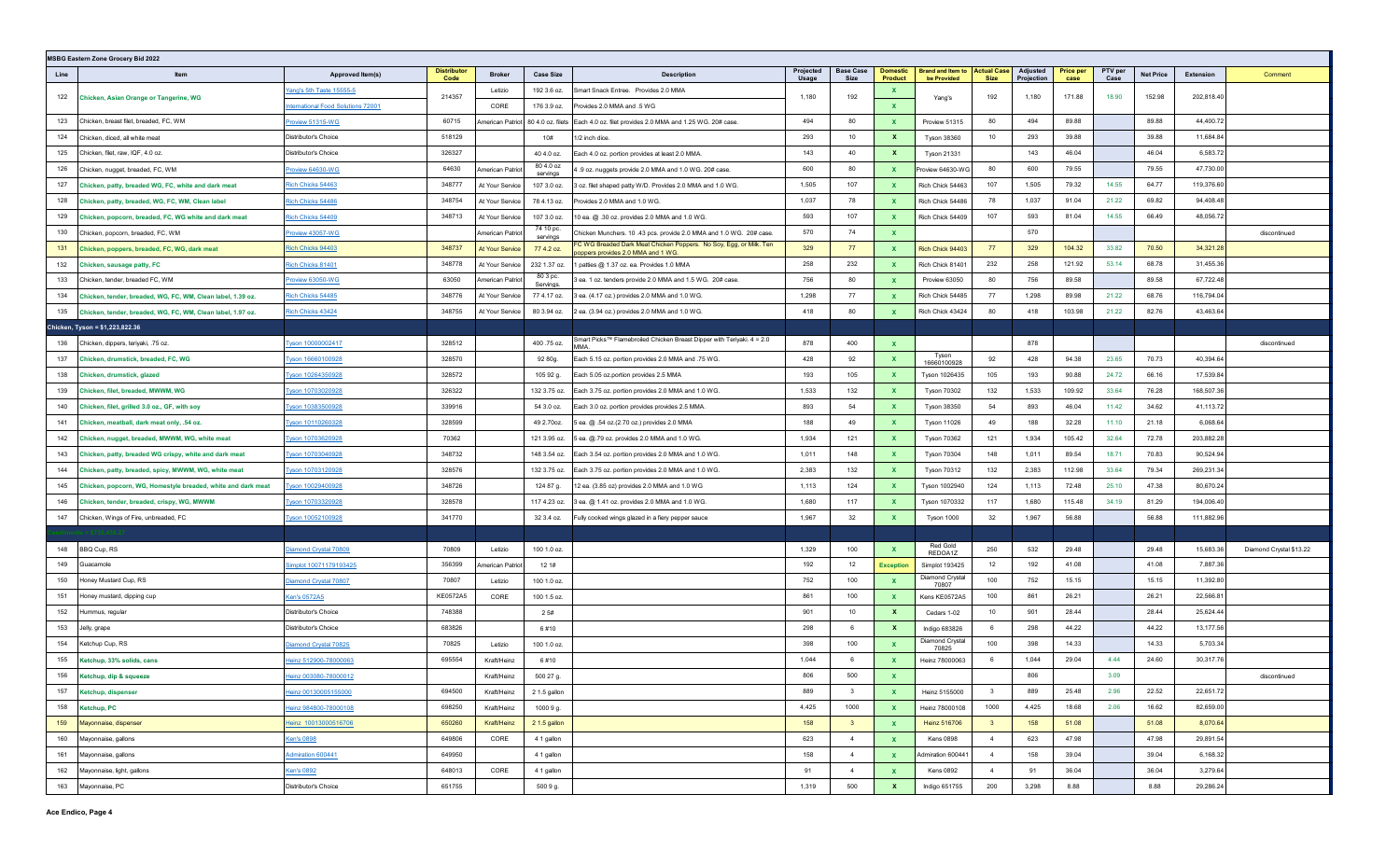|      | <b>MSBG Eastern Zone Grocery Bid 2022</b> |                             |                            |                |                  |                                                                   |                    |                          |                                   |                                                     |                 |                        |                          |                 |                  |           |                          |
|------|-------------------------------------------|-----------------------------|----------------------------|----------------|------------------|-------------------------------------------------------------------|--------------------|--------------------------|-----------------------------------|-----------------------------------------------------|-----------------|------------------------|--------------------------|-----------------|------------------|-----------|--------------------------|
| Line | Item                                      | Approved Item(s)            | <b>Distributor</b><br>Code | <b>Broker</b>  | <b>Case Size</b> | <b>Description</b>                                                | Projected<br>Usage | <b>Base Case</b><br>Size | <b>Domestic</b><br><b>Product</b> | <b>Brand and Item to Actual Case</b><br>be Provided | <b>Size</b>     | Adjusted<br>Projection | <b>Price per</b><br>case | PTV per<br>Case | <b>Net Price</b> | Extension | Comment                  |
| 164  | Mustard, dispenser                        | <u>Heinz 10013000652008</u> | 708910                     | Kraft/Heinz    | 2 1.5 gallon     |                                                                   | 51                 | $\mathbf{3}$             | $\mathbf{x}$                      | Heinz 652008                                        | $\mathbf{3}$    | 51                     | 25.04                    |                 | 25.04            | 1,277.04  |                          |
| 165  | Mustard, PC                               | Distributor's Choice        | 710052                     |                | 500 4.5 g.       |                                                                   | 984                | 500                      | $\mathbf{x}$                      | Indigo 710052                                       | 500             | 984                    | 7.44                     |                 | 7.44             | 7,320.96  |                          |
| 166  | Peppers, banana, sliced                   | Distributor's Choice        | 728264                     |                | 6#10             |                                                                   | 249                | 6                        | $\mathbf{x}$                      | B&G 4973                                            | 4               | 374                    | 31.98                    |                 | 31.98            | 11,960.52 |                          |
| 167  | Peppers, jalapenos, sliced                | Distributor's Choice        | 727468                     |                | 6#10             |                                                                   | 217                | 6                        | <b>Exception</b>                  | Indigo 727468                                       | 6               | 217                    | 35.98                    |                 | 35.98            | 7,807.66  |                          |
| 168  | Pesto, nut free                           | Distributor's Choice        | 447250                     |                | 1 30 oz.         |                                                                   | 141                | 30                       | $\mathbf{x}$                      | Indigo 447250                                       | 64              | 66                     | 27.44                    |                 | 27.44            | 1,811.04  |                          |
| 169  | Pickles, dill chip, gallons               | Distributor's Choice        | 731822                     |                | 4 1 gallon       |                                                                   | 395                | $\overline{4}$           | $\mathbf{x}$                      | <b>Heinz 65820</b>                                  | 6               | 263                    | 32.88                    |                 | 32.88            | 8,647.44  | 6/#10 pouch              |
| 170  | Pickles, dill chip, 5 gallon              | Distributor's Choice        | 731490                     |                | 5 gal            |                                                                   | 443                | 5                        | $\mathbf{x}$                      | Indigo 731490                                       | 5               | 443                    | 27.14                    |                 | 27.14            | 12,023.02 |                          |
| 171  | Pickles, dill spears                      | Distributor's Choice        | 731710                     |                | 5 gal            |                                                                   | 93                 | $5\overline{5}$          | $\mathbf{x}$                      | Indigo 731710                                       | $5\overline{)}$ | 93                     | 29.94                    |                 | 29.94            | 2,784.42  |                          |
| 172  | Ranch Cup, RS                             | Diamond Crystal 74056       | 70808                      | Letizio        | 100 1.0 oz.      |                                                                   | 1,524              | 100                      | $\mathbf{x}$                      | Diamond Crystal                                     | 100             | 1,524                  | 15.34                    |                 | 15.34            | 23,378.16 |                          |
|      |                                           | Diamond Crystal 70808       |                            | Letizio        | 100 1.0 oz.      |                                                                   |                    |                          | $\mathbf{x}$                      | 70808                                               |                 |                        |                          |                 |                  |           |                          |
| 173  | Relish, PC                                | Distributor's Choice        | 732325                     |                | 200 9 g.         |                                                                   | 426                | 200                      | $\mathbf{x}$                      | Salad Fresh R9002                                   | 200             | 426                    | 6.88                     |                 | 6.88             | 2,930.88  |                          |
| 174  | Salsa, cup                                | Red Gold REDSC2ZC168        | 651323                     | Key Impact     | 168 3 oz.        |                                                                   | 1,583              | 168                      | $\mathbf{x}$                      | Red Gold<br>REDSC2ZC168                             | 168             | 1,583                  | 63.04                    | 2.79            | 60.25            | 99,792.32 |                          |
| 175  | Salsa, low sodium                         | Red Gold REDSC99            | 651325                     | Key Impact     | 6#10             | Nutritionally Enhanced Low Sodium Salsa. 3 oz. equals 1/2 cup R/O | 312                | 6                        | $\mathbf{x}$                      | Red Gold<br>REDSC99                                 | 6               | 312                    | 37.88                    | 3.49            | 34.39            | 11,818.56 |                          |
| 176  | Sauce, barbeque                           | <b>Ken's 1055</b>           | KE1055                     |                | 4 1 gallon       |                                                                   | 359                | $\overline{4}$           | $\mathbf{x}$                      | Ken's KE1055                                        | $\overline{4}$  | 359                    | 40.24                    |                 | 40.24            | 14,446.16 |                          |
|      |                                           | KC Masterpiece 74609-05418  |                            |                | 4 1 gallon       |                                                                   |                    |                          | $\mathbf{x}$                      |                                                     |                 |                        |                          |                 |                  |           |                          |
| 177  | Sauce, barbeque, dispenser                | Heinz 10013000500101        | 747170                     | Kraft/Heinz    | 2 1.5 gallon     |                                                                   | 57                 | $\mathbf{3}$             | $\mathbf{x}$                      | Heinz 500101                                        | 3 <sup>1</sup>  | 57                     | 36.92                    |                 | 36.92            | 2,104.44  |                          |
| 178  | Sauce, Boom Boom                          | Ken's KE1936                | 747219                     | CORE           | 4 1 gallon       |                                                                   | 137                | $\overline{4}$           | $\mathbf{x}$                      | Kens KE1936                                         | $\overline{4}$  | 137                    | 77.37                    |                 | 77.37            | 10,599.69 |                          |
| 179  | Sauce, buffalo, dispenser                 | Franks 82163                | 747758                     | Affinity Group | 2 1.5 gallon     | Red Hot                                                           | 209                | $\overline{\mathbf{3}}$  | $\mathbf{x}$                      | McCormick<br>418216304                              | $\mathbf{3}$    | 209                    | 54.78                    |                 | 54.78            | 11,449.02 |                          |
| 180  | Sauce, Chick'n Dippin Cup, RS             | Diamond Crystal 85837       | 85837                      | Letizio        | 100 1.0 oz.      |                                                                   | 409                | 100                      | $\mathbf{x}$                      | Diamond Crystal<br>85837                            | 100             | 409                    | 19.05                    |                 | 19.05            | 7,791.45  |                          |
| 181  | Sauce, General Tso                        | lestle 12043341             | 747607                     | CORE           | 4.5 gal.         | Minor's                                                           | 146                | $\overline{2}$           | $\mathbf{x}$                      | Nestle 313105                                       | $\overline{2}$  | 146                    | 52.04                    |                 | 52.04            | 7,597.84  |                          |
| 182  | Sauce, hot                                | Frank's 5560                | 747720                     | Affinity Group | 4 1 gallon       |                                                                   | 277                | $\overline{4}$           | $\mathbf{x}$                      | Franks 410556011                                    | $\overline{4}$  | 277                    | 50.94                    |                 | 50.94            | 14,110.38 |                          |
| 183  | Sauce, marinara cup                       | Red Gold REDNA2ZC84         | 651322                     | Key Impact     | 84 2.5 oz.       | Meets 1/2 cup red/orange veg.                                     | 1,242              | 84                       | $\mathbf{x}$                      | Red Gold<br>REDNA2ZC84                              | 84              | 1,242                  | 27.04                    | 2.17            | 24.87            | 33,583.68 |                          |
| 184  | Sauce, orange                             | Minors 50000547425          | 248187                     |                | 4.5 gallon       |                                                                   | 226                | $\overline{2}$           | $\mathbf{x}$                      | <b>Minors 54742</b>                                 | $\overline{2}$  | 226                    | 43.44                    |                 | 43.44            | 9,817.44  |                          |
| 185  | Sauce, picante                            | Campbell's 12070            | 748047                     | CORE           | 4 138 oz.        | Mesa Grande                                                       | 235                | $\overline{4}$           | $\mathbf{x}$                      | Mesa Grande<br>12070                                | 4               | 235                    | 43.44                    |                 | 43.44            | 10,208.40 |                          |
| 186  | Sauce, sweet & sour                       | <b>Ken's 0740</b>           | 650913                     | CORE           | 4 1 gallon       |                                                                   | 237                | $\overline{2}$           | $\mathbf{x}$                      | Kens 740                                            | $\overline{4}$  | 119                    | 43.78                    |                 | 43.78            | 5,209.82  |                          |
|      |                                           | Kraft 10021000648709        |                            | Kraft/Heinz    | 2 1 gallon       |                                                                   |                    |                          | $\mathbf{x}$                      |                                                     |                 |                        |                          |                 |                  |           |                          |
| 187  | Sauce, sweet & sour PC                    | <b>Kraft 67212</b>          | 67212                      | Kraft/Heinz    | 100 1.0 oz.      |                                                                   | 921                | 100                      | $\mathbf{x}$                      | Kraft 67212                                         | 100             | 921                    | 15.88                    |                 | 15.88            | 14,625.48 |                          |
| 188  | Sauce, Sweet Chili Cup, RS                | Diamond Crystal 76308       | 76308                      | Letizio        | 100 1.0 oz.      |                                                                   | 95                 | 100                      | $\mathbf{x}$                      | Diamond Crystal<br>76308                            | 100             | 95                     | 16.22                    |                 | 16.22            | 1,540.90  |                          |
| 189  | Sauce, terivaki                           | Ken's SJ2349-P              | SJ2349-P                   | CORE           | 4 64 oz.         |                                                                   | 200                | 256                      | $\mathbf{x}$                      | Kens SJ2349-P                                       | 256             | 200                    | 31.04                    |                 | 31.04            | 6,208.00  |                          |
| 190  | Sauce, teriyaki, gluten free, no sesame   | Myron 24605                 | 644441                     |                | 2 64 oz.         | Gluten, preservative & MSG free                                   | 78                 | 128                      | $\mathbf{x}$                      | Myron 23118                                         | 128             | 78                     | 41.64                    |                 | 41.64            | 3,247.92  |                          |
| 191  | Syrup, pancake PC, cup only               | Distributor's Choice        | 791125                     |                | 100 1.5 oz.      |                                                                   | 5,081              | 100                      | $\mathbf{x}$                      | Indigo 791125                                       | 100             | 5,081                  | 9.22                     |                 | 9.22             | 46,846.82 |                          |
| 192  | Table Syrup Cup, RS                       | Diamond Crystal 70813       | 70813                      | Letizio        | 100 1.0 oz.      |                                                                   | 2,162              | 100                      | $\mathbf{x}$                      | Diamond Crystal<br>70813                            | 100             | 2,162                  | 13.94                    |                 | 13.94            | 30,138.28 | Indigo available \$11.54 |
|      |                                           |                             |                            |                |                  |                                                                   |                    |                          |                                   |                                                     |                 |                        |                          |                 |                  |           |                          |
| 193  | Cookie dough, 1.0 oz., candy              | Readi-Bake 04912            | 373527                     | CORE           | 384 1.0 oz.      | J&J BENEFIT® 51% Whole Grain Cookie Dough                         | 371                | 384                      | $\mathbf{x}$                      | Readi Bake 4912                                     | 384             | 371                    | 50.84                    |                 | 50.84            | 18,861.64 |                          |
| 194  | Cookie dough, 1.0 oz., chocolate chip     | Readi-Bake 04911            | 323595                     | CORE           | 384 1.0 oz.      | J&J BENEFIT® 51% Whole Grain Cookie Dough                         | 485                | 384                      | $\mathbf{x}$                      | Readi Bake 4911                                     | 384             | 485                    | 48.48                    |                 | 48.48            | 23,512.80 |                          |
| 195  | Cookie dough, 1.0 oz., double chocolate   | Readi-Bake 04914            | 323276                     | CORE           | 384 1.0 oz.      | J&J BENEFIT® 51% Whole Grain Cookie Dough                         | 293                | 384                      | $\mathbf{x}$                      | Readi Bake 4914                                     | 384             | 293                    | 48.94                    |                 | 48.94            | 14,339.42 |                          |
| 196  | Cookie dough, 1.0 oz., sugar              | Readi-Bake 04915            | 323526                     | CORE           | 384 1.0 oz.      | J&J BENEFIT® 51% Whole Grain Cookie Dough                         | 253                | 384                      | $\mathbf{x}$                      | Readi Bake 4915                                     | 384             | 253                    | 48.94                    |                 | 48.94            | 12,381.82 |                          |
| 197  | Cookie dough, 1.33 oz., candy             | Readi-Bake 04932            | 323264                     | CORE           | 180 1.33 oz.     | J&J BENEFIT® 51% Whole Grain Cookie Dough                         | 982                | 180                      | X                                 | Readi Bake 4932                                     | 180             | 982                    | 36.24                    |                 | 36.24            | 35,587.68 |                          |
| 198  | Cookie dough, 1.33 oz., chocolate chip    | Readi-Bake 04931            | 323270                     | CORE           |                  | 180 1.33 oz. J&J BENEFIT® 51% Whole Grain Cookie Dough            | 872                | 180                      | $\mathbf{x}$                      | Readi Bake 4931                                     | 180             | 872                    | 34.38                    |                 | 34.38            | 29,979.36 |                          |
| 199  | Cookie dough, 1.33 oz., double chocolate  | Readi-Bake 04934            | 04934                      | CORE           | 180 1.33 oz.     | J&J BENEFIT® 51% Whole Grain Cookie Dough                         | 424                | 180                      | $\mathbf{x}$                      | Readi Bake 4934                                     | 180             | 424                    | 35.98                    |                 | 35.98            | 15,255.52 |                          |
| 200  | Cookie dough, 1.33 oz., sugar             | Readi-Bake 04935            | 323266                     | CORE           | 180 1.33 oz.     | J&J BENEFIT® 51% Whole Grain Cookie Dough                         | 737                | 180                      | $\mathbf{x}$                      | Readi Bake 4935                                     | 180             | 737                    | 34.78                    |                 | 34.78            | 25,632.86 |                          |
|      |                                           |                             |                            |                |                  |                                                                   |                    |                          |                                   | Fresh Choice                                        |                 |                        |                          |                 |                  |           |                          |
| 201  | Butter blend                              | Distributor's Choice        | 216261                     |                | 30 1#            | Trans fat free                                                    | 448                | 30                       | $\mathbf{x}$                      | 216261                                              | 30              | 448                    | 36.97                    |                 | 36.97            | 16,562.56 |                          |
| 202  | Butter spread, PC                         | Ventura Foods 17339         | 213619                     | Waypoint       | 600 .5 oz.       | Smart Balance                                                     | 331                | 600                      | $\mathbf{x}$                      | Ventura 17339                                       | 600             | 331                    | 27.44                    |                 | 27.44            | 9,082.64  |                          |
| 203  | Butter spread, tub                        | Ventura Foods 17338         | 218324                     | Waypoint       | 6 5#             | Smart Balance                                                     | 97                 | 30                       | $\mathbf{x}$                      | Ventura 17338                                       | 30              | 97                     | 68.92                    |                 | 68.92            | 6,685.24  |                          |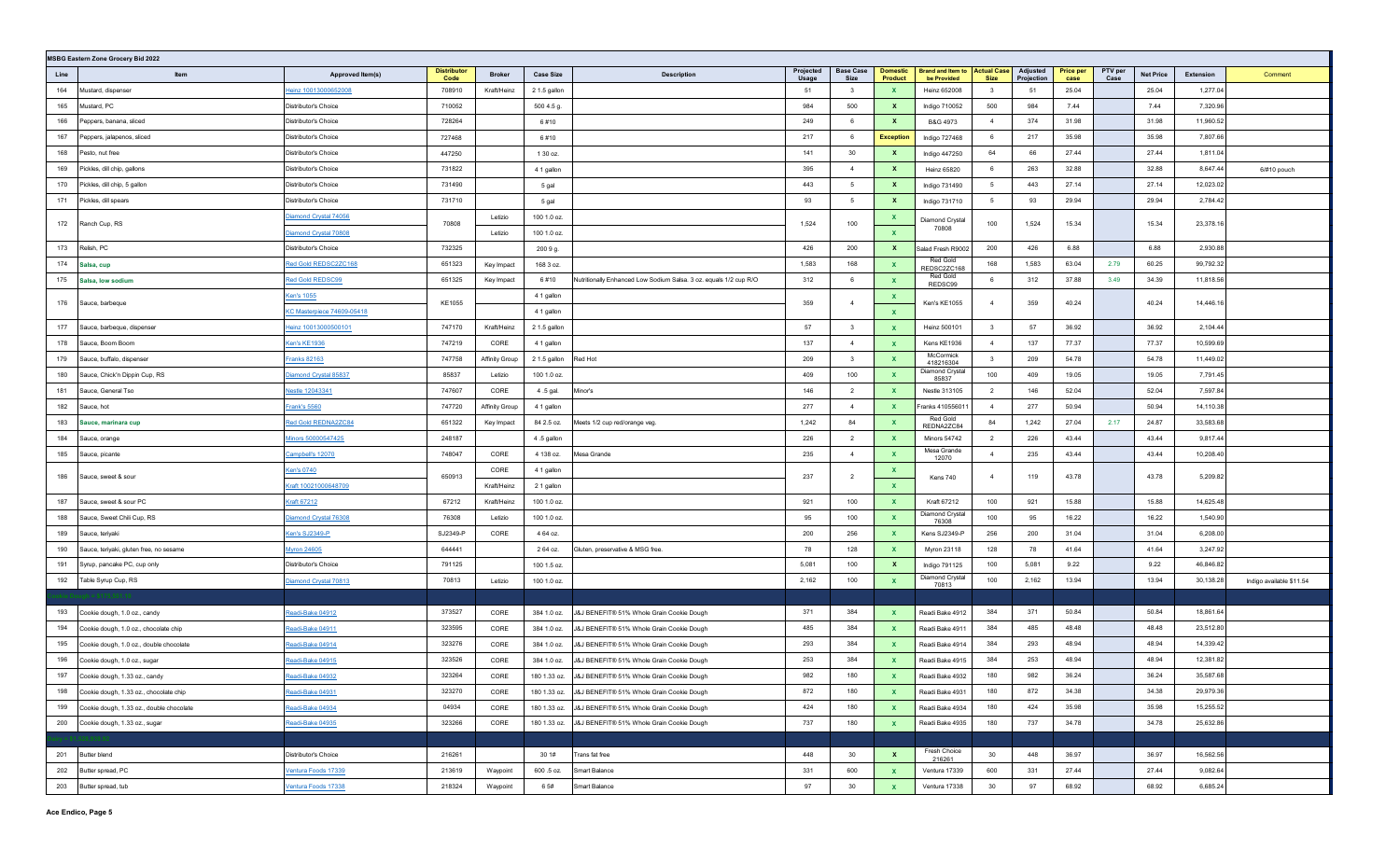|      | <b>MSBG Eastern Zone Grocery Bid 2022</b> |                         |                            |          |                  |                    |                    |                                                   |                |                                                                      |             |            |                          |                   |                  |           |        |
|------|-------------------------------------------|-------------------------|----------------------------|----------|------------------|--------------------|--------------------|---------------------------------------------------|----------------|----------------------------------------------------------------------|-------------|------------|--------------------------|-------------------|------------------|-----------|--------|
| Line | Item                                      | <b>Approved Item(s)</b> | <b>Distributor</b><br>Code | Broker   | <b>Case Size</b> | <b>Description</b> | Projected<br>Usage | <b>Base Case</b><br>C <sub>1</sub><br><b>OILG</b> | <b>Product</b> | Domestic   Brand and Item to   Actual Case   Adjusted<br>be Provided | <b>Size</b> | Projection | <b>Price per</b><br>nase | PTV per<br>Case   | <b>Net Price</b> | Extension | Commen |
|      | 204 Cheese American White                 | Distributor's Choice    | 220750                     |          | 4 5#             |                    | 501<br>ບອ          | - ZU                                              |                | Fresh Choice<br>220750                                               | $\sim$      | 501        | 39.68                    |                   | 39.68            | 23,450.88 |        |
|      | 205 Cheese, shredded cheddar              | Land O'Lakes 41749      | 261257                     | Waypoint | 4 5#             |                    | 580                | -                                                 |                | Land O Lake<br>41749                                                 | $\sim$      | 580        | 56.32                    | 34.7 <sup>F</sup> | 21.57            | 32,665.60 |        |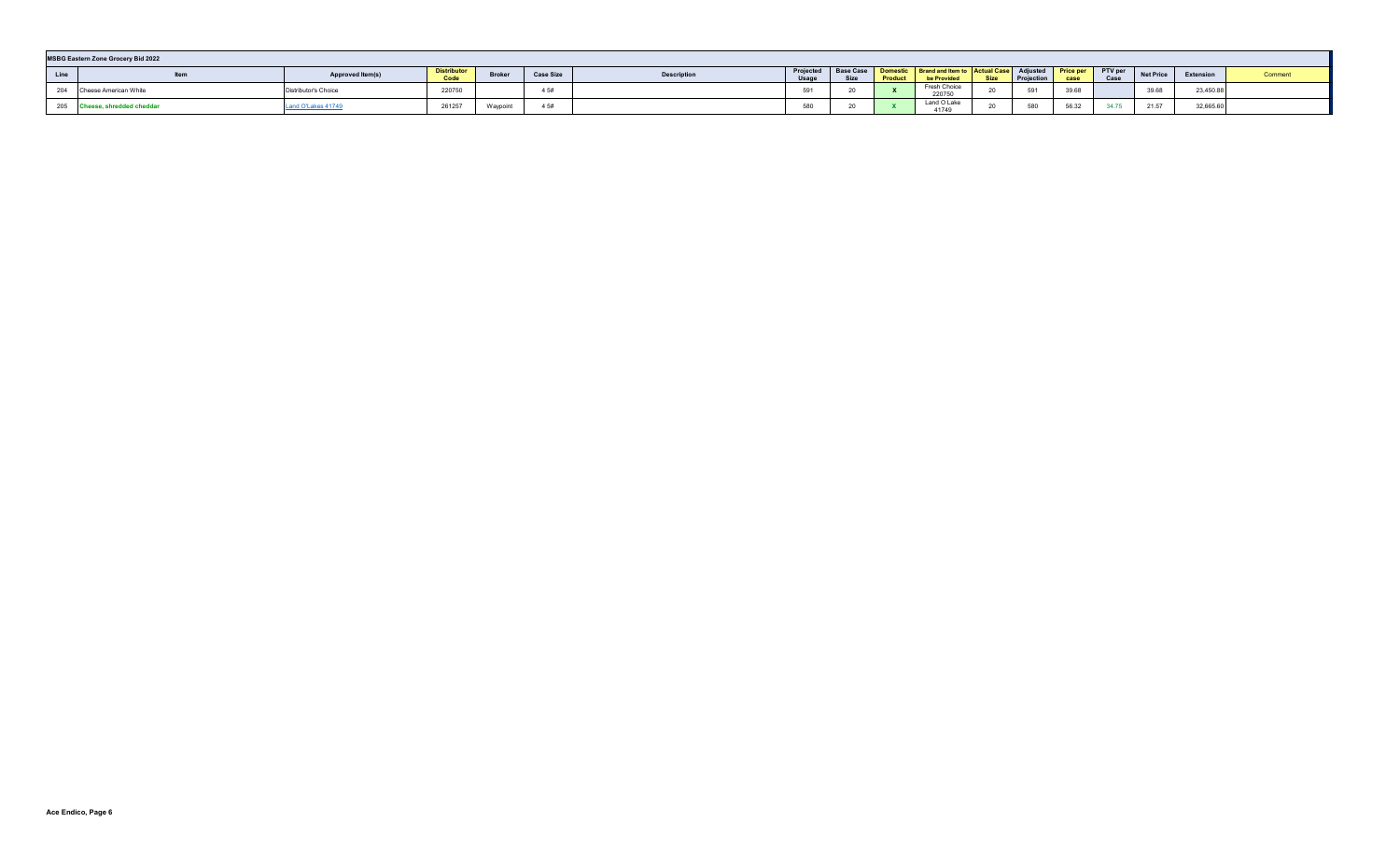|      | <b>MSBG Eastern Zone Grocery Bid 2022</b>            |                               |                            |                   |                  |                                                                                                                 |                    |                          |                            |                                         |                                   |                        |                          |                 |                  |            |                  |
|------|------------------------------------------------------|-------------------------------|----------------------------|-------------------|------------------|-----------------------------------------------------------------------------------------------------------------|--------------------|--------------------------|----------------------------|-----------------------------------------|-----------------------------------|------------------------|--------------------------|-----------------|------------------|------------|------------------|
| Line | Item                                                 | Approved Item(s)              | <b>Distributor</b><br>Code | <b>Broker</b>     | <b>Case Size</b> | <b>Description</b>                                                                                              | Projected<br>Usage | <b>Base Case</b><br>Size | <b>Domestic</b><br>Product | <b>Brand and Item to</b><br>be Provided | <b>Actual Case</b><br><b>Size</b> | Adjusted<br>Projection | <b>Price per</b><br>case | PTV per<br>Case | <b>Net Price</b> | Extension  | Comment          |
| 206  | <b>Cheese Slices, Pepper Jack</b>                    | <b>Bongard's 104441</b>       | 230332                     | American Patriot  | 4 5#             |                                                                                                                 | 124                | 12                       | $\mathbf{x}$               | Bongard's                               | 20                                | 74                     | 52.84                    | 34.75           | 18.09            | 3,910.16   |                  |
|      |                                                      | and O'Lakes 44238             |                            | Waypoint          | 8 1.5#           |                                                                                                                 |                    |                          | $\mathbf{x}$               |                                         |                                   |                        |                          |                 |                  |            |                  |
| 207  | <b>Cheese Slices, Provolone</b>                      | ongard's 104461               | 230331                     | American Patriot  | 4 5#             |                                                                                                                 | 238                | 20                       | $\mathbf{x}$               | Bongards 230331                         | 20                                | 238                    | 51.04                    | 34.75           | 16.29            | 12,147.52  |                  |
| 208  | Cheese, Feta crumbled                                | Distributor's Choice          | 277688                     |                   | 4 2.5#           |                                                                                                                 | 521                | 10                       | $\mathbf{x}$               | Fresh Choice<br>277688                  | 20                                | 261                    | 66.08                    |                 | 66.08            | 17,246.88  |                  |
| 209  | Cheese, Parmesan, grated                             | Distributor's Choice          | 229772                     |                   | 4 5#             |                                                                                                                 | 507                | 20                       | $\mathbf{x}$               | Fresh Choice<br>229772                  | 20                                | 507                    | 61.04                    |                 | 61.04            | 30,947.28  |                  |
| 210  | Cheese, Parmesan, shredded                           | Distributor's Choice          | 229677                     |                   | 2 5#             |                                                                                                                 | 302                | 10                       | $\mathbf{x}$               | <b>Fresh Choice</b><br>229677           | 20                                | 151                    | 82.88                    |                 | 82.88            | 12,514.88  |                  |
| 211  | Cheese, shredded blend                               | Distributor's Choice          | 221621                     |                   | 20#              | 80-10-10 Mozz./Prov./Cheddar                                                                                    | 412                | 20                       | $\mathbf{x}$               | Fresh Choice<br>221621                  | 20                                | 412                    | 47.38                    |                 | 47.38            | 19,520.56  |                  |
| 212  | Cheese, shredded, Mozzarella part skim, low moisture | and O'Lakes 41698             | 220272                     | Waypoint          | 20#              |                                                                                                                 | 249                | 20                       | $\mathbf{x}$               | Land O Lake<br>41698                    | 20                                | 249                    | 56.88                    | 34.74           | 22.14            | 14,163.12  |                  |
| 213  | Cheese, sticks, mild cheddar                         | and O'Lakes 44881             |                            | Waypoint          | 168 1.0 oz.      |                                                                                                                 | 462                | 168                      | $\mathbf{x}$               |                                         |                                   | 462                    |                          | 18.24           |                  |            | Bongards \$44.68 |
| 214  | Cheese, string, mozzarella                           | and O'Lakes 59701             | 227200                     | Waypoint          | 168 1.0 oz.      |                                                                                                                 | 2,375              | 168                      | $\mathbf{x}$               | Land O Lake<br>59701                    | 168                               | 2,375                  | 38.32                    | 18.24           | 20.08            | 91,010.00  |                  |
| 215  | Cream Cheese, light, 1 oz. cup                       | Distributor's Choice          | 222160                     |                   | 100 1.0 oz.      |                                                                                                                 | 3,070              | 100                      | $\mathbf{x}$               | Fresh Choice                            | 100                               | 3,070                  | 18.88                    |                 | 18.88            | 57,961.60  |                  |
| 216  | Cream Cheese, whipped                                | Craft 61407                   | 222690                     | Kraft/Heinz       | 6 3#             |                                                                                                                 | 207                | 18                       | $\mathbf{x}$               | Kraft 61407                             | 18                                | 207                    | 75.98                    |                 | 75.98            | 15,727.86  |                  |
| 217  | Creamer, shelf stable                                | Distributor's Choice          | 237260                     |                   | 360 1.0 oz.      |                                                                                                                 | 393                | 360                      | $\mathbf{x}$               | Gourmet Table<br>91299                  | 1000                              | 141                    | 23.88                    |                 | 23.88            | 3,367.08   |                  |
| 218  | Egg Patty, round, 3.5 inch, CAGE FREE                | Michaels Foods 14616-70202-00 | 70202                      | CORE              | 120 1.50 oz.     | Each 1.50 oz egg patty provides 1.25 oz. equivalent meat alternate.                                             | 910                | 120                      | $\mathbf{x}$               | Michael Foods<br>70202                  | 120                               | 910                    | 31.88                    | 4.66            | 27.22            | 29,010.80  |                  |
| 219  | Egg Patty, grilled, CAGE FREE                        | <b>Cargill 41710</b>          | 41710                      | <b>Key Impact</b> | 369 1.25 oz.     | Sunny Fresh. Each 1.25 oz. grilled egg pattie provides 1.00 oz. equivalent<br>meat alternate                    | 326                | 369                      | $\mathbf{x}$               | <b>Cargil 41710</b>                     | 369                               | 326                    | 75.68                    | 13.19           | 62.49            | 24,671.68  |                  |
| 220  | Eggs, hard cooked, dry pack, CAGE FREE               | Michaels Foods 14616-60676-00 | 60676                      | CORE              | 144 1.59 oz.     | Each 1.59 oz egg provides 1.50 oz. equivalent meat alternate                                                    | 1,279              | 144                      | $\mathbf{x}$               | <b>Michael Foods</b><br>60676           | 144                               | 1,279                  | 46.98                    | 9.20            | 37.78            | 60,087.42  |                  |
| 221  | Eggs, scrambled, precooked, medium curd, CAGE FREE   | Cargill 41927                 | 41927                      | Key Impact        | 320 svgs. (4-5#  | Sunny Fresh. Each 1.00 oz. serving (by weight) of scrambled eggs provides<br>.00 oz. equivalent meat alternate. | 233                | 320                      | $\mathbf{x}$               | Cargil 41927                            | 233                               | 320                    | 60.08                    | 11.28           | 48.80            | 19,225.60  |                  |
| 222  | Margarine, Trans fat free                            | Distributor's Choice          | 216862                     |                   | 30 1#            |                                                                                                                 | 363                | 30                       | $\mathbf{x}$               | Fresh Choice<br>216862                  | 30                                | 363                    | 34.22                    |                 | 34.22            | 12,421.86  |                  |
| 223  | Milk, 1% lowfat white, shelf stable, carton          | lershey's 754686000259        | 600689                     |                   | 27 8.0 oz.       |                                                                                                                 | 7,716              | 27                       | $\mathbf{x}$               | Dairy Pure<br>41900080679               | 27                                | 7,716                  | 14.92                    |                 | 14.92            | 115,122.72 |                  |
| 224  | Milk, FF chocolate, shelf stable, carton             | lershey's 754686001003        | 237164                     |                   | 27 8.0 oz.       |                                                                                                                 | 8,083              | 27                       | $\mathbf{x}$               | Tru Moo<br>41900080044                  | 27                                | 8,083                  | 15.92                    |                 | 15.92            | 128,681.36 |                  |
| 225  | Mozzarella stick, breaded, WG                        | <b>Rich's 65220</b>           | 212050                     | Infinity Group    | 8 3#             | 84 servimgs @ 6 ea. Provides 2.0 MMA and 2.25 WG.                                                               | 1,505              | 24                       | $\mathbf{x}$               | Rich's 65220                            | 24                                | 1,505                  | 64.88                    | 21.82           | 43.06            | 97,644.40  |                  |
| 226  | Mozzarella stick, breaded, WG, OR                    | <b>Tasty Brands 41009</b>     | 212060                     | American Patriot  | 6 5#             | 113 servings @ 5 ea. Provides 2.0 MMA and 2.0 WG.                                                               | 1,330              | 30                       | $\mathbf{x}$               | Tasty Brand 41009                       | 31.25                             | 1,277                  | 93.48                    | 24.55           | 68.93            | 119,373.96 |                  |
| 227  | Sauce, cheese cup                                    | and O'Lakes 39911             | 220500                     | Waypoint          | 140 3.0 oz.      | Ultimate Cheddar Cheese dip. 1 MMA per cup.                                                                     | 954                | 140                      | $\mathbf{x}$               | Land O Lake<br>39911                    | 140                               | 954                    | 74.98                    | 15.50           | 59.48            | 71,530.92  |                  |
| 228  | Sauce, cheese, Alfredo, pouch                        | <b>JTM 5722</b>               | 05722                      | American Patriot  | 262 1.83 oz.     | Each 1.83 oz. serving provides 1.0 MMA.                                                                         | 623                | 262                      | $\mathbf{x}$               | JTM 5722                                | 262                               | 623                    | 61.28                    | 14.09           | 47.19            | 38,177.44  |                  |
| 229  | Sauce, cheese, cheddar pouch                         | <b>JTM 5705</b>               | 05705                      | American Patriot  | 263 1.82 oz.     | Each 1.82 oz. serving provides 1.0 MMA.                                                                         | 770                | 263                      | $\mathbf{x}$               | JTM 5705                                | 263                               | 770                    | 63.72                    | 26.06           | 37.66            | 49,064.40  |                  |
| 230  | Sauce, cheese, Ultimate yellow                       | and O'Lakes 39945             | 747432                     | Waypoint          | 288 3.0 oz.      | Each 3.0 oz. serving provides 1.0 MMA.                                                                          | 205                | 288                      | $\mathbf{x}$               | Land O Lake<br>39945                    | 288                               | 205                    | 72.74                    | 23.46           | 49.28            | 14,911.70  |                  |
| 231  | Sauce, Queso Blanco, pouch                           | <b>JTM 5718</b>               | 05718                      | American Patriot  | 240 2.0 oz.      | Each 2.0 oz. serving provides 1.0 MMA.                                                                          | 272                | 240                      | $\mathbf{x}$               | JTM 5718                                | 240                               | 272                    | 64.42                    | 26.06           | 38.36            | 17,522.24  |                  |
| 232  | Smoothie, individual bottles, peach                  | Barfresh TGPCY48              | TGPCY48                    |                   | 48 7.6 oz.       | Each 7.6 oz. bottle provides 1.0 MMA and 1/2 cup fruit.                                                         | 532                | 48                       | $\mathbf{x}$               | <b>Bar Fresh</b>                        | 48                                | 532                    | 48.54                    |                 | 48.54            | 25,823.28  |                  |
| 233  | Smoothie, individual bottles, stwarberry banana      | <b>Barfresh TGSBY48</b>       | TGSBY48                    |                   | 48 7.6 oz.       | Each 7.6 oz. bottle provides 1.0 MMA and 1/2 cup fruit.                                                         | 1,163              | 48                       | $\mathbf{x}$               | <b>Bar Fresh</b>                        | 48                                | 1,163                  | 48.04                    |                 | 48.04            | 55,870.52  |                  |
| 234  | Sour Cream, PC cups                                  | Distributor's Choice          | 238158                     |                   | 100 1.0 oz       |                                                                                                                 | 1,516              | 100                      | $\mathbf{x}$               | Land O Lake<br>64421                    | 100                               | 1,516                  | 16.97                    |                 | 16.97            | 25,726.52  |                  |
| 235  | Sour Cream, bulk                                     | Distributor's Choice          | 238080                     |                   | 1 5#             | Single 5# tub.                                                                                                  | 230                | 5                        | $\mathbf{x}$               | Fresh Choice<br>238080                  | 10 <sup>1</sup>                   | 115                    | 18.44                    |                 | 18.44            | 2,120.60   |                  |
| 236  | Topping, RTU bags                                    | Rich's 02559                  | 409560                     | Infinity Group    | 12 16 oz.        | On Top Regular flavor                                                                                           | 196                | 12                       | $\mathbf{x}$               | Rich's 02559                            | 12                                | 196                    | 46.44                    |                 | 46.44            | 9,102.24   |                  |
| 237  | Tofu, extra firm                                     | Distributor's Choice          | 121410                     |                   | 6 1#             |                                                                                                                 | 105                | 6                        | $\mathbf{x}$               | Fresh Choice<br>121410                  | 6                                 | 105                    | 15.55                    |                 | 15.55            | 1,632.75   |                  |
| 238  | Yogurt, bulk, lowfat or nonfat vanilla               | Jpstate Farms 9866            | 240557                     | MAP               | 4 5#             | Multi-serve, Non fat vanilla only                                                                               | 1,357              | 20                       | $\mathbf{x}$               | Dannon 96397                            | 24                                | 1,131                  | 25.98                    |                 | 25.98            | 29,383.38  |                  |
|      |                                                      | Jannon Pro 1931               |                            | CORE              | 4 6#             | Non fat vanilla bags                                                                                            |                    |                          | $\mathbf{x}$               |                                         |                                   |                        |                          |                 |                  |            |                  |
| 239  | Yogurt, granola topped strawberry                    | YoCrunch 122583               | 240543                     | CORE              | 12 6.0 oz.       | A list compliant                                                                                                | 133                | 12                       | $\mathbf{x}$               | Yo Crunch 122583                        | 12                                | 133                    | 11.04                    |                 | 11.04            | 1,468.32   |                  |
| 240  | Yogurt, Greek, vanilla, nonfat                       | Jannon 2717                   | 240510                     | CORE              | 12 5.3 oz.       | Oikos nonfat Greek.                                                                                             | 238                | 12                       | $\mathbf{x}$               | Oikos 2717                              | 12                                | 238                    | 9.04                     |                 | 9.04             | 2,151.52   |                  |
|      | 241 Yogurt, lowfat, vanilla organic                  | Stonyfield 00520              | 242473                     | Infinity Group    | 6 32 oz.         |                                                                                                                 | 625                | 6                        |                            | Stonyfield 520                          | - 6                               | 625                    | 18.68                    |                 | 18.68            | 11,675.00  |                  |
|      | 242 Yogurt, lowfat, blueberry                        | Distributor's Choice          | 03020                      |                   | 12 6 oz.         |                                                                                                                 | 190                | 12                       | $\mathbf{x}$               | Yoplait 3020                            | 12                                | 190                    | 7.44                     |                 | 7.44             | 1,413.60   |                  |
| 243  | Yogurt, lowfat raspberry                             | Distributor's Choice          | 03013                      |                   | 126 oz.          |                                                                                                                 | 285                | 12                       | $\mathbf{x}$               | Yoplait 3013                            | 12                                | 285                    | 7.33                     |                 | 7.33             | 2,089.05   |                  |
| 244  | Yogurt, lowfat, strawberry                           | Distributor's Choice          | 03006                      |                   | 126 oz.          |                                                                                                                 | 190                | 12                       | $\mathbf{x}$               | Yoplait 3006                            | 12                                | 190                    | 7.44                     |                 | 7.44             | 1,413.60   |                  |
|      | 245 Yogurt, Parfait Pro, strawberry, lowfat          | GM 16631000                   | 240687                     | GM                | 6 64 oz.         | Parfait Pro                                                                                                     | 358                | 6                        | $\mathbf{x}$               | Yoplait 16631                           | 6                                 | 358                    | 26.58                    |                 | 26.58            | 9,515.64   |                  |
| 246  | Yogurt, Parfait Pro, vanilla, lowfat                 | GM 16632000                   | 240696                     | GM                | 6 64 oz.         | Parfait Pro                                                                                                     | 1,267              | 6                        | $\mathbf{x}$               | Yoplait 16632                           | 6                                 | 1,267                  | 26.08                    |                 | 26.08            | 33,043.36  |                  |
| 247  | Yogurt, strawberry, lowfat, 4oz.                     | Jannon 2731                   | 240605                     | CORE              | 48 4.0 oz.       | TFF                                                                                                             | 2,618              | 48                       | $\mathbf{x}$               | Dannon 2731                             | 48                                | 2,618                  | 11.91                    |                 | 11.91            | 31,180.38  |                  |
|      | 248 Yogurt, strawberry-banana, nonfat, 4oz.          | Dannon 2732                   | 240619                     | CORE              | 48 4.0 oz.       | TFF                                                                                                             | 4,273              | 48                       | $\mathbf{x}$               | Dannon 2732                             | 48                                | 4,273                  | 11.68                    |                 | 11.68            | 49,908.64  |                  |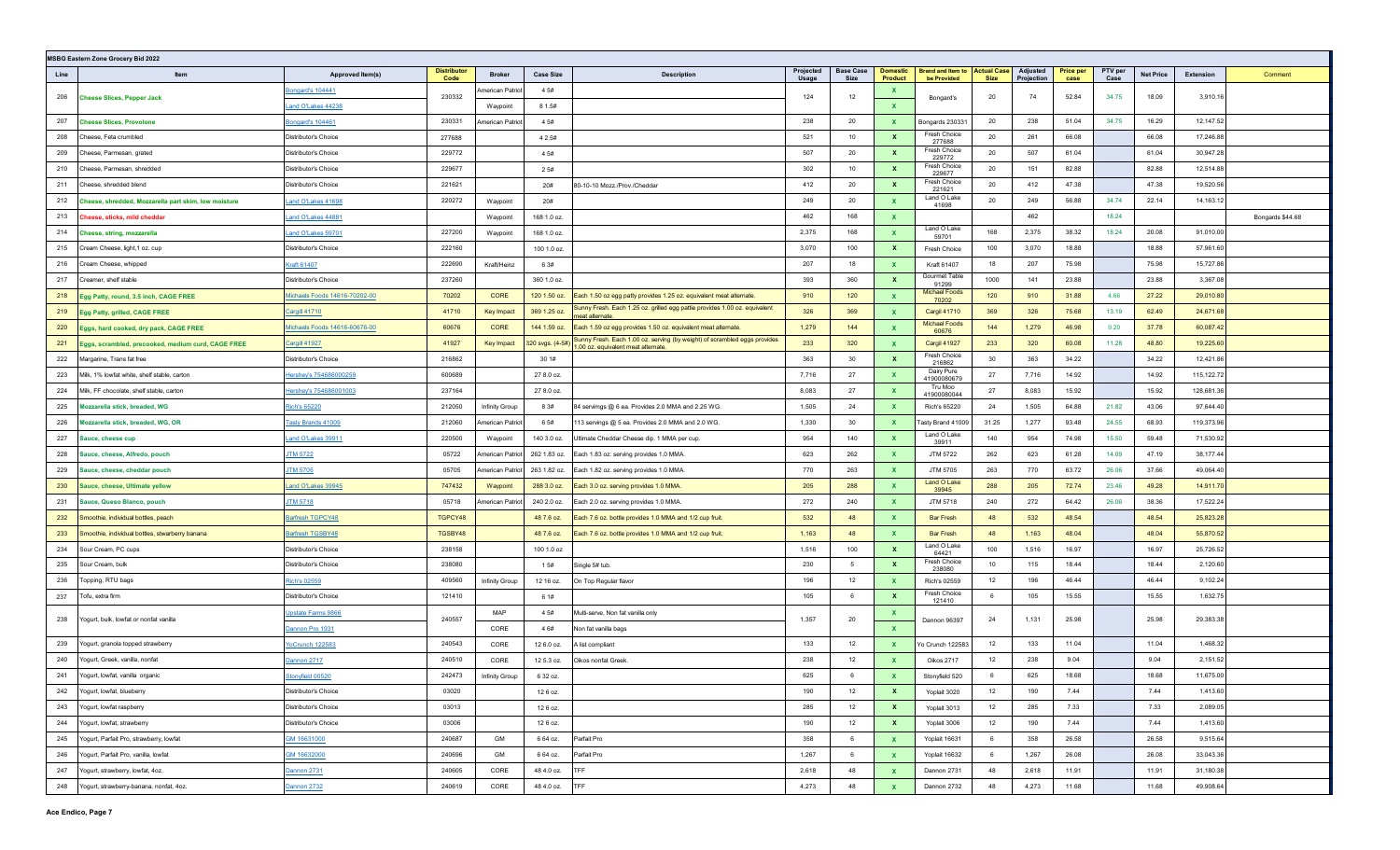|            | MSBG Eastern Zone Grocery Bid 2022                             |                                              |                            |                  |                  |                                                                             |                    |                                 |                              |                                                |                |                        |                          |                 |                  |                        |                              |
|------------|----------------------------------------------------------------|----------------------------------------------|----------------------------|------------------|------------------|-----------------------------------------------------------------------------|--------------------|---------------------------------|------------------------------|------------------------------------------------|----------------|------------------------|--------------------------|-----------------|------------------|------------------------|------------------------------|
| Line       | Item                                                           | Approved Item(s)                             | <b>Distributor</b><br>Code | <b>Broker</b>    | <b>Case Size</b> | <b>Description</b>                                                          | Projected<br>Usage | <b>Base Case</b><br><b>Size</b> | Domestic<br>Product          | Brand and Item to   Actual Case<br>be Provided | <b>Size</b>    | Adjusted<br>Projection | <b>Price per</b><br>case | PTV per<br>Case | <b>Net Price</b> | Extension              | Comment                      |
| 249        | Yogurt, vanilla, nonfat, 4oz.                                  | Dannon 2733                                  | 240612                     | CORE             | 48 4.0 oz.       | TFF                                                                         | 2,797              | 48                              | $\mathbf{x}$                 | Dannon 2733                                    | 48             | 2,797                  | 11.88                    |                 | 11.88            | 33,228.36              |                              |
| 250        | Yogurt, Yo-Kids organic assortment Pack, 4 oz.                 | <b>Stoneyfield 09062</b>                     | 243240                     | Infinity Group   | 48 4.0 oz.       | Yo-Kids Assorted                                                            | 1,385              | 48                              | $\mathbf{x}$                 | Stonyfield 909004                              | 24             | 2,770                  | 13.64                    |                 | 13.64            | 37,782.80              |                              |
|            |                                                                |                                              |                            |                  |                  |                                                                             |                    |                                 |                              |                                                |                |                        |                          |                 |                  |                        |                              |
| 251        | Dressing, balsamic lite, liters                                | Cen's 0636ZY                                 | 648009                     | CORE             | 6 1 ltr.         |                                                                             | 68                 | 6                               | $\mathbf{x}$                 | Kens 955ZY                                     | 6              | 68                     | 27.04                    |                 | 27.04            | 1,838.72               |                              |
| 252        | Dressing, balsamic vinaigrette, PC                             | Ken's 1057B3                                 | 650710                     | CORE             | 60 1.5 oz.       | Pouch                                                                       | 342                | 60                              | $\mathbf{x}$                 | Kens KE1057B3                                  | 60             | 342                    | 16.18                    |                 | 16.18            | 5,533.56               |                              |
| 253        | Dressing, blue cheese, gallons                                 | <u>(en's 0855</u>                            | 650572                     | CORE             | 4 gal.           |                                                                             | 165                | $\overline{4}$                  | $\mathbf{x}$                 | Kens 0855                                      | 4              | 165                    | 65.92                    |                 | 65.92            | 10,876.80              |                              |
| 254        | Dressing, blue cheese, liters                                  | Ken's 0965ZY                                 | 647183                     | CORE             | 6 1 ltr.         |                                                                             | 57                 | 6                               | $\mathbf{x}$                 | Kens 0965ZY                                    | 6              | 57                     | 36.14                    |                 | 36.14            | 2,059.98               |                              |
| 255        | Dressing, Caesar lite, gallons                                 | <u>Cen's 0808</u>                            | 00808                      | CORE             | 4 gal.           |                                                                             | 429                | $\overline{4}$                  | $\mathbf{x}$                 | <b>Kens 0808</b>                               | $\overline{4}$ | 429                    | 59.04                    |                 | 59.04            | 25,328.16              |                              |
| 256        | Dressing, Caesar, PC                                           | Cen's 827B3                                  | 652277                     | CORE             | 60 1.5 oz.       | Pouch                                                                       | 1,693              | 60                              | $\mathbf{x}$                 | Kens 827B3                                     | 60             | 1,693                  | 18.11                    |                 | 18.11            | 30,660.23              |                              |
| 257        | Dressing, golden Italian, gallons                              | <u>(en's 0858</u>                            | 648031                     | CORE             | 4 gal.           |                                                                             | 543                | $\overline{4}$                  | $\mathbf{x}$                 | <b>Kens 0858</b>                               | $\overline{4}$ | 543                    | 47.04                    |                 | 47.04            | 25,542.72              |                              |
| 258        | Dressing, golden Italian, liters                               | <u>(en's 0858ZY</u>                          | 648042                     | CORE             | 6 1 ltr.         |                                                                             | 298                | - 6                             | $\mathbf{x}$                 | Kens 0858ZY                                    | 6              | 298                    | 30.04                    |                 | 30.04            | 8,951.92               |                              |
| 259        | Dressing, Greek, PC                                            | <u>(en's 788B3</u>                           | 650782                     | CORE             | 60 1.5 oz.       | Pouch                                                                       | 378                | 60                              | $\mathbf{x}$                 | Kens 788B3                                     | 60             | 378                    | 16.89                    |                 | 16.89            | 6,384.42               |                              |
| 260        | Dressing, honey mustard, liters                                | <u>(en's 0552ZY</u>                          | 648016                     | CORE             | 6 1 ltr.         |                                                                             | 278                | - 6                             | $\mathbf{x}$                 | Kens 0552ZY                                    | 6              | 278                    | 35.71                    |                 | 35.71            | 9,927.38               |                              |
| 261        | Dressing, honey mustard, PC                                    | Cen's 572B3                                  | 650947                     | CORE             | 60 1.5 oz.       | Pouch                                                                       | 657                | 60                              | $\mathbf{x}$                 | Kens 572B3                                     | 60             | 657                    | 17.59                    |                 | 17.59            | 11,556.63              |                              |
| 262        | Dressing, Italian lite, 12 gram PC                             | Distributor's Choice                         | 651311                     |                  | 246 12 g.        | Pouch                                                                       | 266                | 246                             | $\mathbf{x}$                 | Salad Fresh<br>ID12LC                          | 200            | 327                    | 5.88                     |                 | 5.88             | 1,922.76               |                              |
| 263        | Dressing, Italian lite, PC                                     | <u>Cen's 801B3</u>                           | 651490                     | CORE             | 60 1.5 oz.       | Pouch                                                                       | 614                | 60                              | $\mathbf{x}$                 | Kens 801B3                                     | 60             | 614                    | 13.92                    |                 | 13.92            | 8,546.88               |                              |
| 264        | Dressing, parmesan and peppercorn, PC                          | Ken's 031B3                                  | 652482                     | CORE             | 60 1.5 oz.       | Pouch                                                                       | 236                | 60                              | $\mathbf{x}$                 | Kens 031B3                                     | 60             | 236                    | 19.11                    |                 | 19.11            | 4,509.96               |                              |
| 265        | Dressing, ranch lite, 12 gram PC                               | Distributor's Choice                         | 651318                     |                  | 246 12 g.        | Pouch                                                                       | 327                | 246                             | $\mathbf{x}$                 | Salad Fresh<br>RD12LC                          | 200            | 402                    | 5.88                     |                 | 5.88             | 2,363.76               |                              |
| 266        | Dressing, ranch lite, cup                                      | <u>(en's 0708A5</u>                          | 651331                     | CORE             | 100 1.5 oz.      |                                                                             | 1,887              | 100                             | $\mathbf{x}$                 | Kens 0708A5                                    | 100            | 1,887                  | 21.18                    |                 | 21.18            | 39,966.66              |                              |
| 267        | Dressing, ranch, dispenser                                     | <b>Heinz 98042</b>                           | 98040                      | Kraft/Heinz      | 2 1.5 gallon     |                                                                             | 196                | $\mathbf{3}$                    | $\mathbf{x}$                 | <b>Heinz 98042</b>                             | $\mathbf{3}$   | 196                    | 44.98                    |                 | 44.98            | 8,816.08               | Changed from lite            |
| 268        | Dressing, ranch lite, gallons                                  | <u>(en's 0608</u>                            | 648454                     | CORE             | 4 gal.           |                                                                             | 458                | $\overline{4}$                  | $\mathbf{x}$                 | Kens 0608                                      | 4              | 458                    | 46.97                    |                 | 46.97            | 21,512.26              |                              |
| 269        | Dressing, ranch lite, liters                                   | <u>Cen's 0708ZY</u>                          | 708ZY                      | CORE             | 6 1 ltr.         |                                                                             | 512                | 6                               | $\mathbf{x}$                 | Kens 0708ZY                                    | - 6            | 512                    | 27.68                    |                 | 27.68            | 14,172.16              |                              |
| 270        | Dressing, ranch, PC                                            | <u>(en's 789B3</u>                           | 652270                     | CORE             | 60 1.5 oz.       | Pouch                                                                       | 1,119              | 60                              | $\mathbf{x}$                 | Kens 789B3                                     | 60             | 1,119                  | 15.28                    |                 | 15.28            | 17,098.32              |                              |
| 271        | Dressing, raspberry vinaigrette, FF, PC                        | <u>(en's 630B3</u>                           | 652561                     | CORE             | 60 1.5 oz.       | Pouch                                                                       | 152                | 60                              | $\mathbf{x}$                 | Kens 630B3                                     | 60             | 152                    | 17.22                    |                 | 17.22            | 2,617.44               |                              |
| 272        | Dressing, sesame Asian                                         | Cen's 0619                                   | 651133                     | CORE             | 4 gal.           |                                                                             | 165                | $\overline{4}$                  | $\mathbf{x}$                 | <b>Kens 0619</b>                               | $\overline{4}$ | 165                    | 57.44                    |                 | 57.44            | 9,477.60               |                              |
|            |                                                                |                                              |                            |                  |                  |                                                                             |                    |                                 |                              |                                                |                |                        |                          |                 |                  |                        |                              |
| 273        | Apples, sliced, water packed, canned                           | Distributor's Choice                         | 680598                     |                  | 6#10             | USDA grade A                                                                | 158                | 6                               | $\mathbf{x}$                 | Del Monte 4976                                 | - 6            | 158                    | 41.04                    |                 | 41.04            | 6,484.32               | import available for \$30.04 |
| 274        | Applesauce, unsweetened, canned                                | Distributor's Choice                         | 680596                     |                  | 6#10             | USDA grade B                                                                | 549                | 6                               | X                            | Sunsource 680596                               | 6              | 549                    | 30.98                    |                 | 30.98            | 17,008.02              |                              |
| 275        | <b>pplesauce, unsweetened, cups, shelf stable</b>              | <u> National Food Group A3500</u>            | A3500                      |                  | 72 4.50 oz.      | ZeeZee's. Each 4.5 oz. cup provides 1/2 cup fruit                           | 859                | 72                              | $\mathbf{x}$                 | Zee Zee A3500                                  | 96             | 644                    | 35.88                    | 3.88            | 32.00            | 23,106.72              |                              |
| 276        | \pplesauce, unsweetened, cups, shelf stable, cinnamon          | <b>Vational Food Group A1410</b>             | A1410                      |                  | 72 4.50 oz.      | ZeeZee's. Each 4.5 oz. cup provides 1/2 cup fruit                           | 578                | 72                              | $\mathbf{x}$                 | Zee Zee A1410                                  | 96             | 434                    | 36.24                    | 3.88            | 32.36            | 15,728.16              |                              |
| 277        | pplesauce, unsweetened, cups, shelf stable, strawberry         | <u> Vational Food Group A1490</u>            | A1490                      |                  | 72 4.50 oz.      | ZeeZee's. Each 4.5 oz. cup provides 1/2 cup fruit                           | 668                | 72                              | $\mathbf{x}$                 | Zee Zee A1490                                  | 96             | 501                    | 36.14                    | 3.88            | 32.26            | 18,106.14              |                              |
| 278        | Applesauce, unsweetened, cups, shelf stable, strawberry banana | National Food Group A3700                    | A3700                      |                  | 72 4.50 oz.      | ZeeZee's. Each 4.5 oz. cup provides 1/2 cup fruit                           | 402                | 72                              | $\mathbf{x}$                 | Zee Zee A3700                                  | 96             | 302                    | 36.29                    | 3.88            | 32.41            | 10,959.58              |                              |
| 279        | Beans, green cuts, frozen                                      | Distributor's Choice                         | 453743                     |                  | 20#              | USDA grade B                                                                | 965                | 20                              | $\mathbf{x}$                 | Sunsource 453743                               | 20             | 965                    | 18.68                    |                 | 18.68            | 18,026.20              |                              |
| 280        | Beans, pinto, Texas Ranchero                                   | <b>Jush's Best 1071</b>                      | 823497                     | Waypoint         | 6 108 oz.        | 1/2 cup serving = 2 oz. M/MA and 1/2 cup vegetables.                        | 101                | 6                               | $\mathbf{x}$                 | <b>Bush 1071</b><br><b>Basic American</b>      | 6              | 101                    | 38.44                    |                 | 38.44            | 3,882.44               |                              |
| 281        | Beans, refried                                                 | Basic American 10302                         | 735686                     | Infinity Group   | 6 26.25 oz.      |                                                                             | 105                | 6                               | $\mathbf{x}$                 | 10302                                          | 6              | 105                    | 35.98                    |                 | 35.98            | 3,777.90               |                              |
| 282        | Beans, vegetarian, RS                                          | <u>Iush's Best 1638</u>                      | 823501                     | Waypoint         | 6 115 oz.        |                                                                             | 893                | 6                               | $\mathbf{x}$                 | <b>Bush 1638</b>                               | 6              | 893                    | 44.04                    |                 | 44.04            | 39,327.72              |                              |
| 283        | Blueberries, IQF                                               | Distributor's Choice                         | 99007                      |                  | 30#              | USDA grade B                                                                | 190                | 30                              | $\mathbf{x}$                 | Simplot 99007                                  | 20             | 285                    | 49.88                    |                 | 49.88            | 14,215.80              |                              |
| 284        | Broccoli, floret, frozen                                       | Distributor's Choice                         | 452048<br>93075            |                  | 20#<br>20#       | USDA grade B                                                                | 1,013<br>874       | 20                              | <b>Exception</b>             | Ace 452048<br>Sunsource 93075                  | 24             | 844<br>874             | 29.88<br>16.88           |                 | 29.88<br>16.88   | 25,218.72<br>14,753.12 |                              |
| 285<br>286 | Carrots, crinkle cut, frozen<br>Corn, whole kernel, frozen     | Distributor's Choice<br>Distributor's Choice | 48002                      |                  | 20#              | USDA grade B<br>USDA grade B                                                | 1,005              | 20<br>20                        | $\mathbf{x}$<br>$\mathbf{x}$ | Sunsource 48002                                | 20<br>30       | 670                    | 26.44                    |                 | 26.44            | 17,714.80              |                              |
| 287        | Edamame, Shelled, frozen                                       | Simplot 10071179522768                       | 453340                     | American Patriot | 6 2.5#           | No substitute                                                               | 285                | 15                              | <b>Exception</b>             | Simplot 522768                                 | 15             | 285                    | 36.88                    |                 | 36.88            | 10,510.80              |                              |
| 288        | Fruit, dried, Mixzees                                          | <b>National Food Group 615789</b>            | 615789                     |                  | 144 1.33 oz.     | ZeeZee's. Each 1.33 oz. box provides 1/2 cup fruit                          | 315                | 144                             | $\mathbf{X}$                 | Zee Zee 615789                                 | 144            | 315                    | 58.78                    |                 | 58.78            | 18,515.70              |                              |
| 289        | Fruit, mixed                                                   | Distributor's Choice                         | 681254                     |                  | 6#10             | Product of USA. Natural Juice or light syrup. Pears, Peaches and Pineapple. | 106                | 6                               | $\mathbf{x}$                 | Sunsource 681254                               | 6              | 106                    | 47.88                    |                 | 47.88            | 5,075.28               |                              |
| 290        | Olives, black, pitted, sliced, canned, imported                | Distributor's Choice                         | 729124                     |                  | 6#10             | Imported acceptable                                                         | 382                | 6                               | <b>Exception</b>             | Ace 729124                                     | 6              | 382                    | 35.44                    |                 | 35.44            | 13,538.08              |                              |
| 291        | Olives, Kalamata, pitted large                                 | Distributor's Choice                         | 724363                     |                  | 62 KG            | Imported acceptable                                                         | 53                 | 12                              | <b>Exception</b>             | Ace 724363                                     | 12             | 53                     | 82.68                    |                 | 82.68            | 4,382.04               |                              |
|            |                                                                |                                              |                            |                  |                  |                                                                             |                    |                                 |                              |                                                |                |                        |                          |                 |                  |                        |                              |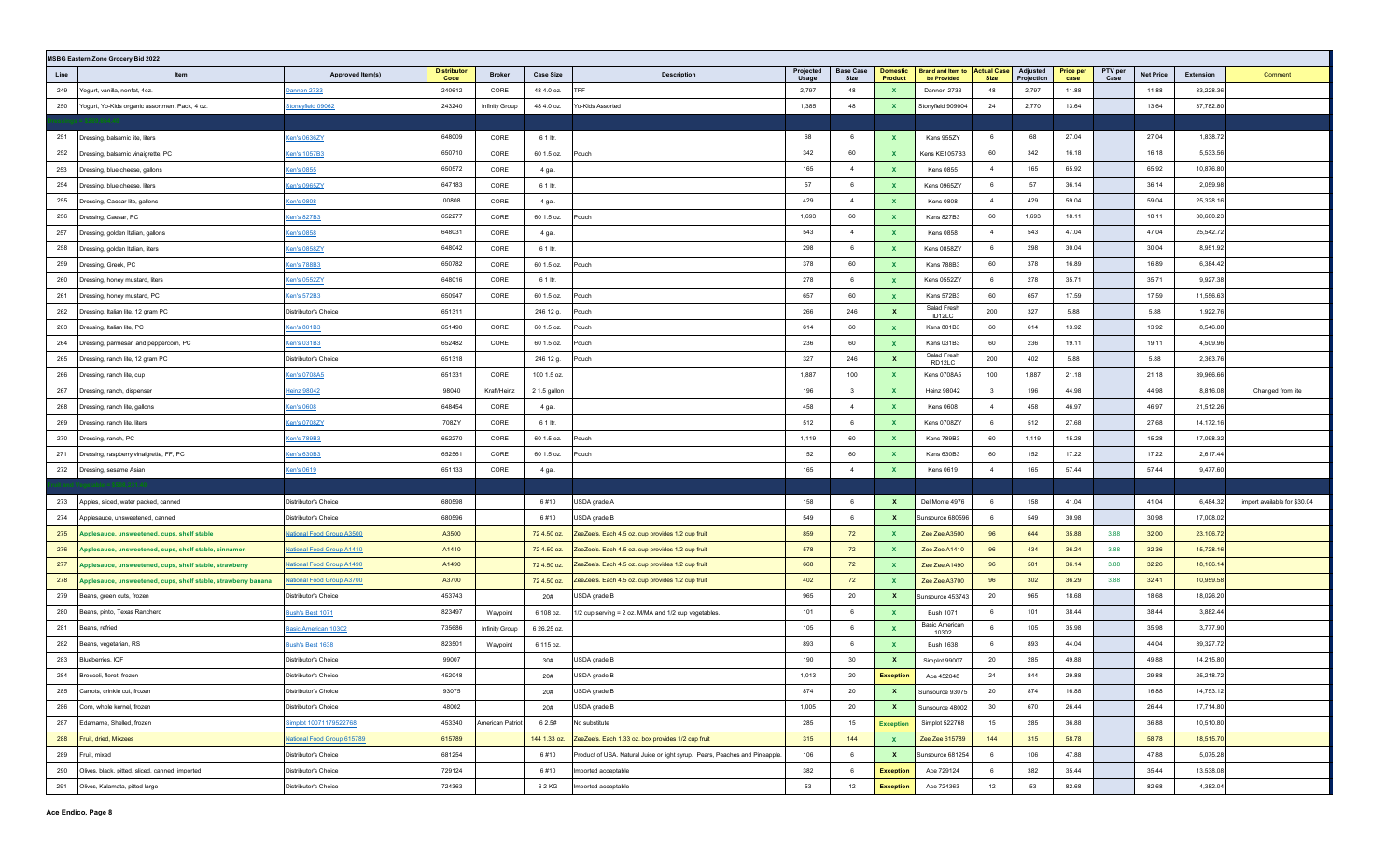|      | <b>MSBG Eastern Zone Grocery Bid 2022</b>                   |                                  |                            |                         |                  |                                                                                          |                    |                          |                                   |                                                     |             |                        |                          |                 |                  |           |                     |
|------|-------------------------------------------------------------|----------------------------------|----------------------------|-------------------------|------------------|------------------------------------------------------------------------------------------|--------------------|--------------------------|-----------------------------------|-----------------------------------------------------|-------------|------------------------|--------------------------|-----------------|------------------|-----------|---------------------|
| Line | Item                                                        | Approved Item(s)                 | <b>Distributor</b><br>Code | <b>Broker</b>           | <b>Case Size</b> | <b>Description</b>                                                                       | Projected<br>Usage | <b>Base Case</b><br>Size | <b>Domestic</b><br><b>Product</b> | <b>Brand and Item to Actual Case</b><br>be Provided | <b>Size</b> | Adjusted<br>Projection | <b>Price per</b><br>case | PTV per<br>Case | <b>Net Price</b> | Extension | Comment             |
| 292  | Onion Rings, breaded, WG                                    | asty Brand 33504                 | 399497                     | American Patriot        | 6 5#             | 1 WG bread and 1/4 cup other per 5 pc serving. 178 Svgs per case                         | 777                | 30                       | $\mathbf{x}$                      | <b>Tasty 33504</b>                                  | 31          | 752                    | 73.44                    |                 | 73.44            | 55,226.88 |                     |
| 293  | Oranges, mandarin, whole segments only, light syrup, canned | Distributor's Choice             | 681312                     |                         | 6#10             |                                                                                          | 809                | 6                        | <b>Exception</b>                  | Ace 681312                                          | 6           | 809                    | 38.88                    |                 | 38.88            | 31,453.92 |                     |
| 294  | Peaches, diced, cling, light syrup, canned                  | Oel Monte Foods 2001707          | 681452                     | Key Impact              | 6#10             | No substitute                                                                            | 200                | -6                       | $\mathbf{x}$                      | Del Monte                                           | 6           | 200                    | 50.98                    |                 | 50.98            | 10,196.00 |                     |
| 295  | Pears, sliced, juice pack, canned                           | lel Monte Foods 2002203          | 681456                     | Key Impact              | 6#10             | No substitute                                                                            | 127                | 6                        | $\mathbf{x}$                      | Del Monte 4976                                      | 6           | 127                    | 41.48                    |                 | 41.48            | 5,267.96  |                     |
| 296  | Peas, frozen                                                | Distributor's Choice             | 453738                     |                         | 20#              | USDA grade B                                                                             | 842                | 20                       | $\mathbf{x}$                      | Sunsource 453738                                    | 20          | 842                    | 23.08                    |                 | 23.08            | 19,433.36 |                     |
| 297  | Pineapple, chunks, unsweetened, canned                      | Distributor's Choice             | 826897                     |                         | 6#10             | USDA grade B                                                                             | 447                | -6                       | <b>Exception</b>                  | Ace 826897                                          | 6           | 447                    | 43.44                    |                 | 43.44            | 19,417.68 |                     |
| 298  | Pineapple, tidbits, unsweetened, canned                     | Distributor's Choice             | 681783                     |                         | 6#10             | USDA grade B                                                                             | 382                | 6                        | <b>Exception</b>                  | Ace 681783                                          | 6           | 382                    | 44.98                    |                 | 44.98            | 17,182.36 |                     |
| 299  | Strawberries, IQF                                           | Distributor's Choice             | 99298                      |                         | 30#              | USDA grade B                                                                             | 716                | 30                       | $\mathbf{x}$                      | Simplot 99298                                       | 30          | 716                    | 66.74                    |                 | 66.74            | 47,785.84 |                     |
| 300  | Tomatoes, diced                                             | Distributor's Choice             | 982919                     |                         | 6#10             | USDA grade B                                                                             | 67                 | 6                        | $\mathbf{x}$                      | Ace 982919                                          | 6           | 67                     | 26.95                    |                 | 26.95            | 1,805.65  |                     |
| 301  | Vegetable medley, broccoli, cauliflower, carrot, frozer     | Distributor's Choice             | 34391                      |                         | 20#              | USDA grade B                                                                             | 1,003              | 20                       | $\mathbf{x}$                      | Sunsource 24768                                     | 30          | 669                    | 30.09                    |                 | 30.09            | 20,130.21 |                     |
|      |                                                             |                                  |                            |                         |                  |                                                                                          |                    |                          |                                   |                                                     |             |                        |                          |                 |                  |           |                     |
| 302  | Bread, slice, IW, GF                                        | Ar. Sips 300156                  | 305351                     | American Patriot        | 24 1.5 oz.       | Provides .5 WG.                                                                          | 122                | 24                       | $\mathbf{x}$                      | Mr Sips 300156                                      | 24          | 122                    | 13.34                    |                 | 13.34            | 1,627.48  |                     |
| 303  | Bread, sandwich, WG, GF                                     | <u>Jdis 80902</u>                | 210776                     | Waypoint                | 6 30 oz.         |                                                                                          | 179                | 180                      | $\mathbf{x}$                      | Udi 80902                                           | 180         | 179                    | 45.14                    |                 | 45.14            | 8,080.06  |                     |
| 304  | Bun, hamburger, IW, GF                                      | Mr. Sips 300155                  | 300155                     | American Patriot        | 24 79 g.         | Provides .5 WG.                                                                          | 464                | 24                       | $\mathbf{x}$                      | Mr Sips 300155                                      | 24          | 464                    | 27.68                    |                 | 27.68            | 12,843.52 |                     |
| 305  | Bun, hot dog, IW, GF                                        | Ar. Sips 300154                  | 217578                     | <b>Imerican Patriot</b> | 24 75 g.         | Provides .5 WG.                                                                          | 357                | 24                       | $\mathbf{x}$                      | Mr Sips 300154                                      | 24          | 357                    | 27.88                    |                 | 27.88            | 9,953.16  |                     |
| 306  | Chicken chunks, IW, tray, GF                                | Ar. Sips 300152                  | 666160                     | American Patriot        | 12 5.5 oz.       | Provides 2.5 MMA per serving. BREAD?                                                     | 281                | 12                       | $\mathbf{x}$                      | Mr Sips 300152                                      | 12          | 281                    | 35.44                    |                 | 35.44            | 9,958.64  |                     |
| 307  | Chicken, tender, GF, FC                                     | Brakebush 5810                   | 300433                     | Infinity Group          | 145 1.1 oz.      | Smart Shapes Gluten free FC chicken breast strips. 4 ea. @ 1.1 oz. provides<br>$2.0$ MMA | 236                | 145                      | $\mathbf{x}$                      | Mr Sips 300433                                      | 236         | 145                    | 55.68                    |                 | 55.68            | 8,073.60  |                     |
| 308  | Pizza, cheese, 6" GF                                        | fr. Sips 300151                  | 361014                     | American Patriot        | 24 153 g.        | Provides 1.5 MMA and .75 WG per serving                                                  | 473                | 24                       | $\mathbf{x}$                      | Mr Sips 300151                                      | 24          | 473                    | 48.22                    |                 | 48.22            | 22,808.06 |                     |
|      |                                                             |                                  |                            |                         |                  |                                                                                          |                    |                          |                                   |                                                     |             |                        |                          |                 |                  |           |                     |
| 309  | Coffee, pouch                                               | <b>Jew England Coffee 004600</b> | 04600                      |                         | 64 2.5 oz.       | Breakfast Blend. No substitute.                                                          | 182                | 64                       | <b>Exception</b>                  | New England<br>Coffee 4600                          | 64          | 182                    | 56.54                    |                 | 56.54            | 10,290.28 |                     |
| 310  | Coffee, pouch, decaf                                        | lew England Coffee 009600        | 09600                      |                         | 64 2.5 oz.       | Breakfast Blend decaf. No substitute.                                                    | 34                 | 64                       | <b>Exception</b>                  | New England<br>Coffee 9600                          | 64          | 34                     | 56.54                    |                 | 56.54            | 1,922.36  |                     |
| 311  | Juice 4U, Blue Razz                                         | ountry Pure 45716                | 45716                      | Affinity Group          | 70 4.0 oz.       | eco carton with straw hole. 100% juice.                                                  | 414                | 70                       | <b>Exception</b>                  | Ardmore 45716                                       | 70          | 414                    | 12.08                    |                 | 12.08            | 5,001.12  |                     |
| 312  | Juice 4U, Merry Cherry                                      | ountry Pure 45717                | 45717                      | <b>Affinity Group</b>   | 70 4.0 oz.       | eco carton with straw hole. 100% juice.                                                  | 184                | 70                       | <b>Exception</b>                  | Ardmore 45716                                       | 70          | 184                    | 12.27                    |                 | 12.27            | 2,257.68  |                     |
| 313  | Juice, apple cup, 6 oz.                                     | Distributor's Choice             | 40301                      |                         | 48 6.0 oz.       | 100% juice. Foil lid.                                                                    | 1,387              | 48                       | <b>Exception</b>                  | Suncup 40301                                        | 48          | 1,387                  | 9.58                     |                 | 9.58             | 13,287.46 |                     |
| 314  | Juice, apple, 4 oz.                                         | Distributor's Choice             | 371652                     |                         | 96 4.0 oz.       | 100% juice. Foil lid.                                                                    | 5,753              | 96                       | <b>Exception</b>                  | Suncup 90301                                        | 72          | 7,671                  | 10.14                    |                 | 10.14            | 77,783.94 | carton \$9.78 70 ct |
| 315  | Juice, box, apple, shelf stable                             | <b>Apple &amp; Eve 86000</b>     | 86000                      | Letizio                 | 40 4.23 oz.      | Straw attached. No substitute. 100% juice.                                               | 3,257              | 40                       | <b>Exception</b>                  | Apple Eve 86000                                     | 40          | 3,257                  | 7.11                     |                 | 7.11             | 23,157.27 |                     |
| 316  | Juice, box, orange and tangerine, shelf stable              | Apple & Eve 86003                | 86003                      | Letizio                 | 40 4.23 oz.      | Straw attached. No substitute. 100% juice.                                               | 2,609              | 40                       | <b>Exception</b>                  | Apple Eve 86003                                     | 40          | 2,609                  | 7.11                     |                 | 7.11             | 18,549.99 |                     |
| 317  | Juice, frozen cup, 4.4 oz. Cherrymoji                       | indy's Homemade, LLC CHI0458     | <b>CHI0458</b>             | Letizio                 | 90 4.4 oz.       | Each 4.4 oz. cup provides 1/2 cup fruit.                                                 | 346                | 90                       | $\mathbf{x}$                      | Liddy CHI0458                                       | 90          | 346                    | 30.82                    |                 | 30.82            | 10,663.72 |                     |
| 318  | Juice, frozen cup, 4.4 oz. Fruit punch                      | indy's Homemade, LLC FRP0175     | <b>FRP0175</b>             | Letizio                 | 90 4.4 oz.       | Each 4.4 oz. cup provides 1/2 cup fruit.                                                 | 443                | 90                       | $\mathbf{x}$                      | Liddy FRP0175                                       | 90          | 443                    | 30.68                    |                 | 30.68            | 13,591.24 |                     |
| 319  | Juice, frozen cup, 4.4 oz. Strawberry                       | indy's Homemade, LLC STR0298     | <b>STR0298</b>             | Letizio                 | 90 4.4 oz.       | Each 4.4 oz. cup provides 1/2 cup fruit.                                                 | 329                | 90                       | $\mathbf{x}$                      | Liddy STR0298                                       | 90          | 329                    | 30.88                    |                 | 30.88            | 10,159.52 |                     |
| 320  | Juice, fruit punch, 4 oz.                                   | Distributor's Choice             | 371722                     |                         | 96 4.0 oz.       | 100% juice. Foil lid.                                                                    | 2,556              | 96                       | <b>Exception</b>                  | Suncup 90800                                        | 72          | 3,408                  | 10.31                    |                 | 10.31            | 35,136.48 |                     |
| 321  | Juice, Fruitable Plus, Tropical Twist                       | pple & Eve 24023                 | 24023                      | Letizio                 | 40 4.23 oz.      | Straw attached. 100% fruit and vegetable juice.                                          | 380                | 40                       | <b>Exception</b>                  | Apple Eve 24023                                     | 40          | 380                    | 9.11                     |                 | 9.11             | 3,461.80  |                     |
| 322  | Juice, grape cup, 6 oz.                                     | Distributor's Choice             | 40501                      |                         | 48 6.0 oz.       | 100% juice. Foil lid.                                                                    | 251                | 48                       | <b>Exception</b>                  | Suncup 40501                                        | 48          | 251                    | 11.54                    |                 | 11.54            | 2,896.54  |                     |
| 323  | Juice, grape, 4 oz.                                         | Distributor's Choice             | 371772                     |                         | 96 4.0 oz.       | 100% juice. Foil lid.                                                                    | 2,067              | 96                       | <b>Exception</b>                  | Suncup 90501                                        | 72          | 2,756                  | 12.31                    |                 | 12.31            | 33,926.36 |                     |
| 324  | Juice, orange cup, 6 oz.                                    | Distributor's Choice             | 40100                      |                         | 48 6.0 oz.       | 100% juice. Foil lid.                                                                    | 190                | 48                       | <b>Exception</b>                  | Suncup 40100                                        | 48          | 190                    | 10.43                    |                 | 10.43            | 1,981.70  |                     |
| 325  | Juice, orange, 4 oz.                                        | Distributor's Choice             | 371742                     |                         | 96 4.0 oz.       | 100% juice. Foil lid.                                                                    | 3,965              | 96                       | Exception                         | Suncup 90100                                        | 72          | 5,287                  | 11.22                    |                 | 11.22            | 59,320.14 |                     |
| 326  | Juice, sparkling, can, acai berry                           | nvy 2039                         | 02039                      | MAP                     | 24 8.0 oz.       | 100% juice                                                                               | 1,860              | -24                      | <b>Exception</b>                  | Envy 2039                                           | 24          | 1,860                  | 12.78                    |                 | 12.78            | 23,770.80 |                     |
| 327  | Juice, sparkling, can, apple                                | nvy 2008                         | 02008                      | <b>MAP</b>              | 24 8.0 oz.       | 100% juice                                                                               | 1,257              | 24                       | <b>Exception</b>                  | <b>Envy 2008</b>                                    | 24          | 1,257                  | 12.94                    |                 | 12.94            | 16,265.58 |                     |
|      | 328 Juice, sparkling, can, fruit punch                      | Envy 2015                        | 02015                      | MAP                     | 24 8.0 oz.       | 100% juice                                                                               | 1,105              | 24                       | <b>Exception</b>                  | Envy 2015                                           | 24          | 1,105                  | 13.04                    |                 | 13.04            | 14,409.20 |                     |
| 329  | Juice, sparkling, can, orange                               | nvy 2077                         | 02077                      | MAP                     | 24 8.0 oz.       | 100% juice                                                                               | 1,621              | 24                       | <b>Exception</b>                  | <b>Envy 2077</b>                                    | 24          | 1,621                  | 12.88                    |                 | 12.88            | 20,878.48 |                     |
| 330  | Juice, sparkling, can, strawberry kiwi                      | nvy 2022                         | 02022                      | MAP                     | 24 8.0 oz.       | 100% juice                                                                               | 998                | 24                       | <b>Exception</b>                  | <b>Envy 2022</b>                                    | 24          | 998                    | 13.14                    |                 | 13.14            | 13,113.72 |                     |
| 331  | Juice, V-blend, Cherry Star                                 | Country Pure 45712               | 45712                      | <b>Affinity Group</b>   | 70 4.0 oz.       | 100& fruit and vegetable juice. Provides 1/2 cup other vegetable                         | 226                | 70                       | <b>Exception</b>                  | Country Pure<br>45712                               | 70          | 226                    | 12.98                    |                 | 12.98            | 2,933.48  |                     |
| 332  | Juice, V-blend, Dragon Punch                                | Country Pure 45710               | 45710                      | Affinity Group          | 70 4.0 oz.       | 100& fruit and vegetable juice. Provides 1/2 cup other vegetable                         | 1,543              | 70                       | <b>Exception</b>                  | Country Pure<br>45710                               | 70          | 1,543                  | 12.42                    |                 | 12.42            | 19,164.06 |                     |
| 333  | Juice, V-blend, Wango Mango                                 | Country Pure 45711               | 45711                      | <b>Affinity Group</b>   | 70 4.0 oz.       | 100& fruit and vegetable juice. Provides 1/2 cup other vegetable                         | 1,045              | 70                       | <b>Exception</b>                  | Country Pure<br>45711                               | 70          | 1,045                  | 13.55                    |                 | 13.55            | 14,159.75 |                     |
| 334  | Juice. Switch, Fruit Punch                                  | <b>Switch 00315</b>              | 00315                      | Letizio                 | 24 8.0 oz.       | Sparkling. 100% juice provides 1 cup fruit per can.                                      | 766                | 24                       | <b>Exception</b>                  | Switch 315                                          | 24          | 766                    | 12.77                    |                 | 12.77            | 9,781.82  |                     |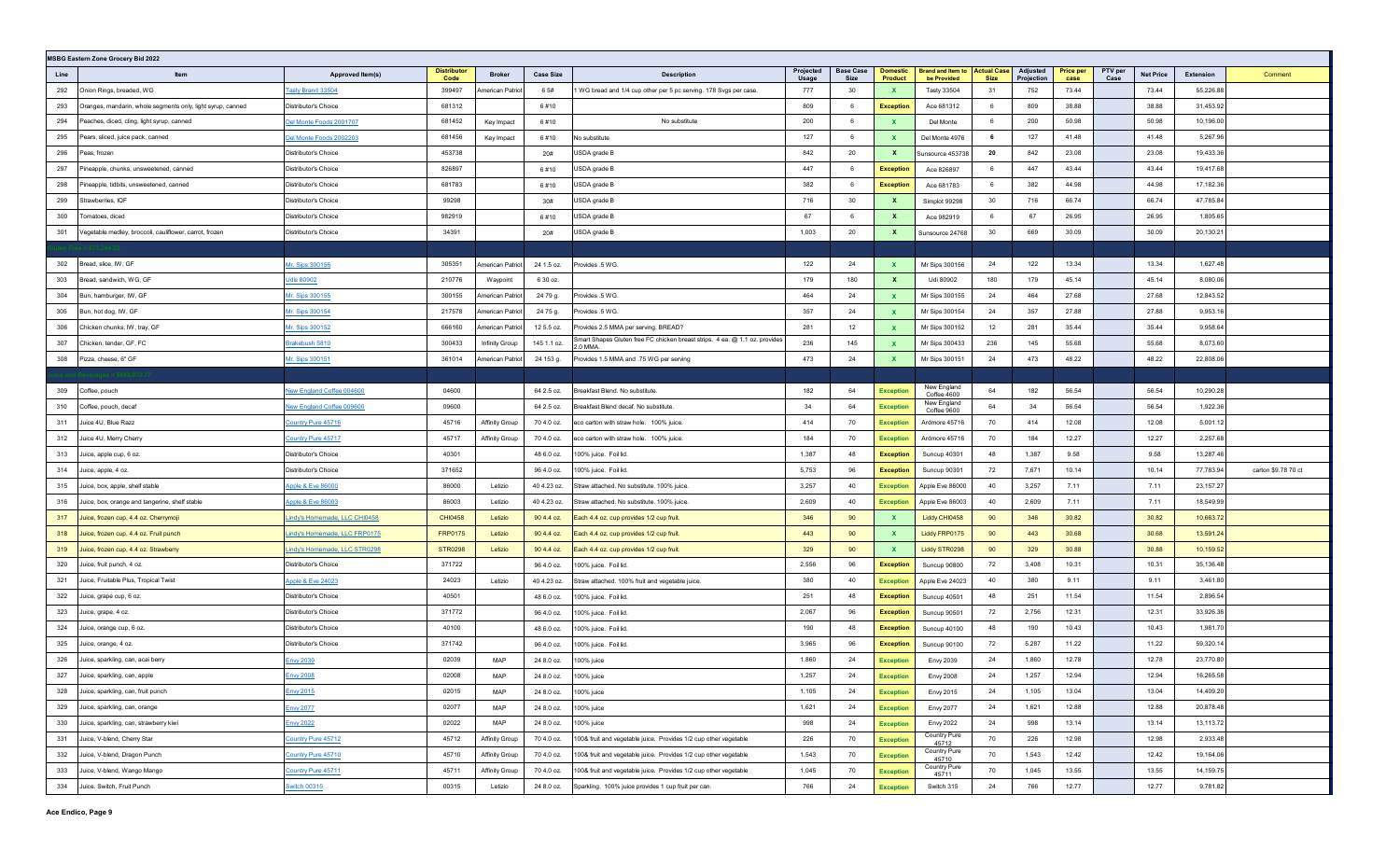|      | MSBG Eastern Zone Grocery Bid 2022         |                                |                           |                  |                  |                                                                                                    |                    |                                 |                                   |                                                     |                  |                               |                   |                 |                  |            |                                |
|------|--------------------------------------------|--------------------------------|---------------------------|------------------|------------------|----------------------------------------------------------------------------------------------------|--------------------|---------------------------------|-----------------------------------|-----------------------------------------------------|------------------|-------------------------------|-------------------|-----------------|------------------|------------|--------------------------------|
| Line | Item                                       | Approved Item(s)               | <b>Distributo</b><br>Code | <b>Broker</b>    | <b>Case Size</b> | <b>Description</b>                                                                                 | Projected<br>Usage | <b>Base Case</b><br><b>Size</b> | <b>Domestic</b><br><b>Product</b> | <b>Brand and Item to Actual Case</b><br>be Provided | <b>Size</b>      | <b>Adjusted</b><br>Projection | Price per<br>case | PTV per<br>Case | <b>Net Price</b> | Extension  | Comment                        |
| 335  | Juice. Switch, Kiwi Berry                  | witch 00317                    | 00317                     | Letizio          | 24 8.0 oz.       | Sparkling. 100% juice provides 1 cup fruit per can.                                                | 730                | 24                              | <b>Exception</b>                  | Switch 317                                          | 24               | 730                           | 12.88             |                 | 12.88            | 9,402.40   |                                |
| 336  | Juice. Switch, Orange Tangerine            | witch 00314                    | 00314                     | Letizio          | 24 8.0 oz.       | Sparkling. 100% juice provides 1 cup fruit per can.                                                | 618                | 24                              | <b>Exception</b>                  | Switch 314                                          | 24               | 618                           | 12.88             |                 | 12.88            | 7,959.84   |                                |
| 337  | Juice. Switch, Watermelon Strawberry       | witch 003167                   | 00316                     | Letizio          | 24 8.0 oz.       | Sparkling. 100% juice provides 1 cup fruit per can.                                                | 747                | 24                              | <b>Exception</b>                  | Switch 316                                          | 24               | 747                           | 12.77             |                 | 12.77            | 9,539.19   |                                |
| 338  | Геа, bags                                  | Distributor's Choice           | 796623                    |                  | 100 ct.          |                                                                                                    | 30                 | 100                             | $\mathbf{x}$                      | Bromley                                             | 100              | 30                            | 2.88              |                 | 2.88             | 86.40      |                                |
| 339  | Vater, bottled, 16.9 oz.                   | Poland Spring 90452            | 96892                     |                  | 40 16.9 oz.      |                                                                                                    | 4,121              | 40                              | $\mathbf{x}$                      | Poland 96892                                        | 24               | 6,868                         | 5.42              |                 | 5.42             | 37,224.56  | Niagara 40/16.9 oz \$7.88      |
| 340  | Water, bottled, 8 oz.                      | <u>Vestle 68274-32228</u>      | 32228                     |                  | 48 8 oz.         |                                                                                                    | 12,063             | 48                              | $\mathbf{x}$                      | Nestle 32228                                        | 48               | 12,063                        | 6.44              |                 | 6.44             | 77,685.72  | Niagara 80/8 oz Spring \$12.22 |
| 341  | Water, bottled, gallons                    | <b>Distributor's Choice</b>    | 237824                    |                  | 4 1 gal.         |                                                                                                    | 322                | $\overline{4}$                  | $\mathbf{x}$                      | Ace 237824                                          | $\overline{4}$   | 322                           | 4.22              |                 | 4.22             | 1,358.84   |                                |
| 342  | Water, cups, 4.0 oz                        | <u> Slacier Valley 41351</u>   | 371342                    | American Patriot | 96 4.0 oz.       |                                                                                                    | 1,843              | 96                              | $\mathbf{x}$                      | Country Pure<br>41351                               | 96               | 1,843                         | 8.61              |                 | 8.61             | 15,868.23  |                                |
| 343  | Water, drinking, 16.9 oz.                  | Distributor's Choice           | L24PDR                    |                  | 40 16.9 oz.      | Economically priced option.                                                                        | 8,886              | 40                              | $\mathbf{x}$                      | Niagara L24PDR                                      | 24               | 14,810                        | 3.51              |                 | 3.51             | 51,983.10  |                                |
|      |                                            |                                |                           |                  |                  |                                                                                                    |                    |                                 |                                   |                                                     |                  |                               |                   |                 |                  |            |                                |
| 344  | Bacon, FC, layout                          | Distributor's Choice           | 542857                    |                  | 2 1.73#          | Fully cooked sliced bacon                                                                          | 583                | 3.46                            | $\mathbf{x}$                      | Ace 542857                                          | 3.5              | 576                           | 50.48             |                 | 50.48            | 29,076.48  |                                |
| 345  |                                            | <u>Cudahy</u> 12033            | 513324                    | Infinity Group   | 192. ct.         |                                                                                                    | 631                | 192                             | <b>X</b>                          | Farmland 120335                                     | 192              | 631                           | 60.08             |                 | 60.08            | 37,910.48  |                                |
|      | Bacon, round, FC                           | mithfield 15984                |                           | Infinity Group   | 360 ct.          |                                                                                                    |                    |                                 | $\mathbf{x}$                      |                                                     |                  |                               |                   |                 |                  |            |                                |
| 346  | Bacon, turkey                              | ennie-O 2711-06                | 271108                    | Infinity Group   | 12 50 ct.        | Fully cooked. 5.6 slices provides 1.0 MMA                                                          | 236                | 600                             | $\mathbf{x}$                      | Jennie-O 271108                                     | 600              | 236                           | 92.88             | 9.04            | 83.84            | 21,919.68  |                                |
| 347  | 3ologna                                    | leisterchef 2551               | 02551                     | merican Patriot  | 2 7# avg.        |                                                                                                    | 127                | 14                              | $\mathbf{x}$                      | Meisterchef 2551                                    | 14               | 127                           | 26.74             |                 | 26.74            | 3,395.98   |                                |
| 348  | Chicken, Buffalo style                     | Old Neighborhood 701           | 00701                     | Letizio          | 2 7# avg.        |                                                                                                    | 538                | 14                              | $\mathbf{x}$                      | Old Neighborhood<br>701                             | 14               | 538                           | 78.04             |                 | 78.04            | 41,985.52  |                                |
| 349  | Corn dog, chicken, WG                      | Foster Farms 95150             | 95150                     | Key Impact       | 72 4.0 oz.       | Each corn dog provides 2.0 MMA and 2.0 WG                                                          | 355                | 72                              | $\mathbf{x}$                      | Foster Farm 95150                                   | 72               | 355                           | 35.98             |                 | 35.98            | 12,772.90  |                                |
| 350  | ish, pollack bites, WG, FC                 | <b>Highliner Foods 26264</b>   | 26264                     | CORE             | 10#              | 8 ea. @ .50 oz. provides 2.0 MMA and 1.50 WG                                                       | 403                | 10                              | $\mathbf{x}$                      | Highliner 26264                                     | 10               | 403                           | 28.48             | 11.18           | 17.30            | 11,477.44  |                                |
| 351  | ish, pollack rectangle, WG, OR breaded     | <u>Highliner Foods 1089271</u> | 1089271                   | CORE             | 10#              | 46 3.6 oz. Each portion provides 2.0 MMA and 1.0 WG.                                               | 225                | 10                              | $\mathbf{x}$                      | Highliner 1089271                                   | 10               | 225                           | 27.28             | 12.84           | 14.44            | 6,138.00   |                                |
| 352  | ish, pollock stick, potato coating, FC     | Highliner Foods 06591          | 06591                     | CORE             | 10#              | 4 ea. @ 1.0 oz. provides 2.0 MMA and .75 WG                                                        | 232                | 10                              | $\mathbf{x}$                      | Highliner 06591                                     | 10               | 232                           | 26.44             |                 | 26.44            | 6,134.08   |                                |
| 353  | Frankfurter, low sodium, 8:1               | <u> Kayem 1018</u>             | 01018                     | American Patriot | 4 3#             | Made with beef and pork. 360 MG sodium per serving.                                                | 3,241              | 12                              | $\mathbf{x}$                      | Kayem 1018                                          | 12               | 3,241                         | 47.48             |                 | 47.48            | 153,882.68 | Armour 812544 \$31.44          |
| 354  | rankfurter, low sodium, beef, 8:1          | mour 27815-48169               | 533230                    | Infinity Group   | 10#              | CN labeled. Provides 2 MMA ea.                                                                     | 2,198              | 10                              | $\mathbf{x}$                      | Armour 48169                                        | 10               | 2,198                         | 32.38             |                 | 32.38            | 71,171.24  |                                |
| 355  | rankfurter, turkey, RS, uncured            | ennie-O 6126-20                | 513823                    | Infinity Group   | 20#              | CN labeled. Provides 2 MMA ea.                                                                     | 170                | 20                              | $\mathbf{x}$                      | Jennie-O 612620                                     | 20               | 170                           | 72.40             | 28.55           | 43.85            | 12,308.00  |                                |
| 356  |                                            | <b>Hormel 23941</b>            | 528498                    | Self             | 1 1 3 #          | Ham and water. Lower sodium. 2.0 oz. equals 1.50 MMA                                               | 371                | 26                              | $\mathbf{x}$                      |                                                     | 26               | 371                           | 78.44             |                 | 78.44            | 29,101.24  |                                |
|      | lam, 4x6 boneless.                         | <b>Hormel 13507</b>            |                           | Self             | 2 1 3 #          | Ham and water. 95% fat free.                                                                       |                    |                                 | $\mathbf{x}$                      | Hormel 13507                                        |                  |                               |                   |                 |                  |            |                                |
| 357  | Ham, baked, Thin 'n Trim                   | Old Neighborhood 602           | 00602                     | Letizio          | 2 6# avg.        | 97% fat free                                                                                       | 762                | 12                              | $\mathbf{x}$                      | Old Neighborhood<br>602                             | 12               | 762                           | 55.08             |                 | 55.08            | 41,970.96  |                                |
| 358  |                                            | Margarita 5220106              | 513358                    |                  | 1 12.5#          |                                                                                                    | 526                | 12.5                            | X                                 |                                                     | 25               | 526                           | 87.88             |                 | 87.88            | 46,224.88  |                                |
|      | Pepperoni, sliced                          | <b>Tyson 103112</b>            |                           |                  | 2 12.5#          | Pizzano® Pepperoni, Irregular Sliced                                                               |                    |                                 | $\mathbf{x}$                      | Tyson 103112                                        |                  |                               |                   |                 |                  |            |                                |
| 359  | 'epperoni, turkey                          | ennie-O 2130-08                | 213008                    | Infinity Group   | 8 2.5#           | 15 slices per oz. 1.32 oz. provides 1.0 MMA                                                        | 252                | 20                              | $\mathbf{x}$                      | Jennie-O 213008                                     | 20               | 252                           | 112.97            | 28.14           | 84.83            | 28,468.44  |                                |
| 360  | Roast Beef, rare, Thin 'n Trim             | Old Neighborhood 579           | 00579                     | Letizio          | 1 15# avg.       | Made from 100% fresh domestic USDA Select or higher top rounds;<br>completely denuded; cap removed | 213                | 15                              | $\mathbf{x}$                      | Old Neighborhood<br>579                             | 15               | 213                           | 106.20            |                 | 106.20           | 22,620.60  |                                |
| 361  | Salami, genoa                              | <b>lormel 40634</b>            | 973121                    | Self             | 25#              | Magnifico                                                                                          | 272                | 10                              | $\mathbf{x}$                      | Hormel 40634                                        | 10               | 272                           | 41.54             |                 | 41.54            | 11,298.88  |                                |
| 362  | ausage, link, lower sodium                 | ones Dairy Farm 28510          | 28510                     | MAP              | 10#              | 2 - .74 oz. links = 1 MMA                                                                          | 1,585              | 10                              | $\mathbf{x}$                      | Jones 28510                                         | 10               | 1,585                         |                   |                 |                  |            |                                |
| 363  | Sausage, link, sweet Italian               | ayem 212                       | 00212                     | merican Patriot  | 2 5#             |                                                                                                    | 176                | 10                              | $\mathbf{x}$                      | Kayem 212                                           | 10               | 176                           | 27.02             |                 | 27.02            | 4,755.52   |                                |
| 364  | Sausage, links, chicken                    | ones 18657                     | 18657                     | MAP              | 10#              | 2 - .72 oz. links = 1 MMA                                                                          | 885                | 10                              | $\mathbf{x}$                      | <b>Jones 18657</b>                                  | 10               | 885                           | 43.32             |                 | 43.32            | 38,338.20  |                                |
| 365  | Sausage, patty, chicken                    | Jones 18859                    | 18859                     | MAP              | 10#              | 1 - 1.52 oz. patty = 1 MMA                                                                         | 388                | 10                              | $\mathbf{x}$                      | <b>Jones 18859</b>                                  | 10               | 388                           | 44.22             |                 | 44.22            | 17,157.36  |                                |
| 366  | Sausage, patty, precooked                  | <b>Hormel 18362</b>            | 543660                    | Self             | 10#              | Fast 'n Easy. 160 1.0 oz.                                                                          | 1,102              | 10                              | $\mathbf{x}$                      | Hormel 18362                                        | 10               | 1,102                         | 36.44             |                 | 36.44            | 40,156.88  |                                |
| 367  | Sausage, patty, turkey, FC                 | ennie-O 6138-10                | 613810                    | Infinity Group   | 10#              | 137 1.17 oz. patties. One 1.17 patty provides 1.0 MMA                                              | 880                | 10                              | $\mathbf{x}$                      | Jennie-O 613810                                     | 10 <sup>10</sup> | 880                           | 45.88             | 15.21           | 30.67            | 40,374.40  |                                |
| 368  | Tuna, chunk light low sodium, water packed | <b>Starkist 514540</b>         | 664358                    | Waypoint         | 6 43 oz.         |                                                                                                    | 422                | 258                             | $\mathbf{x}$                      | Starkist 514540                                     | 258              | 422                           | 55.84             |                 | 55.84            | 23,564.48  |                                |
| 369  | Tuna, light                                | Chicken of the Sea 48000-01164 | 01164                     | Infinity Group   | 24 12 oz.        |                                                                                                    | 133                | 24                              | Does not<br>qualify               | Chicken of Sea<br>1164                              | 24               | 133                           | 65.94             |                 | 65.94            | 8,770.02   |                                |
| 370  | <b>Turkey, breast, browned</b>             | lennie-O 8469-02               | 846902                    | Infinity Group   | 1 15.6#          | All natural, whole muscle turkey. 97 2.7 oz. servings per unit.                                    | 720                | 15.6                            | $\mathbf{x}$                      | Jennie-O 846902                                     | 15.6             | 720                           | 73.63             | 23.03           | 50.60            | 53,013.60  |                                |
| 371  | Turkey, breast, Thin 'n Trim               | Old Neighborhood 720           | 00720                     | Letizio          | 2 7# avg,        | 99% fat free; 2-piece breast                                                                       | 754                | 14                              | $\mathbf{x}$                      | Old Neighborhood<br>720                             | 14               | 754                           | 81.84             |                 | 81.84            | 61,707.36  |                                |
|      |                                            |                                |                           |                  |                  |                                                                                                    |                    |                                 |                                   |                                                     |                  |                               |                   |                 |                  |            |                                |
| 372  | Bacon bits, real                           | <b>Cudahy 12254</b>            | 766109                    | Infinity Group   | 10#              | $1/4$ inch                                                                                         | 99                 | 10                              | $\mathbf{x}$                      | Farmland 17287                                      | 10               | 99                            | 75.98             |                 | 75.98            | 7,522.02   |                                |
| 373  | Bread crumbs, seasoned                     | Distributor's Choice           | 674880                    |                  | 4 5#             |                                                                                                    | 87                 | 20                              | $\mathbf{x}$                      | Indigo 674880                                       | 30               | 58                            | 33.68             |                 | 33.68            | 1,953.44   |                                |
| 374  | Burger, black bean                         | Morningstar Farms 28989-49938  | 513982                    | Infinity Group   | 48 2.9 oz.       | Provides 2.0 MMA                                                                                   | 188                | 48                              | $\mathbf{x}$                      | Morningstar 49938                                   | 48               | 188                           | 39.04             |                 | 39.04            | 7,339.52   |                                |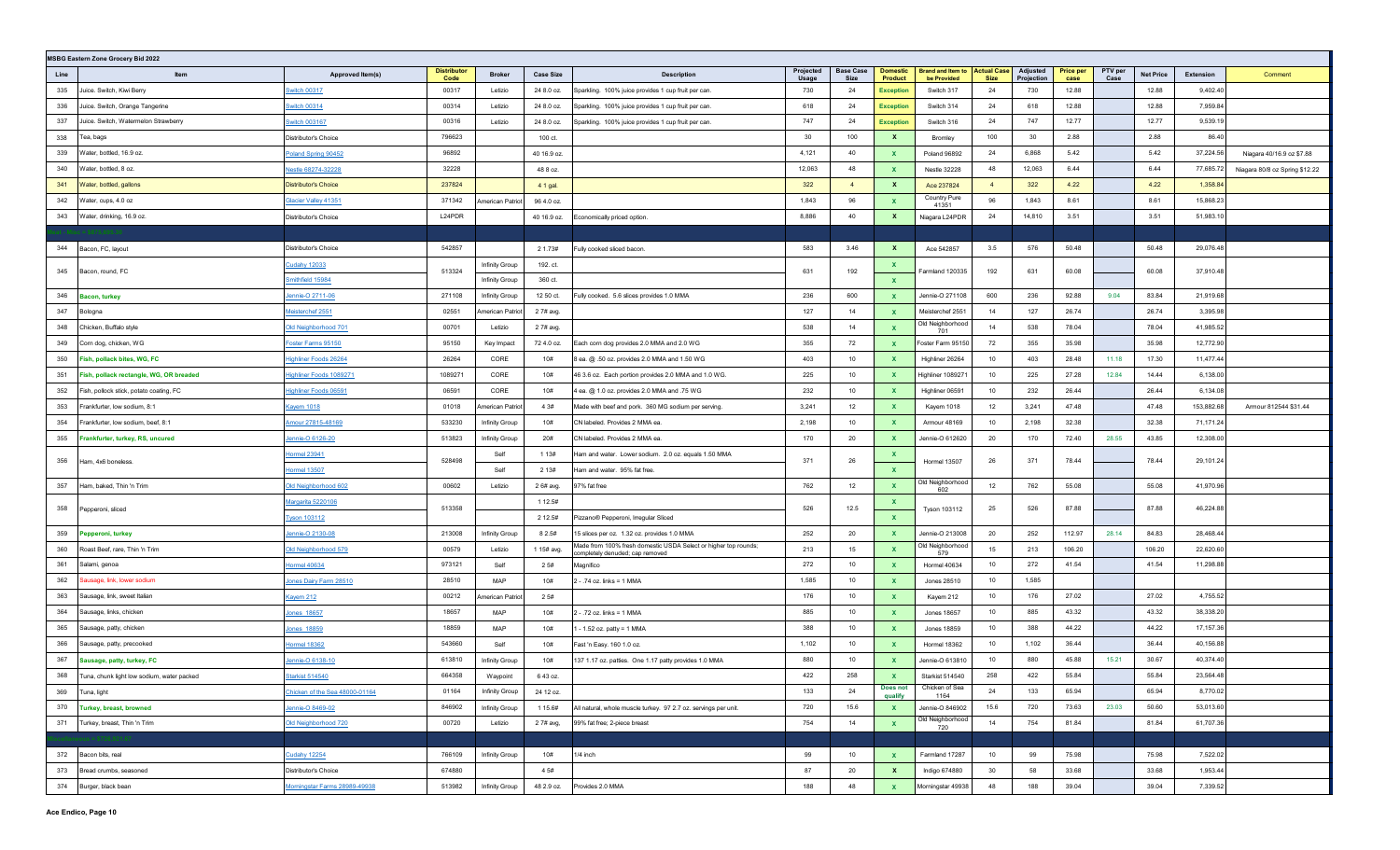|      | <b>MSBG Eastern Zone Grocery Bid 2022</b>    |                             |                            |                  |                       |                                                                                                                                                        |                    |                          |                                   |                                                     |                |                        |                          |                 |                  |           |         |
|------|----------------------------------------------|-----------------------------|----------------------------|------------------|-----------------------|--------------------------------------------------------------------------------------------------------------------------------------------------------|--------------------|--------------------------|-----------------------------------|-----------------------------------------------------|----------------|------------------------|--------------------------|-----------------|------------------|-----------|---------|
| Line | Item                                         | Approved Item(s)            | <b>Distributor</b><br>Code | <b>Broker</b>    | <b>Case Size</b>      | <b>Description</b>                                                                                                                                     | Projected<br>Usage | <b>Base Case</b><br>Size | <b>Domestic</b><br><b>Product</b> | <b>Brand and Item to Actual Case</b><br>be Provided | <b>Size</b>    | Adjusted<br>Projection | <b>Price per</b><br>case | PTV per<br>Case | <b>Net Price</b> | Extension | Comment |
| 375  | Cranberry sauce                              | Distributor's Choice        | 681040                     |                  | 6#10                  |                                                                                                                                                        | 182                | 6                        | $\mathbf{x}$                      | Ocean Spray 1401                                    | - 6            | 182                    | 37.44                    |                 | 37.44            | 6,814.08  |         |
| 376  | Croutons, bulk, WG                           | Distributor's Choice        | 85360                      |                  | 10#                   | Whole Grain only.                                                                                                                                      | 369                | 10                       | $\mathbf{x}$                      | Indigo 85360                                        | 10             | 369                    | 33.44                    |                 | 33.44            | 12,339.36 |         |
| 377  | Croutons, PC, WG                             | Distributor's Choice        | 639176                     |                  | 250 .25 oz.           | Whole Grain only.                                                                                                                                      | 764                | 250                      | $\mathbf{x}$                      | Indigo 639176                                       | 250            | 764                    | 27.68                    |                 | 27.68            | 21,147.52 |         |
| 378  | Dumpling, Chicken and vegetable, WG          | <b>Schwan's 60585</b>       | 365877                     |                  | 64 4.76 oz (6<br>ea.) | Chef One. Whole wheat flour dumpling wrapper filled with a traditional filling of<br>chicken, cabbage, and green onion. 6 ea. Provides 2 MMA and 2 WG. | 358                | 64                       | $\mathbf{x}$                      | Schwans 60585                                       | 64             | 358                    | 67.24                    |                 | 67.24            | 24,071.92 |         |
| 379  | Food release spray                           | Par way Tryson 17021        | 17021                      | Key Impact       | 6 16.5 oz.            | Vegaline, trans fat free                                                                                                                               | 390                | 99                       | $\mathbf{x}$                      | Vegalene 70215                                      | 99             | 390                    | 28.04                    |                 | 28.04            | 10,935.60 |         |
| 380  | Food release spray, saute and grill          | ConAgra Foods 6414463111    | 718730                     | Waypoint         | 6 17 oz.              | Pam Saute and Grill                                                                                                                                    | 325                | 102                      | Does not<br>qualify               | Pam 463111                                          | 102            | 325                    | 17.04                    |                 | 17.04            | 5,538.00  |         |
| 381  | Food release spray, butter                   | Butter Mist 56217           | 56217                      |                  | 6 17.0 oz.            | Trans fat free                                                                                                                                         | 274                | 102                      | $\mathbf{x}$                      | Butter Mist 56217                                   | 102            | 274                    | 23.22                    |                 | 23.22            | 6,362.28  |         |
|      |                                              | Major 81501                 |                            | merican Patriot  | 8 16 oz.              |                                                                                                                                                        |                    |                          | X                                 |                                                     |                |                        |                          |                 |                  |           |         |
| 382  | Gravy mix, brown, RS                         | <u>Conestoga 99486</u>      | 81501                      | Key Impact       | 12 7.5 oz.            |                                                                                                                                                        | 175                | 128                      | $\mathbf{x}$                      | Majors 81501                                        | 128            | 175                    | 27.72                    |                 | 27.72            | 4,851.00  |         |
|      |                                              | Major 81901                 | 81901                      | merican Patriot  | 8 16 oz.              |                                                                                                                                                        | 522                | 128                      | $\mathbf{x}$                      |                                                     | 128            | 522                    | 33.78                    |                 | 33.78            | 17,633.16 |         |
| 383  | Gravy mix, poultry, RS                       | <u>Conestoga 99488</u>      |                            | Key Impact       | 12 6.5 oz.            |                                                                                                                                                        |                    |                          | $\mathbf{x}$                      | Majors 81901                                        |                |                        |                          |                 |                  |           |         |
| 384  | Gravy mix, turkey, RS                        | Major 83241                 | 83241                      | merican Patriot  | 8 16 oz.              |                                                                                                                                                        | 185                | 128                      | $\mathbf{x}$                      | Majors 83241                                        | 128            | 185                    | 36.58                    |                 | 36.58            | 6,767.30  |         |
|      |                                              | Conestoga 212644            |                            | Key Impact       | 8 11.3 oz.            |                                                                                                                                                        |                    |                          | $\mathbf{x}$                      |                                                     |                |                        |                          |                 |                  |           |         |
| 385  | Juice, lemon                                 | Distributor's Choice        | 689260                     |                  | 148 oz.               |                                                                                                                                                        | 91                 | 48                       | $\mathbf{x}$                      | Ace 689260                                          | 32             | 137                    | 2.55                     |                 | 2.55             | 349.35    |         |
| 386  | Juice, lime                                  | Distributor's Choice        | 610282                     |                  | 1 gallon              |                                                                                                                                                        | 44                 | $\overline{1}$           | $\mathbf{x}$                      | Ace 610282                                          | $\overline{1}$ | 44                     | 5.58                     |                 | 5.58             | 245.52    |         |
| 387  | Marshmallow fluff                            | <b>Durkee Mower</b>         | 17210                      |                  | 4.5#                  |                                                                                                                                                        | 32                 | 4.5                      | $\mathbf{x}$                      | Mower 17210                                         | 4.5            | 32                     | 16.04                    |                 | 16.04            | 513.28    |         |
| 388  | Noodles, chow mein                           | Distributor's Choice        | 802440                     |                  | 6#10                  |                                                                                                                                                        | 205                | 6                        | $\mathbf{x}$                      | Conagra 12620                                       | 6              | 205                    | 33.74                    |                 | 33.74            | 6,916.70  |         |
| 389  | Oats, quick                                  | Distributor's Choice        | 628152                     |                  | 12 42 oz.             |                                                                                                                                                        | 74                 | 12                       | $\mathbf{x}$                      | Indigo 628152                                       | 12             | 74                     | 23.44                    |                 | 23.44            | 1,734.56  |         |
| 390  | Oil, canola                                  | Distributor's Choice        | 563519                     |                  | 6 1 gal.              |                                                                                                                                                        | 236                | 6                        | <b>Exception</b>                  | Indigo 563519                                       | 6              | 236                    | 84.04                    |                 | 84.04            | 19,833.44 |         |
| 391  | Oil, olive                                   | Distributor's Choice        | 563298                     |                  | 6 1 ltr.              |                                                                                                                                                        | 156                | 6                        | <b>Exception</b>                  | La Fede 563298                                      | 6              | 156                    | 46.98                    |                 | 46.98            | 7,328.88  |         |
| 392  | Oil, vegetable                               | Distributor's Choice        | 715680                     |                  | 6 1 gal.              |                                                                                                                                                        | 80                 | -6                       | $\mathbf{x}$                      | Indigo 715680                                       | 6              | 80                     | 68.48                    |                 | 68.48            | 5,478.40  |         |
| 393  | Peanut butter, smooth                        | Distributor's Choice        | 686360                     |                  | 64-5#                 |                                                                                                                                                        | 48                 | 27                       | $\mathbf{x}$                      | Indigo 686360                                       | 30             | 43                     | 44.68                    |                 | 44.68            | 1,921.24  |         |
| 394  | Pudding, RTS, chocolate, TFF                 | Distributor's Choice        | 730790                     |                  | 6#10                  | RTS. Trans fat free                                                                                                                                    | 270                | 6                        | $\mathbf{x}$                      | Advance 730790                                      | 6              | 270                    | 36.48                    |                 | 36.48            | 9,849.60  |         |
| 395  | Pudding, RTS, vanilla, TFF                   | Distributor's Choice        | 742176                     |                  | 6#10                  | RTS. Trans fat free                                                                                                                                    | 205                | 6                        | $\mathbf{x}$                      | Advance 742176                                      | 6              | 205                    | 36.48                    |                 | 36.48            | 7,478.40  |         |
| 396  | Sandwich, turkey and cheese, WG, IW          | Bakecrafter 6648            | 215599                     | At Your Service  | 80.4.50 oz.           | Each 4.50 oz. sandwich provides 2.0 MMA and 2.0 WG.                                                                                                    | 325                | 80                       | $\mathbf{x}$                      | Bake Crafter 6648                                   | 80             | 325                    | 111.98                   | 6.29            | 105.69           | 36,393.50 |         |
| 397  | Sandwich, turkey ham and cheese, WG, IW      | Bakecrafter 6654            | 06654                      | At Your Service  | 80.5.0 oz.            | Each 5.0 oz. sandwich provides 2.0 MMA and 2.0 WG.                                                                                                     | 466                | 80                       | $\mathbf{x}$                      | Bake Crafter 6654                                   | 80             | 466                    | 97.88                    | 6.29            | 91.59            | 45,612.08 |         |
| 398  | Sandwich, Grilled cheese, WG, IW             | BakeCrafter 6659            | 134000                     | At Your Service  | 108.4.15 oz.          | Each 4.15 oz. sandwich provides 2.0 MMA and 2.0 WG.                                                                                                    | 1,047              | 72                       | $\mathbf{x}$                      | Integrated                                          | 72             | 1,047                  | 61.04                    | 15.64           | 45.40            | 63,908.88 |         |
|      |                                              | ntegrated 134000            |                            | CORE             | 724.19 oz.            | Each 4.19 oz. sandwich provides 2.0 MMA and 2.0 WG.                                                                                                    |                    |                          | $\mathbf{x}$                      |                                                     |                |                        |                          |                 |                  |           |         |
| 399  | Sandwich, PBJ strawberry, crustless, IW      | Smucker's 5150006961        | 06961                      | CORE             | 72 2.6 oz.            | Peanut Butter and strawberry sandwich on wheat bread. 1 MMA and 1 WG.                                                                                  | 418                | 72                       | $\mathbf{x}$                      | Smuckers 6961                                       | 72             | 418                    | 44.44                    | 2.30            | 42.14            | 18,575.92 |         |
| 400  | Sandwich, PBJ, grape, crustless, IW          | Smucker's 5150006960        | 403723                     | CORE             | 72 2.6 oz.            | Peanut butter and grape sandwich on wheat bread. 1 MMA and 1 WG.                                                                                       | 1,549              | 72                       | $\mathbf{x}$                      | Smuckers 6960                                       | 72             | 1,549                  | 43.18                    | 2.30            | 40.88            | 66,885.82 |         |
| 401  | Sandwich, PBJ, grape, crustless, IW, large   | <u>Smucker's 5150021027</u> | 403724                     | CORE             | 72 5.3 oz.            | Peanut butter and grape sandwich on wheat bread. 2 MMA and 2 WG.                                                                                       | 418                | 72                       | $\mathbf{x}$                      | Smuckers 21028                                      | 72             | 418                    | 76.48                    | 4.60            | 71.88            | 31,968.64 |         |
| 402  | Sauce, marinara                              | Furmano's Conte 10335       | 10335                      | merican Patriot  | 6#10                  |                                                                                                                                                        | 194                | 6                        | $\mathbf{x}$                      | Furmano 10335                                       | 6              | 194                    | 23.37                    |                 | 23.37            | 4,533.78  |         |
| 403  | Sauce, marinara                              | <u>Red Gold RPKNA99</u>     | 650916                     | Key Impact       | 6#10                  | Red Pack. 3.0 oz = 1/2 cup serving of Red/Orange Vegetable.                                                                                            | 358                | 6                        | $\mathbf{x}$                      | <b>Red Gold</b><br>RPKNA99                          | 6              | 358                    | 36.89                    | 4.45            | 32.44            | 13,206.62 |         |
| 403  | Sauce, pizza                                 | Don Pepino 1005             | 798606                     |                  | 6#10                  | All Natural, prepared from vine ripened tomatoes                                                                                                       | 203                | 6                        | $\mathbf{x}$                      | Don Pepino 1005                                     | 6              | 203                    | 37.04                    |                 | 37.04            | 7,519.12  |         |
| 405  | Sauce, pizza                                 | <b>Red Gold RPKIL9R</b>     | <b>RPKIL9R</b>             | Key Impact       | 6#10                  | Red Pack. 3.0 oz = 1/2 cup serving of Red/Orange Vegetable.                                                                                            | 509                | 6                        | $\mathbf{x}$                      | <b>Red Gold RPKIL9R</b>                             | 6              | 509                    | 36.24                    | 7.31            | 28.93            | 18,446.16 |         |
| 406  | Sauce, Siracha hot chili                     | Huy Fong Foods 60010        | 748067                     |                  | 12 28 oz.             |                                                                                                                                                        | 78                 | 12                       | $\mathbf{x}$                      | Huy Fong 60010                                      | 12             | 78                     | 47.44                    |                 | 47.44            | 3,700.32  |         |
| 407  | Sauce, soy                                   | Distributor's Choice        | 748084                     |                  | 1 gal.                |                                                                                                                                                        | 87                 |                          | $\mathbf{x}$                      | Indigo 748084                                       |                | 87                     | 4.22                     |                 | 4.22             | 367.14    |         |
|      | 408 Sauce, spaghetti, al Dente               | Stanislaus 00071933123241   | 799580                     | MAP              | 6#10                  |                                                                                                                                                        | 547                | 6                        | X                                 | Stanislaus 12324                                    | 6              | 547                    | 39.98                    |                 | 39.98            | 21,869.06 |         |
|      | 409 Sauce, spaghetti, Trarottia a la Rustica | Stanislaus 00071933101741   | 799634                     | MAP              | 6#10                  |                                                                                                                                                        | 971                | 6                        | $\mathbf{x}$                      | Stanislaus 10174                                    | 6              | 971                    | 38.44                    |                 | 38.44            | 37,325.24 |         |
|      | 410 Sauce, tomato                            | Furmano 10463-0             | 800268                     | American Patriot | 6#10                  |                                                                                                                                                        | 112                | 6                        | $\mathbf{x}$                      | Furmano 10463                                       | 6              | 112                    | 25.55                    |                 | 25.55            | 2,861.60  |         |
|      | 411 Sauce, Worcestershire                    | Distributor's Choice        | 752292                     |                  | 1 gal.                |                                                                                                                                                        | 27                 | $\overline{1}$           | $\mathbf{x}$                      | Indigo 752292                                       | $\overline{1}$ | 27                     | 5.32                     |                 | 5.32             | 143.64    |         |
|      | 412 Seasoning, Asian stir fry                | Foothill S140-G1190         | 768251                     | CORE             | 10 6.82 oz.           | Fat free, no added MSG, TFF                                                                                                                            | 84                 | 10                       | $\mathbf{x}$                      | Foot Hill Farms<br>S140-G1190                       | 10             | 84                     | 38.04                    |                 | 38.04            | 3,195.36  |         |
|      | 413 Seasoning, cilantro lime                 | Foothill S162-F6190         | F6190                      | CORE             | 10 6 oz.              | Fat free, no added MSG, TFF                                                                                                                            | 99                 | 10                       | $\mathbf{x}$                      | Foot Hill Farms<br>S162-F6190                       | 10             | 99                     | 29.74                    |                 | 29.74            | 2,944.26  |         |
|      | 414 Seasoning, taco, RS                      | Foothill V413-05190         | O5190                      | CORE             | 5#                    |                                                                                                                                                        | 428                | 5                        | $\mathbf{x}$                      | Foot Hill Farms<br>V413-05190                       | $5^{\circ}$    | 428                    | 17.04                    |                 | 17.04            | 7,293.12  |         |
|      | 415 Soun hase beef IS                        | <b>Major 90416</b>          | 90416                      | American Patric  | 6 1#                  | Low sodium, no MSG                                                                                                                                     | 98                 |                          | $\mathbf{x}$                      | Mainr 90416                                         |                | 98                     | 33.02                    |                 | 33.02            | 3 235 96  |         |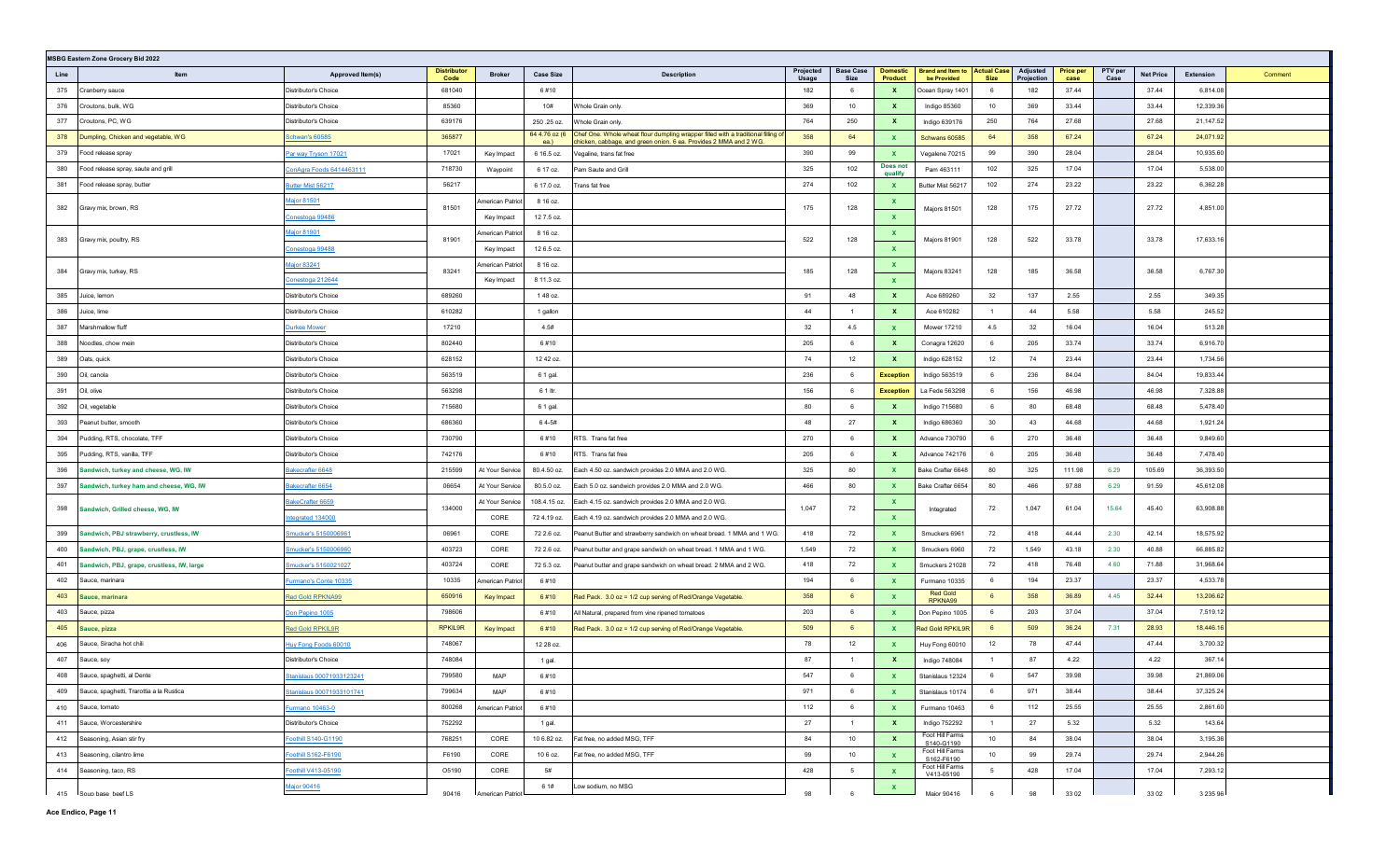| <b>MSBG Eastern Zone Grocery Bid 2022</b>                 |                               |                            |                         |                  |                                                                                                                                      |                    |                          |                                   |                                                     |                |                        |                          |                 |                  |                  |         |
|-----------------------------------------------------------|-------------------------------|----------------------------|-------------------------|------------------|--------------------------------------------------------------------------------------------------------------------------------------|--------------------|--------------------------|-----------------------------------|-----------------------------------------------------|----------------|------------------------|--------------------------|-----------------|------------------|------------------|---------|
| Line<br>Item                                              | Approved Item(s)              | <b>Distributor</b><br>Code | <b>Broker</b>           | <b>Case Size</b> | <b>Description</b>                                                                                                                   | Projected<br>Usage | <b>Base Case</b><br>Size | <b>Domestic</b><br><b>Product</b> | <b>Brand and Item to Actual Case</b><br>be Provided | Size           | Adjusted<br>Projection | <b>Price per</b><br>case | PTV per<br>Case | <b>Net Price</b> | <b>Extension</b> | Comment |
|                                                           | Aajor 90410                   |                            |                         | 2 2.5#           | Low sodium, no MSG                                                                                                                   |                    |                          | $\mathbf{x}$                      |                                                     |                |                        |                          |                 |                  |                  |         |
| Soup base, chicken, LS<br>416                             | Major 90366                   | 90366                      |                         | 6 1#             | Low sodium, no MSG                                                                                                                   | 89                 | 6                        | $\mathbf{x}$                      |                                                     | 6              | 89                     | 27.04                    |                 | 27.04            | 2,406.56         |         |
|                                                           | Aajor 90360                   |                            | American Patrio         | 2 2.5#           | Low sodium, no MSG                                                                                                                   |                    |                          | $\mathbf{x}$                      | Major 90366                                         |                |                        |                          |                 |                  |                  |         |
| 417<br>Soup base, vegetable, LS                           | Major 90546                   | 90546                      | <b>Imerican Patriot</b> | 6 1#             | Low sodium, no MSG                                                                                                                   | 44                 | 6                        | $\mathbf{x}$                      | Major 90546                                         | 6              | 44                     | 35.42                    |                 | 35.42            | 1,558.48         |         |
| Soup, chicken noodle, Healthy Request<br>418              | Campbell's 04142              | 04142                      | CORE                    | 12 50 oz.        |                                                                                                                                      | 158                | 12                       | $\mathbf{x}$                      | Campbells 4142                                      | 12             | 158                    | 38.22                    |                 | 38.22            | 6,038.76         |         |
| 419<br>Soup, tomato, Healthy Request                      | Campbell's 04145              | 04145                      | CORE                    | 12 50 oz.        | 1 cup provides 5/8 cup R/O veg.                                                                                                      | 570                | 12                       | $\mathbf{x}$                      | Cambells 4145                                       | 12             | 570                    | 32.54                    |                 | 32.54            | 18,547.80        |         |
| 420<br>Soybean butter                                     | <b>Nowbutter 70770</b>        | 70770                      | Letizio                 | 22#              | 1.12 oz provides 1.0 MMA                                                                                                             | 19                 | 22                       | <b>Exception</b>                  | Wow Butter 70770                                    | 22             | 19                     | 53.44                    |                 | 53.44            | 1,015.36         |         |
| 421<br>Splenda, pc                                        | Splenda 19098-20004           | 787900                     |                         | 2000 ct.         |                                                                                                                                      | 21                 | 2000                     | $\mathbf{x}$                      | Splenda SP60242                                     | 2000           | 21                     | 31.04                    |                 | 31.04            | 651.84           |         |
| 422<br>Spread, creamy chickpea, chocolate, 1.25 oz. cups. | The Amazing Chickpea F9030    | F9030                      | <b>Imerican Patriot</b> | 72 1.25 oz.      | Each 1.25 oz. cup provides 1.0 MMA.                                                                                                  | 498                | 72                       | $\mathbf{x}$                      | Amazing Chic Pea<br>F9030                           | 72             | 498                    | 30.84                    |                 | 30.84            | 15,358.32        |         |
| 423<br>Stevia, pc                                         | Purevia 91031                 | 525642                     |                         | 1000 ct.         |                                                                                                                                      | 30                 | 1000                     | <b>Exception</b>                  | Pure Via 91031                                      | 1000           | 30                     | 18.98                    |                 | 18.98            | 569.40           |         |
| Stuffing mix, chicken flavor<br>424                       | Craft 80705                   | 80705                      | Kraft/Heinz             | 648 oz.          | Stove Top. No substitute                                                                                                             | 198                | 288                      | $\mathbf{x}$                      | Stove Top 80705                                     | 288            | 198                    | 59.04                    |                 | 59.04            | 11,689.92        |         |
| 425<br>Sugar, brown                                       | Distributor's Choice          | 787360                     |                         | 12 2#            |                                                                                                                                      | 169                | 24                       | $\mathbf{x}$                      | Indigo 787360                                       | 24             | 169                    | 31.98                    |                 | 31.98            | 5,404.62         |         |
| 426<br>Sugar, white PC                                    | Distributor's Choice          | 786702                     |                         | 2000 ct.         |                                                                                                                                      | 112                | 2000                     | $\mathbf{x}$                      | Ace 786702                                          | 2000           | 112                    | 10.92                    |                 | 10.92            | 1,223.04         |         |
| 427<br>Sugar, white granulated bulk                       | Distributor's Choice          | 786843                     |                         | 8 5#             |                                                                                                                                      | 122                | 40                       | $\mathbf{x}$                      | Ace 786843                                          | 40             | 122                    | 36.44                    |                 | 36.44            | 4,445.68         |         |
| Sunflower butter<br>428                                   | Sunbutter 19212               | 686332                     |                         | 2 5#             | 2 Tbsp. provides 1.0 MMA                                                                                                             | 95                 | 10                       | $\mathbf{x}$                      | Sun Butter 19212                                    | 10             | 95                     | 37.98                    |                 | 37.98            | 3,608.10         |         |
| 429<br>Taco shell, 5 inch                                 | Distributor's Choice          | 643427                     |                         | 200 ct.          |                                                                                                                                      | 534                | 200                      | $\mathbf{x}$                      | Tyson 500621                                        | 200            | 534                    | 15.44                    |                 | 15.44            | 8,244.96         |         |
| Taquito, Chicken and cheese, WG<br>430                    | <b>Ruiz 40818</b>             | 86747                      | Key Impact              | 140 2.75 oz.     | El Monterey. Provides 1.0 MMA and 1.0 WG                                                                                             | 587                | 140                      | $\mathbf{x}$                      | El Monterey 86747                                   | 144            | 571                    | 97.38                    |                 | 97.38            | 55,603.98        |         |
| 431<br>Tomato paste                                       | Distributor's Choice          | 800096                     |                         | 6#10             |                                                                                                                                      | 125                | 6                        | $\mathbf{x}$                      | Indigo 800096                                       | 6              | 125                    | 25.98                    |                 | 25.98            | 3,247.50         |         |
| 432<br>Vinegar, balsamic                                  | Distributor's Choice          | 654800                     |                         | 5 liters         |                                                                                                                                      | 76                 | 5                        | $\mathbf{x}$                      | La Fede 654800                                      | 10             | 38                     | 27.98                    |                 | 27.98            | 1,063.24         |         |
| 433<br>Vinegar, red wine                                  | Distributor's Choice          | 563030                     |                         | 4 1 gal.         |                                                                                                                                      | 51                 | $\overline{4}$           | $\mathbf{x}$                      | Sassone 563030                                      | $\overline{4}$ | 51                     | 9.22                     |                 | 9.22             | 470.22           |         |
| 434<br>Vinegar, white                                     | Distributor's Choice          | 656041                     |                         | 4 1 gal.         |                                                                                                                                      | 105                | $\overline{4}$           | $\mathbf{x}$                      | Indigo 656401                                       | $\overline{4}$ | 105                    | 8.22                     |                 | 8.22             | 863.10           |         |
|                                                           |                               |                            |                         |                  |                                                                                                                                      |                    |                          |                                   |                                                     |                |                        |                          |                 |                  |                  |         |
|                                                           |                               |                            |                         |                  |                                                                                                                                      |                    |                          |                                   |                                                     |                |                        |                          |                 |                  |                  |         |
| 435<br>Lasagna roll up, cheese, WG                        | <b>Tasty Brands 00801WG</b>   | 212061                     | <b>Imerican Patriot</b> | 110 4.3 oz.      | 1 ea. provides 2.0 MMA and 1.0 WG                                                                                                    | 677                | 110                      | $\mathbf{x}$                      | Tasty 801WG                                         | 110            | 677                    | 89.94                    | 19.61           | 70.33            | 60,889.38        |         |
| 436<br>Macaroni, elbow, white WG                          | Dakota Growers 92109          | 711510                     | Waypoint                | 20#              | Whole Lot Better™                                                                                                                    | 477                | 20                       | $\mathbf{x}$                      | Dakota 92109                                        | 20             | 477                    | 18.94                    |                 | 18.94            | 9,034.38         |         |
| 437<br>Macaroni, elbow, white                             | Distributor's Choice          | 711550                     |                         | 20#              |                                                                                                                                      | 466                | 20                       | <b>Exception</b>                  | Indigo 711520                                       | 20             | 466                    | 15.04                    |                 | 15.04            | 7,008.64         |         |
| 438<br>Macaroni, whole grain                              | Barilla 1000-013342           | 802256                     | CORE                    | 20#              |                                                                                                                                      | 158                | 20                       | $\mathbf{x}$                      | Barilla 13342                                       | 20             | 158                    | 19.88                    |                 | 19.88            | 3,141.04         |         |
| 439<br><b>Macaroni and cheese bowls</b>                   | <b>JTM 5782</b>               | 230234                     | merican Patriot         | 30 6.0 oz.       | Each 6.0 oz. bowl provides 2.0 MMA and 1.0 WG.                                                                                       | 259                | 30                       | $\mathbf{x}$                      | JTM 5782                                            | 30             | 259                    | 38.84                    | 3.34            | 35.50            | 10,059.56        |         |
| 440<br>Noodles, chow mein, WG                             | ang's 5th Taste 00301-6       | $301 - 6$                  | Letizio                 | 10#              | 1 cup noodles provides 2.0 WG. 80 servings per case.                                                                                 | 270                | 10                       | $\mathbf{x}$                      | Yang's 301-6                                        | 10             | 270                    | 42.14                    |                 | 42.14            | 11,377.80        |         |
| 441<br>Pasta Roll, Double Stuffed, WG                     | asty Brands 00825WG           | 825WG                      | merican Patriot         | 130 4.30 oz.     | Each serving (one 4 30 oz unit) of Whole Grain Double Stuffed Pasta Rolls                                                            | 455                | 130                      | $\mathbf{x}$                      | Tasty 825WG                                         | 130            | 455                    | 87.88                    | 17.83           | 70.05            | 39,985.40        |         |
| 442<br>Penne rigate, white WG                             | Dakota Growers 92010          | 712512                     | Waypoint                | 20#              | provides 2.00 oz equivalent meat alternate and 1 25 oz eq grains.<br>Whole Lot Better™                                               | 397                | 20                       | $\mathbf{x}$                      | Dakota 92110                                        | 20             | 397                    | 19.08                    |                 | 19.08            | 7,574.76         |         |
| 443<br>Penne rigate, white                                | Distributor's Choice          | 711533                     |                         | 20#              |                                                                                                                                      | 585                | 20                       | <b>Exception</b>                  | Indigo 711533                                       | 20             | 585                    | 15.04                    |                 | 15.04            | 8,798.40         |         |
| Penne rigate, whole grain<br>444                          | Barilla 1000-013339           | 816048                     | CORE                    | 20#              |                                                                                                                                      | 371                | 20                       | $\mathbf{x}$                      | <b>Barilla 13339</b>                                | 20             | 371                    | 19.48                    |                 | 19.48            | 7,227.08         |         |
| Quinoa, white<br>445                                      | Schreiber 34415               | 621772                     |                         | 2 5#             | Ambrosia                                                                                                                             | 74                 | 10                       | <b>Exception</b>                  | Ambrosia                                            | 10             | 74                     | 29.48                    |                 | 29.48            | 2,181.52         |         |
| 446<br>Ravioli, cheese, mini WG                           | <b>Tasty Brands 00837WG</b>   | 212069                     | <b>Imerican Patriot</b> | 221 2.17 oz.     | Each 2.17 oz serving (5 pieces) of Whole Grain Mini Cheese Ravioli provides                                                          | 1,030              | 221                      | $\mathbf{x}$                      | Tasty 837WG                                         | 221            | 1,030                  | 86.58                    | 9.07            | 77.51            | 89,177.40        |         |
| 447<br>Ravioli, breaded, mini WG                          | asty Brands 41837             | 358994                     | merican Patriot         | 151 3.17 oz.     | 1.00 oz equivalent meat alternate and 0.50 oz eq grains.<br>Each 3.17 oz. serving (5 pieces) of Breaded Mini Cheese Ravioli provides | 585                | 151                      | $\mathbf{x}$                      | <b>Tasty 41837</b>                                  | 151            | 585                    | 102.38                   | 6.55            | 95.83            | 59,892.30        |         |
| 448<br>Rice, Spanish style                                | Ben's Original 10054800424198 | 745580                     | Waypoint                | 6 36 oz.         | 1.00 oz equivalent meat alternate and 1.50 oz-eq grains.<br>NOT Whole Grain                                                          | 277                | 216                      | $\mathbf{x}$                      | <b>Bens Original</b><br>424857                      | 216            | 277                    | 44.04                    |                 | 44.04            | 12,199.08        |         |
| 449<br>Rice, white, parboiled                             | Distributor's Choice          | 744442                     |                         | 50#              |                                                                                                                                      | 217                | 50                       | <b>Exception</b>                  | Ace 744442                                          | 50             | 217                    | 25.04                    |                 | 25.04            | 5,433.68         |         |
| 450 Rice, WG, brown                                       | Ben's Original 054800423682   | 745160                     | Waypoint                | 1 2 5 #          | 1/2 cup cooked provides 1.0 WG                                                                                                       | 667                | 25                       | $\mathbf{x}$                      | Bens Original                                       | 25             | 667                    | 26.58                    |                 | 26.58            | 17,728.86        |         |
| 451 Rice, WG, brown                                       | Producer's                    | 745154                     |                         | 1 2 5#           | Economy Brand                                                                                                                        | 125                | 25                       | $\mathbf{x}$                      | 23682<br>Ace 745154                                 | 25             | 125                    | 15.22                    |                 | 15.22            | 1,902.50         |         |
| 452 Rice, WG, chicken flavor                              | Ben's Original 10054800424211 | 424861                     | Waypoint                | 6 24.4 oz.       | 1/2 cup cooked provides .75 WG                                                                                                       | 295                | 146.4                    | $\mathbf{x}$                      | Bens Original                                       | 146.4          | 295                    | 35.44                    |                 | 35.44            | 10,454.80        |         |
| 453 Rotini, white WG                                      | Dakota Growers 92021          | 755515                     | Waypoint                | 20#              | Whole Lot Better™                                                                                                                    | 397                | 20                       | $\mathbf{x}$                      | 424861<br>Dakota 92021                              | 20             | 397                    | 19.08                    |                 | 19.08            | 7,574.76         |         |
| 454<br>Rotini, white                                      | Distributor's Choice          | 711531                     |                         | 20#              |                                                                                                                                      | 224                | 20                       | <b>Exception</b>                  | Indigo 711531                                       | 20             | 224                    | 15.04                    |                 | 15.04            | 3,368.96         |         |
| 455 Rotini, whole grain                                   | Barilla 1000-013341           | 802141                     | CORE                    | 20#              |                                                                                                                                      | 114                | 20                       | $\mathbf{x}$                      | Barilla 13341                                       | 20             | 114                    | 19.48                    |                 | 19.48            | 2,220.72         |         |
| Spaghetti, white WG<br>456                                | Dakota Growers 91322          | 712513                     | Waypoint                | 20#              | Whole Lot Better™                                                                                                                    | 211                | 20                       | $\mathbf{x}$                      | Dakota 91322                                        | 20             | 211                    | 19.34                    |                 | 19.34            | 4,080.74         |         |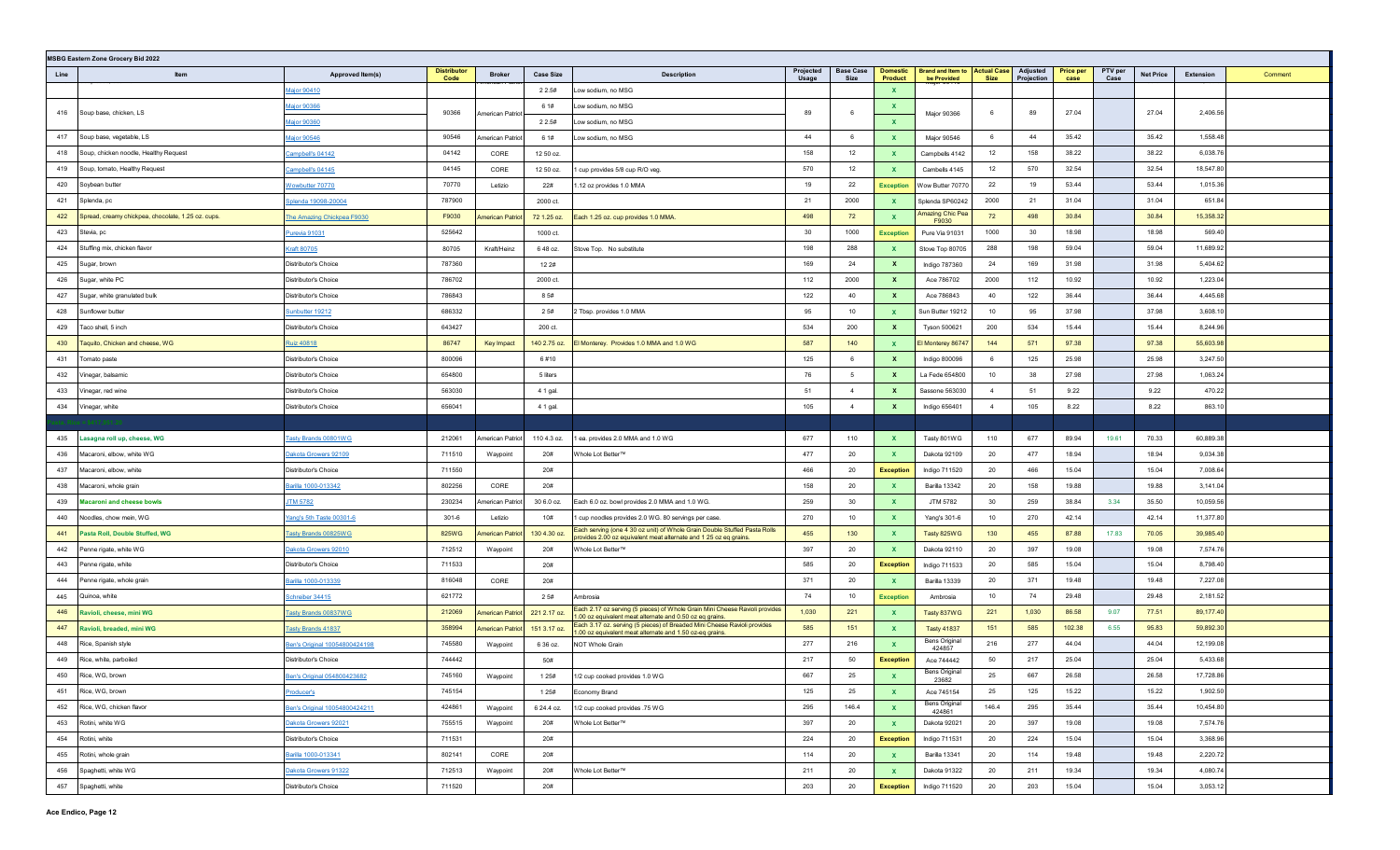|            | <b>MSBG Eastern Zone Grocery Bid 2022</b>                       |                                              |                           |                                |                        |                                                                                                                    |                    |                                 |                     |                                         |                                   |                        |                   |                 |                  |                        |                               |
|------------|-----------------------------------------------------------------|----------------------------------------------|---------------------------|--------------------------------|------------------------|--------------------------------------------------------------------------------------------------------------------|--------------------|---------------------------------|---------------------|-----------------------------------------|-----------------------------------|------------------------|-------------------|-----------------|------------------|------------------------|-------------------------------|
| Line       | Item                                                            | <b>Approved Item(s)</b>                      | <b>Distributo</b><br>Code | <b>Broker</b>                  | <b>Case Size</b>       | <b>Description</b>                                                                                                 | Projected<br>Usage | <b>Base Case</b><br><b>Size</b> | Domestic<br>Product | <b>Brand and Item to</b><br>be Provided | <b>Actual Case</b><br><b>Size</b> | Adjusted<br>Projection | Price per<br>case | PTV per<br>Case | <b>Net Price</b> | <b>Extension</b>       | Comment                       |
| 458        | Spaghetti, whole grain                                          | Barilla 1000-013340                          | 817058                    | CORE                           | 20#                    |                                                                                                                    | 156                | 20                              | $\mathbf{x}$        | Barilla 13340                           | 20                                | 156                    | 19.48             |                 | 19.48            | 3,038.88               |                               |
| 459        | Tortellini, WG, 4 cheese                                        | asty Brands 00830WG                          | 358995                    | American Patriot               | 30#                    | 14 pieces provides 1.0 MMA and 1.0 WG. 211 svgs per case                                                           | 348                | 30                              | $\mathbf{x}$        | Tasty 830WG                             | 30                                | 348                    | 87.78             | 5.51            | 82.27            | 30,547.44              |                               |
|            |                                                                 |                                              |                           |                                |                        |                                                                                                                    |                    |                                 |                     |                                         |                                   |                        |                   |                 |                  |                        |                               |
| 460        | Breadstick, cheese filled, MaxStix, WG                          | Con Agra 77387-12685                         | 212041                    | Waypoint                       | 192 1.93 oz.           | One stick provides 1.0 MMA and .75 WG.                                                                             | 1,178              | 192                             |                     | Max 12685                               | 192                               | 1,178                  | 50.78             | 11.13           | 39.65            | 59,818.84              |                               |
| 461        | Breadstick, mozzarella filled, twisted, topped                  | <b>Tasty Brands 62001</b>                    | 360449                    | American Patriot               | 144 2.0 oz.            | Provides 1.0 MMA and 1.0 WG                                                                                        | 443                | 144                             | $\mathbf{x}$        | Tasty 62001                             | 144                               | 443                    | 72.04             | 12.51           | 59.53            | 31,913.72              |                               |
| 462        | <b>Cheese bites, WG</b>                                         | SA Piazza 11003                              | 11003                     | American Patriot               | 240 1.0 oz.            | Wild Mike's. Provides .50 MMA and .50 WG.                                                                          | 1,668              | 240                             | $\mathbf{x}$        | Wild Mike 11003                         | 240                               | 1,668                  | 66.04             | 13.78           | 52.26            | 110,154.72             |                               |
| 463        | Cheese bites, jalapeno, WG                                      | <u>SA Piazza 11008</u>                       | 11008                     | <b>American Patriot</b>        | 240 1.0 oz.            | Wild Mike's. Provides .50 MMA and .50 WG.                                                                          | 1,522              | 240                             | $\mathbf{x}$        | Wild Mike 11008                         | 240                               | 1,522                  | 67.94             | 13.78           | 54.16            | 103,404.68             |                               |
| 464        | Dough, pizza, 16 oven rising, WG                                | Rich's 17015                                 | 17015                     | Infinity Group                 | 20 ct.                 | 1/8 shell provides 2.0 WG.                                                                                         | 716                | 20                              | $\mathbf{x}$        | Rich's 17015                            | 20                                | 716                    | 49.89             |                 | 49.89            | 35,721.24              |                               |
| 465        | Dough, pizza, 7 inch, white, presheeted                         | <u>Rich's 16387</u>                          | 351380                    | Infinity Group                 | 96 ct.                 | NOT Whole Grain                                                                                                    | 133                | 96                              | $\mathbf{x}$        | Rich's 16387                            | 96                                | 133                    | 51.04             |                 | 51.04            | 6,788.32               |                               |
| 466        | Pizza Boli, WG, IW                                              | <b>Tasty Brands 53206</b>                    | 352712                    | American Patriot               | 96 5.0 oz.             | Each 5.0 oz. serving provides 2.0 MMA and 2.0 WG.                                                                  | 1,022              | 96                              | $\mathbf{x}$        | Tasty 53206                             | 96                                | 1,022                  | 92.04             | 20.85           | 71.19            | 94,064.88              |                               |
| 467        | Pizza shell, 16", white whole wheat, parbaked                   | elorios 2226                                 | 02226                     |                                | 16 20 oz.              | 2.25 WG per serving.                                                                                               | 158                | 16                              | $\mathbf{x}$        | Deiorio 2226                            | 16                                | 158                    | 44.48             |                 | 44.48            | 7,027.84               |                               |
| 468        | Pizza shell, 7" wheat, raw                                      | elorios 530                                  | 00530                     |                                | 100 5.0 oz.            | Raw dough                                                                                                          | 114                | 100                             | $\mathbf{x}$        | Deiorio 530                             | 100                               | 114                    | 56.88             |                 | 56.88            | 6,484.32               |                               |
| 469        | Pizza shell, half sheet, par baked, WG                          | elorios 2274                                 | 02274                     |                                | 24 16 oz.              |                                                                                                                    | 247                | 24                              | $\mathbf{x}$        | Deiorio 2274                            | 24                                | 247                    | 49.28             |                 | 49.28            | 12,172.16              |                               |
| 470        | Pizza, 4 cheese, Big Daddy Primo, rising crust, WG              | chwan's 78637                                | 403886                    |                                | 9 16"                  | Provides 2.0 MMA, 2.0 WG and 1/8 cup RO per slice                                                                  | 266                | 9                               | $\mathbf{x}$        | Schwans 78637                           | 9                                 | 266                    | 78.44             | 16.53           | 61.91            | 20,865.04              |                               |
| 471        | Pizza, Cheese Crunchers, WG                                     | Rich's 65335                                 | 220273                    | Infinity Group                 | 73 5.48 oz.            | 4 ea. (5.48 oz.) provides 2.25 MMA and 2.0 WG                                                                      | 625                | 73                              | $\mathbf{x}$        | Rich's 65225                            | 73                                | 625                    | 71.48             |                 | 71.48            | 44,675.00              |                               |
| 472        | Pizza, cheese, Big Daddy Bold, rolled edge, WG                  | <u>Schwan's 78985</u>                        | 403884                    |                                | 916"                   | Provides 2.0 MMA, 3.0 WG and 1/8 cup RO per slice                                                                  | 1,723              | 9                               | $\mathbf{x}$        | Schwans 78985                           | 9                                 | 1,723                  | 70.96             | 16.53           | 54.43            | 122,264.08             |                               |
| 473        | Pizza, cheese, Deep Dish, 5" round WG bulk                      | <u>SA Piazza 80550</u>                       | 80550                     | American Patriot               | 80 5.49 oz.            | Provides 2.0 MMA, 2.0 WG and 1/8 cup RO per slice                                                                  | 403                | 80                              | $\mathbf{x}$        | Wild Mike 80550                         | 80                                | 403                    | 79.58             | 18.52           | 61.06            | 32,070.74              |                               |
| 474        | lizza, cheese, The Max Stuffed Crust, WG                        | Con Agra 77387-12671                         | 403897                    | Waypoint                       | 72 4.84 oz.            | Provides 2.0 MMA, 2.0 WG and 1/8 cup RO per slice.                                                                 | 1,801              | 72                              | $\mathbf{x}$        | ConAgra 12671                           | 72                                | 1,801                  | 47.44             | 8.36            | 39.08            | 85,439.44              |                               |
| 475        | Pizza, cheese, Tony's 5" Round, Deep Dish, 100% Mozz., WG       | chwan's 7836                                 | 403889                    |                                | 60 4.98 oz.            | Provides 2.0 MMA, 2.0 WG and 1/8 cup RO per slice                                                                  | 3,950              | 60                              | $\mathbf{x}$        | Schwans 78368                           | 60                                | 3,950                  | 61.74             | 10.87           | 50.87            | 243,873.00             |                               |
| 476        | Pizza, cheese\cheese sub, French Bread, 6", WG                  | <u>Schwan's 78356</u>                        | 403958                    |                                | 60 4.94 oz.            | Provides 2.0 MMA, 2.0 WG and 1/8 cup RO per slice.                                                                 | 2,575              | 60                              | $\mathbf{x}$        | Schwans 78356                           | 60                                | 2,575                  | 54.38             | 5.69            | 48.69            | 140,028.50             |                               |
| 477        | Pizza, MultiCheese garlic, cheese\cheese sub FB, 6", WG         | Schwan's 78359                               | 78359                     |                                | 60 4.29 oz.            | Provides 2.0 MMA and 2.0 WG per slice                                                                              | 441                | 60                              | $\mathbf{x}$        | Schwans 78359                           | 60                                | 441                    | 56.34             | 7.11            | 49.23            | 24,845.94              |                               |
| 478        | Pizza, Tony's, cheese\cheese sub 50/50 blend, 4x6, WG           | Schwan's 78673                               | 361024                    |                                | 96 4.60 oz.            | Provides 2.0 MMA, 2.0 WG and 1/8 cup RO per slice                                                                  | 106                | 96                              | $\mathbf{x}$        | Schwans 78673                           | 96                                | 106                    | 57.98             | 8.27            | 49.71            | 6,145.88               |                               |
| 479        | Pizza, Wild Mike's, cheesy bottom, 10 cut, precut, 4 cheese, WG | SA Piazza 20211                              | 20211                     | American Patriot               | 90 5.49 oz.            | Provides 2.0 MMA, 2.0 WG and 1/8 cup RO per slice.                                                                 | 266                | 90                              | $\mathbf{x}$        | Wild Mike 20211                         | 90                                | 266                    | 81.78             | 21.01           | 60.77            | 21,753.48              |                               |
| 480        | Pizza, Wild Mike's, cheesy bottom, 8 cut, precut, 4 cheese, WG  | SA Piazza 20311                              | 20311                     | <b>American Patriot</b>        | 72 5.49 oz.            | Provides 2.0 MMA, 2.0 WG and 1/8 cup RO per slice                                                                  | 625                | 72                              |                     | Wild Mike 2031                          | 72                                | 625                    | 70.48             | 16.81           | 53.67            | 44,050.00              |                               |
|            |                                                                 |                                              |                           |                                |                        |                                                                                                                    |                    |                                 |                     |                                         |                                   |                        |                   |                 |                  |                        |                               |
| 481        | rench fries, 3/8", KK, bakeable                                 | <b>IcCain MCF03761</b>                       | 385586                    | Key Impact                     | 6 5#                   | One 2.06 oz. serving provides .5 cup starchy vegetable.                                                            | 6,685              | 30                              | $\mathbf{x}$        | Mccain SNO63                            | 30                                | 6,685                  | 35.72             | 5.96            | 29.76            | 238,788.20             | Simplot \$29.84 w/o commodity |
| 482        | French fries, deep groove, bakeable                             | <u> McCain 1000007470</u>                    | 385581                    | Key Impact                     | 6 5#                   | One 2.10 oz. serving provides .5 cup starchy vegetable                                                             | 554                | 30                              | $\mathbf{x}$        | Mccain 7470                             | 30 <sup>°</sup>                   | 554                    | 44.34             | 5.96            | 38.38            | 24,564.36              |                               |
| 483        | rench fries, RS, straight cut, bakeableble                      | McCain MCF03762                              | 387656                    | Key Impact                     | 6 5#                   | One 2.37 oz. serving provides .5 cup starchy vegetable                                                             | 710                | 30                              | $\mathbf{x}$        | Mccain 3762                             | 30 <sup>°</sup>                   | 710                    | 39.48             | 5.96            | 33.52            | 28,030.80              | Simplot \$33.08 w/o commodity |
| 484        | rench fries, seasoned spiral, RS, bakeable                      | AcCain 1000004108                            | 390079                    | Key Impact                     | 24#                    | One 2.06 oz. serving provides .5 cup starchy vegetable.                                                            | 1,995              | 24                              | $\mathbf{x}$        | Mccain 4108                             | 24                                | 1,995                  | 31.93             | 4.77            | 27.16            | 63,700.35              |                               |
| 485        | French fries, seasoned, bakeable                                | McCain MCX04717                              | 387654                    | Key Impact                     | 6 5#                   | One 2.40 oz. serving provides .5 cup starchy vegetable.                                                            | 1,802              | 30                              | $\mathbf{x}$        | Mccain MCX0471                          | 30                                | 1,802                  | 43.62             | 5.96            | 37.66            | 78,603.24              |                               |
| 486        | French fries, Sidewinder                                        | Simplot 10071179032168                       | 609669                    | American Patriot               | 64#                    | One 3.17 oz. serving provides .5 cup starchy vegetable.                                                            | 315                | 24                              | $\mathbf{x}$        | Simplot 32168                           | 24                                | 315                    | 36.04             |                 | 36.04            | 11,352.60              |                               |
| 487        | French fries, Sidewinder, Smokey BBQ                            | implot 10071179032182                        | 34391                     | American Patriot               | 64#                    | One 3.32 oz. serving provides .5 cup starchy vegetable.                                                            | 156                | 24                              | $\mathbf{x}$        | Simplot 34391                           | 24                                | 156                    | 36.58             |                 | 36.58            | 5,706.48               |                               |
| 488        | rench fries, sweet potato, 5/16, straight cut                   | <u> McCain 1000004309</u>                    | 381687                    | Key Impact                     | 6 2.5#                 | One 3.09 oz. serving provides .5 cup starchy vegetable.                                                            | 1,353              | 15                              | X                   | Mccain 4309                             | 15                                | 1,353                  | 33.42             | 6.04            | 27.38            | 45,217.26              |                               |
| 489        | French fries, sweet potato, Cross Trax                          | McCain MCF05074                              | 393568                    | Key Impact                     | 6 2.5#                 | One 3.02 oz. serving provides .5 cup RO vegetable.                                                                 | 669                | 15                              | $\mathbf{x}$        | Mccain MCF05074                         | 15                                | 669                    | 34.04             | 6.04            | 28.00            | 22,772.76              |                               |
| 490        | rench fries, sweet potato, thin ridge, 10 cut                   | AcCain MCF04712                              | 396071                    | Key Impact                     | 62.5#                  | One 3.78 oz. serving provides .5 cup RO vegetable.                                                                 | 275                | 30<br>24                        | $\mathbf{x}$        | Mccain MCF04712                         | 15                                | 550                    | 33.16             | 6.04            | 27.12<br>32.71   | 18,238.00              |                               |
| 491        | <b>Potato SMILES, RS</b>                                        | AcCain OIF03456                              | 390610<br>384564          | Key Impact                     | 64#                    | One 2.41 oz. serving provides .5 cup RO vegetable.                                                                 | 1,554<br>548       | 30 <sup>°</sup>                 | $\mathbf{x}$        | Mccain OIF03456                         | 24<br>30 <sup>°</sup>             | 1,554<br>548           | 37.48             | 4.77<br>5.96    |                  | 58,243.92<br>23,366.72 |                               |
| 492        | Potato, chopped, seasoned skin on                               | AcCain MCF03927                              | 548680                    | Key Impact                     | 6 5#                   | One 3.05 oz. serving provides .5 cup starchy egetable.                                                             | 1,298              | 312                             |                     | Mccain 3927                             | 312                               | 1,298                  | 42.64<br>45.68    |                 | 36.68<br>45.68   | 59,292.64              |                               |
| 493<br>494 | Potato, instant<br>Potatoes, hash brown patty                   | Idahoan 29700 00313<br>implot 10071179280224 | 380480                    | Key Impact<br>American Patriot | 12 26 oz.<br>240 2 oz. | One .681 oz. serving provides .5 cup starchy egetable.<br>One 4.50 oz. serving provides 1/2 cup starchy vegetable. | 927                | 240                             | X<br>$\mathbf{x}$   | Idahoan 313<br>Simplot 43001            | 240                               | 927                    | 33.44             |                 | 33.44            | 30,998.88              |                               |
| 495        | Potatoes, hash brown rounds                                     | McCain 1000006188                            | 393567                    | Key Impact                     | 6 5#                   | One 2.54 oz. serving provides 1/2 cup starchy vegetable.                                                           | 844                | 30                              | $\mathbf{x}$        | Mccain 6188                             | 30                                | 844                    | 47.48             | 5.96            | 41.52            | 40,073.12              | Simplot \$37.48 w/o commodity |
| 496        | Potatoes, Spudsters, mashed potato bites                        | Simplot 10071179299028                       | 381120                    | American Patriot               | 4 5#                   | One 3.78 oz. serving provides .5 cup starchy vegetable.                                                            | 139                | 20                              | $\mathbf{x}$        | Simplot 299028                          | 20                                | 139                    | 27.84             |                 | 27.84            | 3,869.76               |                               |
| 497        | Potatoes, sweet puffs, bakeable                                 | Simplot 10071179024361                       | 380362                    | American Patriot               | 6 2.5#                 | One 2.52 oz. serving provides .5 cup RO vegetable.                                                                 | 486                | 15                              | $\mathbf{x}$        | Simplot 2436                            | 15                                | 486                    | 26.44             |                 | 26.44            | 12,849.84              |                               |
| 498        | Potatoes, tater tots, bakeable                                  | McCain OIF00215A                             | 380558                    | Key Impact                     | 6 5#                   | One 2.52 oz. serving provides .5 cup starchy vegetable.                                                            | 4,115              | 30                              | $\mathbf{x}$        | Mccain 215A                             | 30 <sup>°</sup>                   | 4,115                  | 39.01             | 5.96            | 33.05            | 160,526.15             | Simplot \$32.48 w/o commodity |
| 499        | Potatoes, wedge, bakeable, 8 cut                                | McCain OIF00024A                             | 393570                    | Key Impact                     | 6 5#                   | One 2.69 oz. serving provides .5 cup starchy vegetable.                                                            | 722                | 30                              | $\mathbf{x}$        | Mccain 24A                              | 30 <sup>°</sup>                   | 722                    | 37.84             | 5.96            | 31.88            | 27,320.48              |                               |
| 500        | Potatoes, wedge, seasoned, bakeable 8 cut                       | McCain 1000000496                            | 396051                    | Key Impact                     | 6 5#                   | One 2.89 oz. serving provides .5 cup starchy vegetable.                                                            | 1,185              | 30                              | $\mathbf{x}$        | McCain 496                              | 30 <sup>°</sup>                   | 1,185                  | 46.44             | 5.96            | 40.48            | 55,031.40              |                               |
|            |                                                                 |                                              |                           |                                |                        |                                                                                                                    |                    |                                 |                     |                                         |                                   |                        |                   |                 |                  |                        |                               |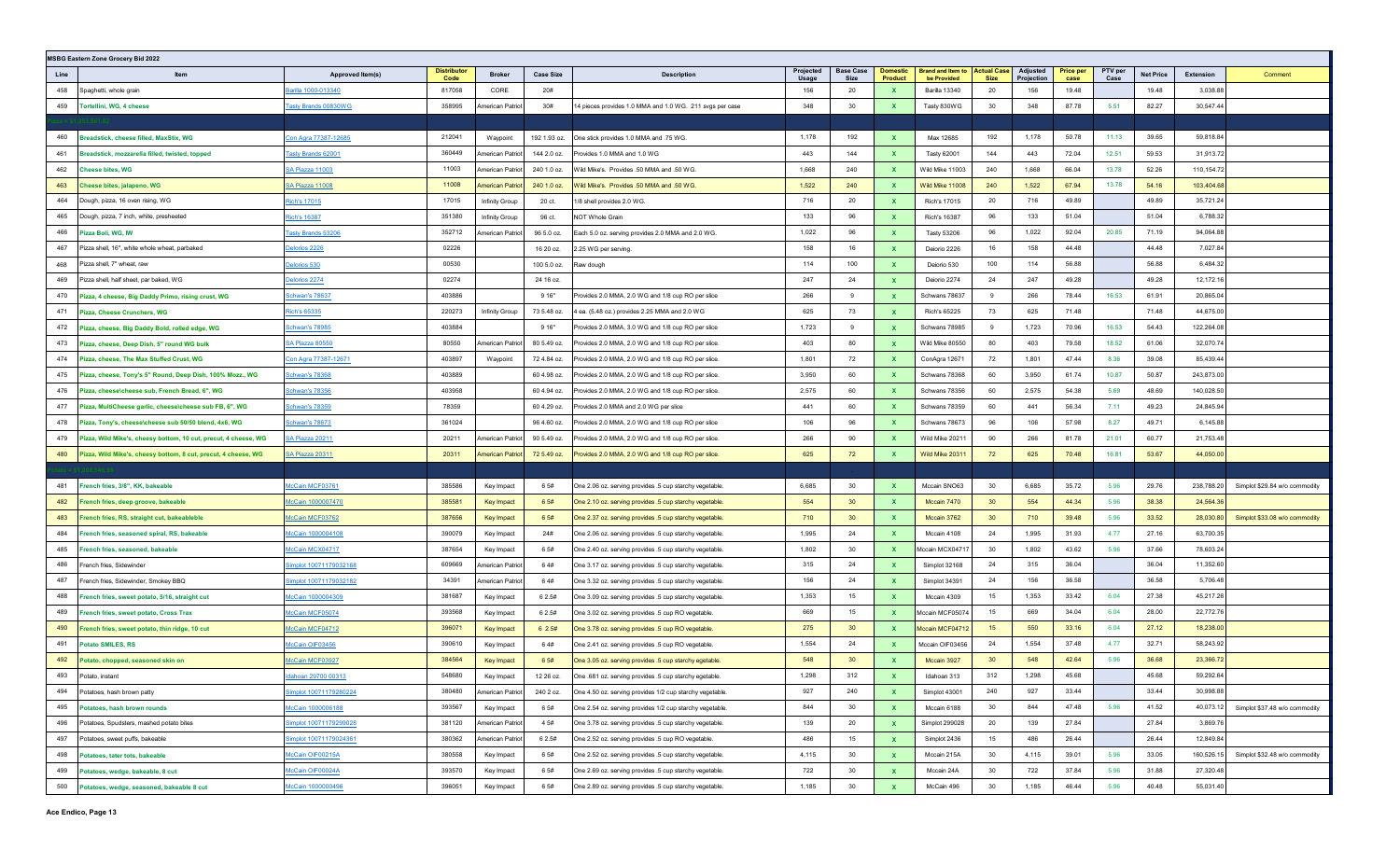| <b>MSBG Eastern Zone Grocery Bid 2022</b>                                   |                                    |                            |                    |                           |                                                 |                    |                          |                                   |                                                              |             |            |                          |                 |                  |                       |                               |
|-----------------------------------------------------------------------------|------------------------------------|----------------------------|--------------------|---------------------------|-------------------------------------------------|--------------------|--------------------------|-----------------------------------|--------------------------------------------------------------|-------------|------------|--------------------------|-----------------|------------------|-----------------------|-------------------------------|
| Line<br>Item                                                                | Approved Item(s)                   | <b>Distributor</b><br>Code | <b>Broker</b>      | <b>Case Size</b>          | <b>Description</b>                              | Projected<br>Usage | <b>Base Case</b><br>Size | <b>Domestic</b><br><b>Product</b> | <b>Brand and Item to Actual Case</b> Adjusted<br>be Provided | <b>Size</b> | Projection | <b>Price per</b><br>case | PTV per<br>Case | <b>Net Price</b> | Extension             | Comment                       |
| Snacks, Frito Lay = \$547,018.56                                            |                                    |                            |                    |                           |                                                 |                    |                          |                                   |                                                              |             |            |                          |                 |                  |                       |                               |
| 501                                                                         | Frito Lay 62984                    | 641309                     |                    | 104 .875 oz.              | BakedCheetos® WGR - Flamin' Hot                 | 257                | 104                      | $\mathbf{x}$                      |                                                              | 104         | 257        | 30.84                    |                 | 30.84            | 7,925.88              |                               |
| Cheetos, Baked Hot and Spicy                                                | Frito Lay 43578                    |                            | Pepsico            | 104 1.0 oz.               | Cheetos® Fantastix® Flamin' Hot Snacks          |                    |                          | $\mathbf{x}$                      | Frito Lay 43578                                              |             |            |                          |                 |                  |                       |                               |
| 502<br>Cheetos, Fantastix, Chili Cheese                                     | <u>Frito Lay 36098</u>             | 36098                      | Pepsico            | 104 1.0 oz.               | Provides 1.5 WG                                 |                    | 104                      | $\mathbf{x}$                      | Frito Lay 36098                                              | 104         | 190        | 31.42                    |                 | 31.42            | 5,969.80              |                               |
| 503<br>Cheetos, Baked, Flamin' Hot                                          | Frito Lay 62984                    | 62984                      | Pepsico            | 104 .875 oz.              | Provides 1.25 WG.                               | 475                | 104                      | $\mathbf{x}$                      | Frito Lay 62984                                              | 104         | 475        | 30.54                    |                 | 30.54            | 14,506.50             |                               |
| 504<br>Cheetos, Baked, Crunchy Cheese                                       | Frito Lay 62933                    | 641817                     | Pepsico            | 104 .875 oz.              | Provides 1.25 WG.                               | 832                | 104                      | $\mathbf{x}$                      | Frito Lay 62933                                              | 104         | 832        | 30.34                    |                 | 30.34            | 25,242.88             |                               |
| 505<br>Cheetos, Puffs, RF                                                   | Frito Lay 21910                    | 21910                      | Pepsico            | 72.7 oz.                  | Provides 1.0 WG                                 | 737                | 72                       | $\mathbf{x}$                      | Frito Lay 21910                                              | 72          | 737        | 21.32                    |                 | 21.32            | 15,712.84             |                               |
| 506<br>Chips, RF, kettle cooked, applewood BBQ, LSS                         | Frito Lay 09598                    | 641838                     | Pepsico            | 64 1.375 oz.              |                                                 | 129                | 64                       | $\mathbf{x}$                      | Frito Lay 09598                                              | 64          | 129        | 31.68                    |                 | 31.68            | 4,086.72              |                               |
| 507<br>Chips, RF, kettle cooked, jalapeno cheddar, LSS                      | Frito Lay 25111                    | 641864                     | Pepsico            | 64 1.375 oz.              |                                                 | 158                | 64                       | $\mathbf{x}$                      | Frito Lay 25111                                              | 64          | 158        | 30.88                    |                 | 30.88            | 4,879.04              |                               |
| 508<br>Chips, RF, kettle cooked, original, LSS                              | Frito Lay 25115                    | 641842                     | Pepsico            | 64 1.375 oz.              |                                                 | 770                | 64                       | $\mathbf{x}$                      | Frito Lay 25115                                              | 64          | 770        | 29.54                    |                 | 29.54            | 22,745.80             |                               |
| 509<br>Chips, RF, kettle cooked, sea salt & vinegar, LSS                    | Frito Lay 25113                    | 641822                     | Pepsico            | 64 1.375 oz.              |                                                 | 143                | 64                       | $\mathbf{x}$                      | Frito Lay 25113                                              | 64          | 143        | 31.42                    |                 | 31.42            | 4,493.06              |                               |
| 510<br>Chips, SS, Baked Lays, BBQ                                           | Frito Lay 32078                    | 641925                     | Pepsico            | 60 0.875 oz.              |                                                 | 1,203              | 60                       | $\mathbf{x}$                      | Frito Lay 32078                                              | 60          | 1,203      | 18.24                    |                 | 18.24            | 21,942.72             |                               |
| 511<br>Chips, SS, Baked Lays, original                                      | Frito Lay 33625                    | 641818                     | Pepsico            | 60 0.875 oz.              |                                                 | 3,312              | 60                       | $\mathbf{x}$                      | Frito Lay 33625                                              | 60          | 3,312      | 17.92                    |                 | 17.92            | 59,351.04             |                               |
| 512<br>Chips, SS, Baked Lays, SCO                                           | Frito Lay 33627                    | 643092                     | Pepsico            | 60 0.875 oz.              |                                                 | 733                | 60                       | $\mathbf{x}$                      | Frito Lay 33627                                              | 60          | 733        | 18.68                    |                 | 18.68            | 13,692.44             |                               |
| 513<br>Chips, SS, baked, Ruffles, cheddar & sour cream                      | Frito Lay 56882                    | 641825                     | Pepsico            | 60.875 oz.                |                                                 | 542                | 60                       | $\mathbf{x}$                      | Frito Lay 56882                                              | 60          | 542        | 18.84                    |                 | 18.84            | 10,211.28             |                               |
| 514<br>Chips, Sunchips, garden salsa, WG                                    | Frito Lay 30821                    | 641823                     | Pepsico            | 104 .875 oz.              | Provides 1.25 WG.                               | 502                | 104                      | $\mathbf{x}$                      | Frito Lay 36445                                              | 104         | 502        | 30.68                    |                 | 30.68            | 15,401.36             |                               |
| 515<br>Chips, Sunchips, harvest cheddar, WG                                 | Frito Lay 30820                    | 641821                     | Pepsico            | 104 .875 oz.              | Provides 1.25 WG.                               | 1,115              | 104                      | $\mathbf{x}$                      | Frito Lay 11152                                              | 104         | 1,115      | 30.22                    |                 | 30.22            | 33,695.30             |                               |
| 516<br>Chips, tortilla, round, whole grain, bulk                            | Frito Lay 62339                    | 643719                     | Pepsico            | 8 16 oz.                  | Whole grain rich Crispy Rounds. 10 chips = 1 WG | 2,141              | 128                      | $\mathbf{x}$                      | Frito Lay 62399                                              | 128         | 2,141      | 15.08                    |                 | 15.08            | 32,286.28             |                               |
| 517<br>Cookies Grandmas, chocolate chip mini, WG                            | Frito Lay 66154                    | 324229                     | Pepsico            | 80 1.22 oz                | Provides 1.0 WG.                                | 652                | 80                       | $\mathbf{x}$                      | Frito Lay 66154                                              | 80          | 652        | 24.08                    |                 | 24.08            | 15,700.16             |                               |
| 518<br>Cookies, Grandmas, blueberry vanilla bites, WG                       | Frito Lay 22642                    | 22642                      | Pepsico            | 80 1.0 oz.                | Provides 1.0 WG                                 | 199                | 80                       | $\mathbf{x}$                      | Frito Lay 22642                                              | 80          | 199        | 25.02                    |                 | 25.02            | 4,978.98              |                               |
| 519<br>Doritos, Cool Ranch, RF                                              | Frito Lay 36096                    | 641323                     | Pepsico            | 72 1.0 oz.                | Provides 1.5 WG                                 | 1,959              | 72                       | $\mathbf{x}$                      | Frito Lay 36096                                              | 72          | 1,959      | 21.28                    |                 | 21.28            | 41,687.52             |                               |
| 520<br>Doritos, Flamas, RF                                                  | Frito Lay 62829                    | 641325                     | Pepsico            | 72 1.0 oz.                | Provides 1.5 WG                                 | 304                | 72                       | $\mathbf{x}$                      | Frito Lay 62829                                              | 72          | 304        | 22.08                    |                 | 22.08            | 6,712.32              |                               |
| 521<br>Doritos, Nacho, RF                                                   | Frito Lay 31748                    | 641322                     | Pepsico            | 72 1.0 oz.                | Provides 1.5 WG                                 | 2,500              | 72                       | $\mathbf{x}$                      | Frito Lay 31748                                              | 72          | 2,500      | 21.04                    |                 | 21.04            | 52,600.00             |                               |
| Doritos, Sweet & Spicy Chili, RF<br>522                                     | Frito Lay 49093                    | 641324                     | Pepsico            | 72 1.0 oz.                | Provides 1.5 WG                                 | 878                | 72                       | $\mathbf{x}$                      | Frito Lay 49093                                              | 72          | 878        | 21.42                    |                 | 21.42            | 18,806.76             |                               |
| 523<br>Doritos, Wild White, RF                                              | Frito Lay 67609                    | 67609                      | Pepsico            | 72 1.0 oz.                | Provides 1.5 WG                                 | 247                | 72                       | $\mathbf{x}$                      | Frito Lay 67609                                              | 72<br>104   | 247<br>357 | 22.44                    |                 | 22.44            | 5,542.68<br>11,263.35 |                               |
| 524<br>Funyuns, baked not fried                                             | Frito Lay 66689                    | 641419                     | Pepsico            | 104 .75 oz.               | Smart Snack compliant                           | 357<br>114         | 104                      | $\mathbf{x}$                      | Frito Lay 66689                                              |             | 114        | 31.55                    |                 | 31.55<br>32.44   |                       |                               |
| 525<br>Munchies, Flamin' Hot sweet snack mix<br>526                         | Frito Lay 30921                    | 30921<br>641752            | Pepsico            | 104 .875 oz               | Provides .75 WG                                 | 692                | 104<br>72                | $\mathbf{x}$                      | Frito Lay 30921                                              | 104<br>72   | 692        | 32.44<br>21.78           |                 | 21.78            | 3,698.16<br>15,071.76 |                               |
| Popcorn, Smartfood White Cheddar RF<br>527                                  | Frito Lay 30900-4                  | 642612                     | Pepsico            | 72 0.5 oz.<br>104 0.7 oz. | Provides 1.0 WG                                 | 523                | 104                      | $\mathbf{x}$                      | Frito Lay 30900-4<br>Frito Lay 15940                         | 104         | 523        | 30.71                    |                 | 30.71            | 16,061.33             |                               |
| Pretzels, Heartzels, WG<br>Pretzels, Tiny Twist, NOT WG, Peanut free<br>528 | Frito Lay 15940<br>Frito Lay 19132 | 642602                     | Pepsico<br>Pepsico | 120 0.5 oz.               | NOT WG                                          | 447                | 120                      | $\mathbf{x}$<br>$\mathbf{x}$      | Frito Lay 19132                                              | 120         | 447        | 18.98                    |                 | 18.98            | 8,484.06              |                               |
| Snack mix, Kids mix (Munchies), WG<br>529                                   | Frito Lay 36308                    | 641311                     | Pepsico            | 104 .875 oz.              | Quaker. Provides 1.0 WG                         | 251                | 104                      | $\mathbf{x}$                      | Frito Lay 36308                                              | 104         | 251        | 32.18                    |                 | 32.18            | 8,077.18              |                               |
| 530<br>Tortilla chips, Tostitos scoops, individual, WG                      | Frito Lay 42537                    | 643718                     | Pepsico            | 72 0.875 oz.              | Provides 1.25 WG.                               | 2,208              | 72                       | $\mathbf{x}$                      | Frito Lay 42537                                              | 72          | 2,208      | 20.92                    |                 | 20.92            | 46,191.36             |                               |
| Snacks, Misc = \$1,119,796.21                                               |                                    |                            |                    |                           |                                                 |                    |                          |                                   |                                                              |             |            |                          |                 |                  |                       |                               |
| 531<br>Beef Jerky, original                                                 | lack Links 10000007721             | 764564                     | Infinity Group     | 48.85 oz.                 |                                                 | 228                | 48                       | $\mathbf{x}$                      | Jack Link 7721                                               | 48          | 228        | 59.88                    |                 | 59.88            | 13,652.64             |                               |
| 532<br>Beef Jerky, teriyaki                                                 | Jack Links 10000007717             | 764565                     | Infinity Group     | 48.85 oz.                 |                                                 | 352                | 48                       | $\mathbf{x}$                      | Jack Link 7717                                               | 48          | 352        | 59.64                    |                 | 59.64            | 20,993.28             |                               |
| 533<br>Cereal Bar, Cinnamon Toast Crunch                                    | GM 45576000                        | 625486                     | GM                 | 96 1.42 oz.               | Provides 1 WG                                   | 908                | 96                       | $\mathbf{x}$                      | GM 455761                                                    | 96          | 908        | 27.28                    |                 | 27.28            | 24,770.24             |                               |
| 534<br>Cereal Bars, Golden Graham                                           | GM 31913000                        | 625169                     | GM                 | 96 1.42 oz.               | Provides 1 WG                                   | 595                | 96                       | $\mathbf{x}$                      | GM 319131                                                    | 96          | 595        | 28.68                    |                 | 28.68            | 17,064.60             |                               |
| 535 Cereal Bars, Trix                                                       | GM 31915000                        | 319155                     | GM                 | 96 1.42 oz.               | Provides 1 WG                                   | 893                | 96                       | $\mathbf{x}$                      | GM 319155                                                    | 96          | 893        | 27.34                    |                 | 27.34            | 24,414.62             |                               |
| 536 Cheez It, Baked, WG, Original                                           | Sunshine 24100-79263               | 641450                     | Infinity Group     | 175 .75 oz.               | Provides 1.0 WG                                 | 1,370              | 175                      | $\mathbf{x}$                      | Kelloggs 79263                                               | 175         | 1,370      | 32.04                    |                 | 32.04            | 43,894.80             |                               |
| 537 Cheez-its, Cheddar, WG bulk                                             | Kellogg's 24100 10971              | 641604                     | Infinity Group     | 4 3# bags                 | 29 crackers = $1.5$ WG.                         | 249                | 12                       | $\mathbf{x}$                      | Kelloggs 12212                                               | $5^{\circ}$ | 598        |                          |                 |                  |                       | Whole Grain Bulk discontinued |
| 538 Chex, Simply Chex, cheddar, WG                                          | GM 31932000                        | 643941                     | GM                 | 60 0.92 oz.               | Provides 1.0 WG                                 | 238                | 60                       | $\mathbf{x}$                      | GM 319322                                                    | 60          | 238        | 20.98                    |                 | 20.98            | 4,993.24              |                               |
| 539 Chex, Simply Chex, chocolate & caramel, WG                              | GM 31933000                        | 319339                     | GM                 | 60 1.03 oz.               | Provides 1.0 WG                                 | 251                | 60                       | $\mathbf{x}$                      | GM 319339                                                    | 60          | 251        | 21.14                    |                 | 21.14            | 5,306.14              |                               |
| 540 Chips, Cape Cod, plain, RF                                              | Cape Cod 11765                     | 641672                     |                    | 104 0.5 oz.               |                                                 | 4,096              | 104                      | $\mathbf{x}$                      | Cape Cod 11765                                               | 13.01       | 32,743     |                          |                 |                  |                       |                               |
| 541 Chortles, Mini-Mini Graham Crackers, WG, chocolate chip                 | Quaker Hill Farm 9535-00003-5      | 00003-5                    | American Patriot   | 100 .92 oz.               | Provides 1.0 WG                                 | 821                | 100                      | $\mathbf{x}$                      | Chortles                                                     | 100         | 821        | 30.01                    |                 | 30.01            | 24,638.21             | Kelloggs Gripz 150 ct \$29.74 |
| 542 Cookies, Fortune                                                        | Distributor's Choice               | 636443                     |                    | 300 ct.                   |                                                 | 435                | 300                      | $\mathbf{x}$                      | Ace 636443                                                   | 300         | 435        | 20.98                    |                 | 20.98            | 9,126.30              |                               |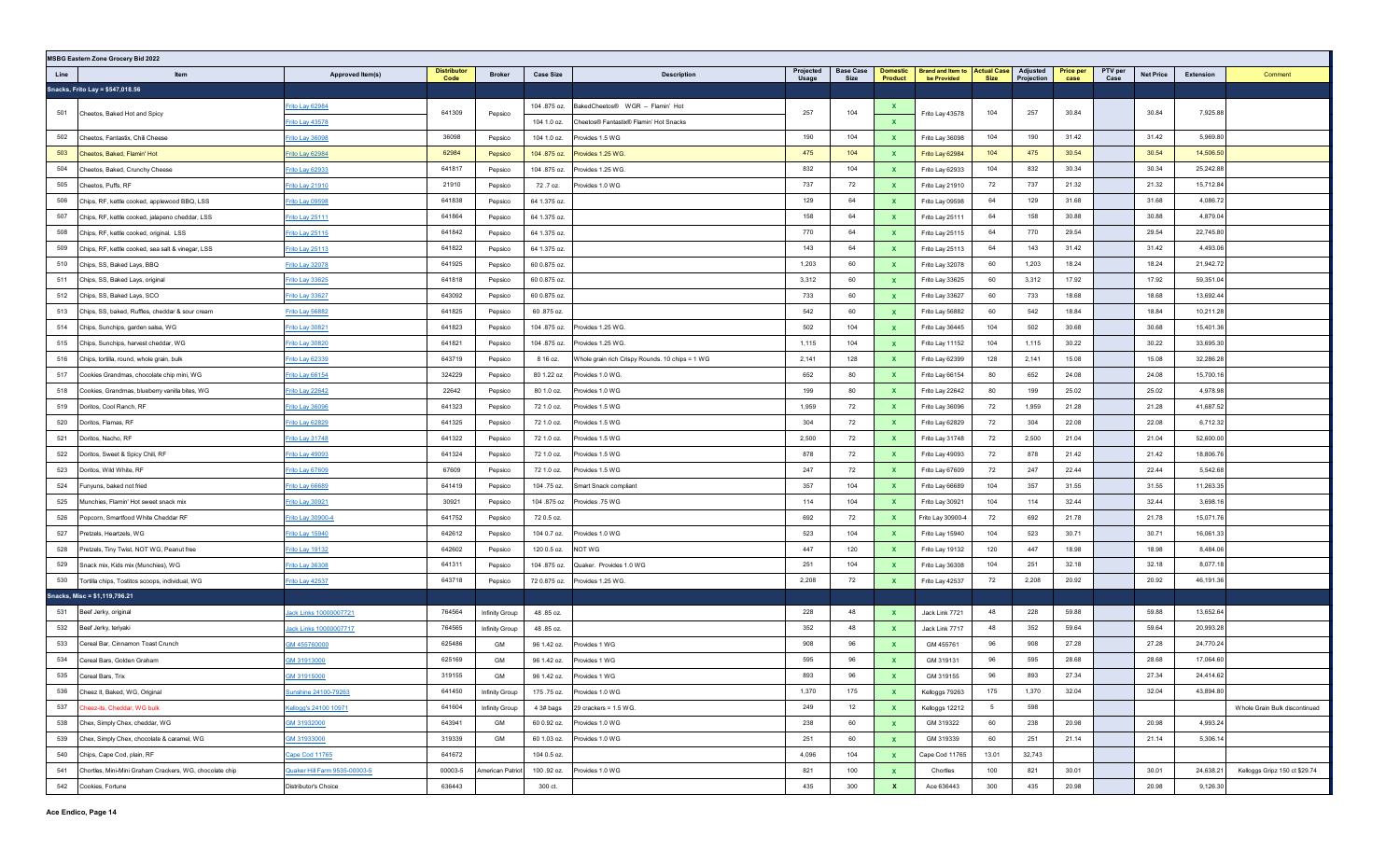| <b>MSBG Eastern Zone Grocery Bid 2022</b> |                                                  |                                    |                            |                  |                  |                                             |                    |                          |                                   |                                                     |             |                        |                          |                 |                  |           |                                     |
|-------------------------------------------|--------------------------------------------------|------------------------------------|----------------------------|------------------|------------------|---------------------------------------------|--------------------|--------------------------|-----------------------------------|-----------------------------------------------------|-------------|------------------------|--------------------------|-----------------|------------------|-----------|-------------------------------------|
| Line                                      | Item                                             | Approved Item(s)                   | <b>Distributor</b><br>Code | <b>Broker</b>    | <b>Case Size</b> | <b>Description</b>                          | Projected<br>Usage | <b>Base Case</b><br>Size | <b>Domestic</b><br><b>Product</b> | <b>Brand and Item to Actual Case</b><br>be Provided | <b>Size</b> | Adjusted<br>Projection | <b>Price per</b><br>case | PTV per<br>Case | <b>Net Price</b> | Extension | Comment                             |
| 543                                       | Cookies, Mini Chocolate Chippers                 | <u>inden 76809-30090</u>           | 30090                      |                  | 63 1.1 oz.       |                                             | 965                | 63                       | $\mathbf{x}$                      | Linden 30090                                        | 63          | 965                    | 26.48                    |                 | 26.48            | 25,553.20 | Bake Crafter 100/1.1 oz \$26.01     |
| 544                                       | Crackers, animal, WG, IW                         | cebler 3010020150                  | 98375                      | Infinity Group   | 150 1.0 oz.      | TFF                                         | 832                | 150                      | $\mathbf{x}$                      | Keebler 98375                                       | 100         | 1,248                  | 19.88                    |                 | 19.88            | 24,810.24 |                                     |
| 545                                       | Crackers, cinnamon, Bug Bites                    | Cellogg's 55644                    | 636832                     | Infinity Group   | 210 1.0 oz.      | Provides 1.0 WG.                            | 728                | 210                      | $\mathbf{x}$                      | Kelloggs 55644                                      | 210         | 728                    | 46.88                    |                 | 46.88            | 34,128.64 |                                     |
| 546                                       | Crackers, graham PC, WG, 2 pk.                   | Kellogg's 3010030074               | 638850                     | Infinity Group   | 200 .50 oz.      | Keebler Original Grahams                    | 1,094              | 200                      | $\mathbf{x}$                      | Kelloggs 30074                                      | 200         | 1,094                  | 14.92                    |                 | 14.92            | 16,322.48 | Honey Maid 200/2 ct \$14.04         |
|                                           |                                                  | Kellogg's 3010038406               |                            |                  |                  | Keebler Honey Grahams                       |                    |                          | $\mathbf{x}$                      |                                                     |             |                        |                          |                 |                  |           |                                     |
| 547                                       | Crackers, Ritz, WG, bulk                         | Mondelez 00142                     | 638900                     |                  | 20 3.8 ounce     |                                             | 350                | 20                       | $\mathbf{x}$                      | <b>Ritz 16585</b>                                   | 20          | 350                    | 17.88                    |                 | 17.88            | 6,258.00  |                                     |
| 548                                       | Craisins, cherry                                 | Ocean Spray 23444                  | 590917                     | CORE             | 200 1.16 oz.     | 1 pouch provides 1/2 cup fruit.             | 222                | 200                      | $\mathbf{x}$                      | Ocean Spray<br>23444                                | 200         | 222                    | 47.22                    |                 | 47.22            | 10,482.84 |                                     |
| 549                                       | Craisins, strawberry                             | Ocean Spray 23445                  | 590974                     | CORE             | 200 1.16 oz.     | 1 pouch provides 1/2 cup fruit.             | 920                | 200                      | $\mathbf{x}$                      | Ocean Spray<br>23445                                | 200         | 920                    | 46.88                    |                 | 46.88            | 43,129.60 |                                     |
| 550                                       | Cranberries, dried, bulk                         | Ocean Spray 21992                  | 590909                     | CORE             | 248 oz.          |                                             | 125                | 96                       | $\mathbf{x}$                      | Ocean Spray<br>21992                                | 96          | 125                    | 18.08                    |                 | 18.08            | 2,260.00  |                                     |
| 551                                       | ruit Rollup, Blastin' Berry, Hot Colors, RS      | Betty Crocker, GM 11566000         | 11566                      | GM               | 96 .50 oz.       | Smart Snack compliant                       | 441                | 96                       | $\mathbf{x}$                      | GM 11566                                            | 96          | 441                    | 23.14                    |                 | 23.14            | 10,204.74 |                                     |
| 552                                       | Fruit Rollup, strawberry, RS                     | Betty Crocker, GM 29162000         | 29162                      | GM               | 96 .50 oz.       | Smart Snack compliant                       | 437                | 96                       | $\mathbf{x}$                      | GM 291628                                           | 96          | 437                    | 23.14                    |                 | 23.14            | 10,112.18 |                                     |
| 553                                       | ruit snacks                                      | <u>Nelch's 14498</u>               | 591417                     | CORE             | 144 1.55 oz.     | Mixed Fruit. Smart Snack Compliant          | 602                | 144                      | $\mathbf{x}$                      | Welchs 14498                                        | 144         | 602                    | 50.32                    |                 | 50.32            | 30,292.64 |                                     |
| 554                                       | Goldfish, bulk, cheddar, WG                      | Pepperidge Farm - Campbell's 20648 | 638720                     | CORE             | 6 31 oz.         | 30 g provides 1.5 WG.                       | 255                | 186                      | $\mathbf{x}$                      | GF 638720                                           | 186         | 255                    | 40.68                    |                 | 40.68            | 10,373.40 |                                     |
| 555                                       | Graham sticks, Scooby-Doo                        | Kellogg's 50689                    | 636836                     | Infinity Group   | 210 1.0 oz.      | Provides 1.0 WG                             | 889                | 210                      | $\mathbf{x}$                      | Kelloggs 50689                                      | 210         | 889                    | 46.44                    |                 | 46.44            | 41,285.16 |                                     |
| 556                                       | Granola Bar, chewy, chocolate chunk              | GM 11590                           | 11590                      | GM               | 120 .89 oz.      | Provides .50 WG                             | 298                | 120                      | $\mathbf{x}$                      | GM 11590                                            | 120         | 298                    | 40.89                    |                 | 40.89            | 12,185.22 |                                     |
| 557                                       | Granola bar, Cocoa Krispies                      | Kellogg's 380091612                |                            | Infinity Group   | 96 1.34 oz.      | Provides 1.0 WG                             | 133                | 96                       | $\mathbf{x}$                      |                                                     |             | 133                    |                          |                 |                  |           | discontinued                        |
| 558                                       | Vutrigrain bar, apple cinnamon, WG               | Kellogg's 38000-59779              | 627732                     | Infinity Group   | 96 1.55 oz.      | Provides 1.0 WG                             | 680                | 96                       | $\mathbf{x}$                      | Kelloggs 59779                                      | 96          | 680                    | 30.44                    |                 | 30.44            | 20,699.20 |                                     |
| 559                                       | Nutrigrain bar, blueberry, WG                    | Kellogg's 38000-90819              | 627714                     | Infinity Group   | 96 1.55 oz.      | Provides 1.0 WG                             | 557                | 96                       | $\mathbf{x}$                      | Kelloggs 90819                                      | 96          | 557                    | 30.44                    |                 | 30.44            | 16,955.08 |                                     |
| 560                                       | Nutrigrain bar, strawberry, WG                   | Kellogg's 38000-59772              | 627731                     | Infinity Group   | 96 1.55 oz.      | Provides 1.0 WG                             | 642                | 96                       | $\mathbf{x}$                      | Kelloggs 59772                                      | 96          | 642                    | 30.44                    |                 | 30.44            | 19,542.48 |                                     |
| 561                                       | <b>Nutrition bar, Blueberry Lemon, WG</b>        | National Food Group B60480         | B60480                     |                  | 120 2.2 oz.      | Zee Zee's. Each 2.2 oz. bar provides 2.0 WG | 484                | 120                      | $\mathbf{x}$                      | Zee Zee B60480                                      | 120         | 484                    | 48.74                    |                 | 48.74            | 23,590.16 |                                     |
| 562                                       | Nutrition bar, Campfire S'mores, WG              | <b>Vational Food Group B60480</b>  | B60485                     |                  | 120 2.2 oz.      | Zee Zee's. Each 2.2 oz. bar provides 2.0 WG | 331                | 120                      | $\mathbf{x}$                      | Zee Zee B60485                                      | 120         | 331                    | 48.74                    |                 | 48.74            | 16,132.94 |                                     |
| 563                                       | Pepperidge Farms Goldfish Crackers - Whole Grain | Campbell's 18105                   | 638724                     | CORE             | 300 .75 oz.      |                                             | 1,505              | 300                      | $\mathbf{x}$                      | GF 18105                                            | 300         | 1,505                  | 53.64                    |                 | 53.64            | 80,728.20 |                                     |
| 564                                       | Pepperidge Farms Goldfish Pretzels, WG           | Campbell's 14396                   | 642351                     | CORE             | 300 .75 oz.      |                                             | 889                | 300                      | $\mathbf{x}$                      | GF 14396                                            | 300         | 889                    | 43.44                    |                 | 43.44            | 38,618.16 |                                     |
| 565                                       | Pirate Booty, Aged white Cheddar                 | Amplify 01566562407 2              | 624079                     | Waypoint         | 24 .75 oz.       |                                             | 372                | 24                       | $\mathbf{x}$                      | Amplify 624079                                      | 72          | 124                    | 34.38                    |                 | 34.38            | 4,263.12  |                                     |
| 566                                       | Popchips, BBQ                                    | Popchips 72200                     | 72200                      | Waypoint         | 24 0.8 oz.       |                                             | 108                | 24                       | $\mathbf{x}$                      | PopChip 72200                                       | 24          | 108                    | 13.88                    |                 | 13.88            | 1,499.04  |                                     |
| 567                                       | Popchips, original sea salt                      | Popchips 71100                     | 71100                      | Waypoint         | 24 0.8 oz.       |                                             | 114                | 24                       | $\mathbf{x}$                      | PopChip 71100                                       | 24          | 114                    | 13.88                    |                 | 13.88            | 1,582.32  |                                     |
| 568                                       | Popchips, sea salt & vinegar                     | Popchips 75500                     | 75500                      | Waypoint         | 24 0.8 oz.       |                                             | 103                | 24                       | $\mathbf{x}$                      | PopChip 75500                                       | 24          | 103                    | 13.88                    |                 | 13.88            | 1,429.64  |                                     |
| 569                                       | Popchips, sour cream and onion                   | Popchips 77700                     | 77700                      | Waypoint         | 24 0.8 oz.       |                                             | 105                | 24                       | $\mathbf{x}$                      | PopChip 77700                                       | 24          | 105                    | 13.88                    |                 | 13.88            | 1,457.40  |                                     |
| 570                                       | opcorn, kettle corn                              | Shearer's 205010314                |                            | merican Patriot  | 90 1.0 oz.       |                                             | 401                | 90                       | $\mathbf{x}$                      |                                                     |             | 401                    |                          |                 |                  |           | discontinued; Tasty 48/1 oz \$29.88 |
| 571                                       | Poptarts, single pack, WG, frosted blueberry     | Kellogg's 38000-17196              | 17196                      | Infinity Group   | 120 1.76 oz.     |                                             | 809                | 120                      | $\mathbf{x}$                      | Poptart 17196                                       | 120         | 809                    | 35.38                    |                 | 35.38            | 28,622.42 |                                     |
| 572                                       | Poptarts, single pack, WG, frosted cinnamon      | Kellogg's 38000-55122              | 628213                     | Infinity Group   | 120 1.76 oz.     | Provides 1.25 WG.                           | 1,336              | 120                      | $\mathbf{x}$                      | Poptart 55122                                       | 120         | 1,336                  | 35.14                    |                 | 35.14            | 46,947.04 |                                     |
| 573                                       | Poptarts, single pack, WG, frosted fudge         | Kellogg's 38000-12070              | 626070                     | Infinity Group   | 120 1.76 oz.     | Provides 1.25 WG.                           | 595                | 120                      | $\mathbf{x}$                      | Poptart 12070                                       | 120         | 595                    | 35.88                    |                 | 35.88            | 21,348.60 |                                     |
| 574                                       | Poptarts, single pack, WG, frosted strawberry    | Kellogg's 38000-55130              | 628072                     | Infinity Group   | 120 1.76 oz.     | Provides 1.0 WG                             | 1,493              | 120                      | $\mathbf{x}$                      | Poptart 55130                                       | 120         | 1,493                  | 34.98                    |                 | 34.98            | 52,225.14 |                                     |
| 575                                       | Pretzel, soft, 2.2 oz., WG                       | <b>J&amp;J 30120</b>               | 30120                      | CORE             | 120 2.2 oz.      | Sleeve pack.                                | 1,239              | 120                      | $\mathbf{x}$                      | J&J 30120                                           | 120         | 1,239                  | 25.98                    |                 | 25.98            | 32,189.22 |                                     |
| 576                                       | Pretzels, sticks, gluten free, 100 calorie pack  | Snyders 87840                      | 82250                      |                  | 88.92 oz.        |                                             | 209                | 88                       | $\mathbf{x}$                      | Snyder 82250                                        | 88          | 209                    | 16.78                    |                 | 16.78            | 3,507.02  |                                     |
| 577                                       | Rice krispie treats, mini, WG                    | Kellogg's 38000-14540              | 369686                     | Infinity Group   | 600 .42 oz.      |                                             | 675                | 600                      | $\mathbf{x}$                      | Kelloggs 14540                                      | 600         | 675                    | 93.68                    |                 | 93.68            | 63,234.00 |                                     |
| 578                                       | Rice krispie treats, WG                          | Kellogg's 38000-11052              | 639696                     | Infinity Group   | 80 1.41 oz.      | Individually wrapped. Smart Snack Compliant | 2,892              | 80                       | $\mathbf{x}$                      | Kelloggs 11052                                      | 80          | 2,892                  | 30.22                    |                 | 30.22            | 87,396.24 |                                     |
| 579                                       | Rice krispie treats, WG, chocolatey chip         | Kellogg's 38000-14567              | 369682                     | Infinity Group   | 80 1.60 oz.      | Individually wrapped. Smart Snack Compliant | 606                | 80                       | <b>X</b>                          | Kelloggs 14567                                      | 80          | 606                    | 30.48                    |                 | 30.48            | 18,470.88 |                                     |
| 580                                       | Sunflower seeds, honey roasted, peanut free      | SunOpta 1231780                    | 1231780                    |                  | 150 1.2 oz.      | 1 MMA. Not A list approved                  | 998                | 150                      | $\mathbf{x}$                      | SunOpta 1231780                                     | 150         | 998                    | 38.04                    |                 | 38.04            | 37,963.92 |                                     |
| 581                                       | Teddy Graham, cinnamon, WG                       | Mondelez 00093                     | 376052                     |                  | 48 1.0 oz.       | Nabisco. Provides 1.0 WG                    | 956                | 48                       | $\mathbf{X}$                      | Feddy Graham 935                                    | 48          | 956                    | 16.18                    |                 | 16.18            | 15,468.08 | J&J 200/1 oz \$36.48                |
| 582                                       | Tortilla chips, round, WG, Individual            | Shearer's 203430312                | 261193                     | American Patriot | 72 1.50 oz.      | Provides 2.0 WG.                            | 1,362              | 72                       | $\mathbf{x}$                      | Shearer 30312                                       | 72          | 1,362                  |                          |                 |                  |           | DC by manufacturer                  |
| 583                                       | Tortilla chips, tri-color triangle, WG           | <b>Mission 08613</b>               | 643740                     | Key Impact       | 6 2#             | Red, white and blue                         |                    | 12                       | $\mathbf{x}$                      | Mission 08613                                       | 12          | 511                    | 38.50                    |                 | 38.50            | 19,673.50 |                                     |
|                                           |                                                  |                                    |                            |                  |                  |                                             |                    |                          |                                   |                                                     |             |                        |                          |                 |                  |           |                                     |
| 584                                       | <b>Basil leaves</b>                              | Distributor's Choice               | 766321                     |                  | 20 oz EA         |                                             | 139                | 20                       | <b>Exception</b>                  | Fresh Choice<br>766321                              | 32          | 87                     | 7.78                     |                 | 7.78             | 676.86    |                                     |
| 585                                       | Chili powder                                     | Distributor's Choice               | 708122                     |                  | 16 oz EA         |                                             | 156                | 16                       | <b>Exception</b>                  | Fresh Choice<br>708122                              | 16          | 156                    | 3.55                     |                 | 3.55             | 553.80    |                                     |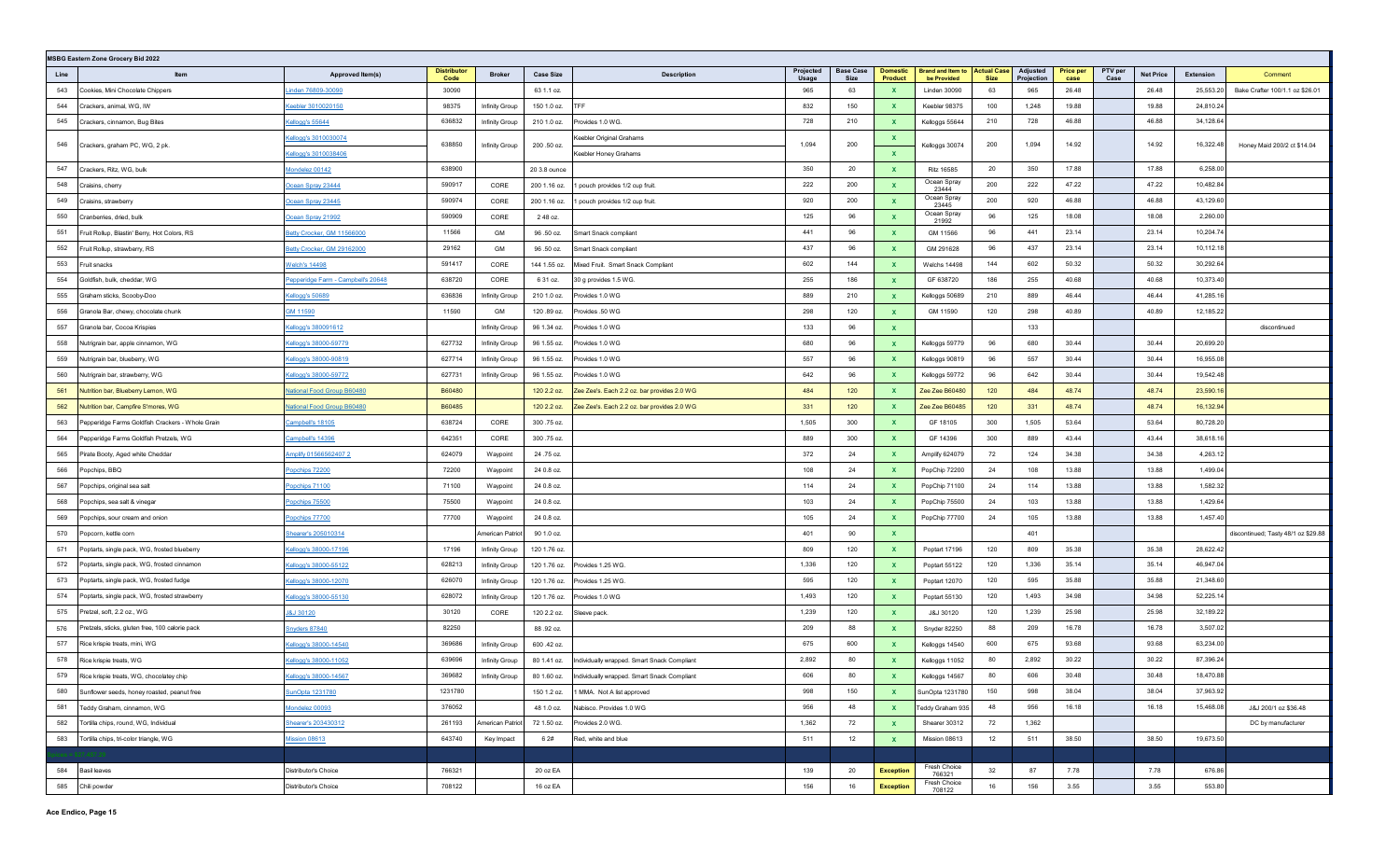| <b>MSBG Eastern Zone Grocery Bid 2022</b><br>Brand and Item to Actual Case<br><b>Distributor</b> |                                                     |                      |        |                                   |                                          |                          |                            |                        |             |                        |                          |                 |                  |               |         |
|--------------------------------------------------------------------------------------------------|-----------------------------------------------------|----------------------|--------|-----------------------------------|------------------------------------------|--------------------------|----------------------------|------------------------|-------------|------------------------|--------------------------|-----------------|------------------|---------------|---------|
| Line                                                                                             | Item                                                | Approved Item(s)     | Code   | <b>Broker</b><br><b>Case Size</b> | Projected<br><b>Description</b><br>Usage | <b>Base Case</b><br>Size | <b>Domestic</b><br>Product | be Provided            | <b>Size</b> | Adjusted<br>Projection | <b>Price per</b><br>case | PTV per<br>Case | <b>Net Price</b> | Extension     | Comment |
| 586                                                                                              | Cinnamon, ground                                    | Distributor's Choice | 768610 | 16 oz EA                          | 198                                      | 16                       | <b>Exception</b>           | Fresh Choice<br>768610 | 16          | 198                    | 7.61                     |                 | 7.61             | 1,506.78      |         |
| 587                                                                                              | Cumin, ground                                       | Distributor's Choice | 769940 | 14 oz EA                          | 158                                      | 14                       | <b>Exception</b>           | Fresh Choice<br>769940 | 16          | 138                    | 6.62                     |                 | 6.62             | 913.56        |         |
| 588                                                                                              | Garlic, chopped in oil                              | Distributor's Choice | 770510 | 6 32 oz.                          | 186                                      |                          | <b>Exception</b>           | Fresh Choice<br>770510 | 12          | 93                     | 4.98                     |                 | 4.98             | 463.14        |         |
| 589                                                                                              | Garlic, granulated                                  | Distributor's Choice | 771180 | 25 oz EA                          | 203                                      | 25                       | <b>Exception</b>           | Fresh Choice<br>771180 | 10          | 508                    | 5.75                     |                 | 5.75             | 2,921.00      |         |
| 590                                                                                              | Garlic, powder                                      | Distributor's Choice | 707698 | 19 oz EA                          | 200                                      | 19                       | <b>Exception</b>           | Fresh Choice<br>707698 | 16          | 238                    | 4.98                     |                 | 4.98             | 1,185.24      |         |
| 591                                                                                              | Italian seasoning                                   | Distributor's Choice | 765401 | 24 oz EA                          | 198                                      | 24                       | <b>Exception</b>           | Fresh Choice<br>765401 | 16          | 297                    | 5.74                     |                 | 5.74             | 1,704.78      |         |
| 592                                                                                              | Mustard, dry                                        | Distributor's Choice | 773550 | 16 oz EA                          | 87                                       | 16                       | <b>Exception</b>           | Fresh Choice<br>773550 | 16          | 87                     | 7.32                     |                 | 7.32             | 636.84        |         |
| 593                                                                                              | Nutmeg, ground                                      | Distributor's Choice | 773740 | 16 oz EA                          | 65                                       | 16                       | <b>Exception</b>           | Fresh Choice<br>773740 | 16          | 65                     | 15.94                    |                 | 15.94            | 1,036.10      |         |
| 594                                                                                              | Onion powder                                        | Distributor's Choice | 774310 | 20 oz EA                          | 217                                      | 20                       | <b>Exception</b>           | Fresh Choice<br>774310 | 20          | 217                    | 5.98                     |                 | 5.98             | 1,297.66      |         |
| 595                                                                                              | Onions, dehydrated                                  | Distributor's Choice | 771259 | 3# (48 oz.) EA                    | 108                                      | 48                       | <b>Exception</b>           | Fresh Choice<br>771259 | 16          | 324                    | 4.48                     |                 | 4.48             | 1,451.52      |         |
| 596                                                                                              | Oregano, leaves                                     | Distributor's Choice | 775020 | 24 oz EA                          | 144                                      | 24                       | <b>Exception</b>           | Fresh Choice<br>775020 | 32          | 108                    | 9.72                     |                 | 9.72             | 1,049.76      |         |
| 597                                                                                              | Paprika                                             | Distributor's Choice | 775201 | 16 oz EA                          | 129                                      | 16                       | <b>Exception</b>           | Fresh Choice<br>775201 | 16          | 129                    | 6.48                     |                 | 6.48             | 835.92        |         |
| 598                                                                                              | Parsley, flakes                                     | Distributor's Choice | 775830 | 10 oz EA                          | 171                                      | 10 <sup>1</sup>          | <b>Exception</b>           | Fresh Choice<br>775830 | 11          | 155                    | 10.27                    |                 | 10.27            | 1,591.85      |         |
| 599                                                                                              | Pepper, black                                       | Distributor's Choice | 707744 | 16 oz EA                          | 253                                      | 16                       | <b>Exception</b>           | Fresh Choice<br>707744 | 16          | 253                    | 5.88                     |                 | 5.88             | 1,487.64      |         |
| 600                                                                                              | Pepper, red crushed                                 | Distributor's Choice | 776970 | 12 oz EA                          | 61                                       | 12                       | <b>Exception</b>           | Fresh Choice<br>776970 | 12          | 61                     | 5.52                     |                 | 5.52             | 336.72        |         |
| 601                                                                                              | Pepper, white                                       | Distributor's Choice | 777540 | 16 oz EA                          | 95                                       | 16                       | <b>Exception</b>           | Fresh Choice<br>777540 | 18          | 84                     | 9.22                     |                 | 9.22             | 774.48        |         |
| 602                                                                                              | Poultry seasoning                                   | Distributor's Choice | 779250 | 12 oz EA                          | 80                                       | 12                       | <b>Exception</b>           | Fresh Choice<br>779250 | 16          | 60                     | 5.11                     |                 | 5.11             | 306.60        |         |
| 603                                                                                              | Salt, kosher                                        | Distributor's Choice | 780770 | 12 3 lb.                          | 84                                       | 36                       | $\mathbf{x}$               | Morton 780770          | 36          | 84                     | 42.64                    |                 | 42.64            | 3,581.76      |         |
| 604                                                                                              | Salt, table                                         | Distributor's Choice | 780390 | 24 26 oz.                         | 148                                      | 24                       | $\mathbf{x}$               | Morton 780390          | 24          | 148                    | 20.08                    |                 | 20.08            | 2,971.84      |         |
| 605                                                                                              | Thyme, leaves                                       | Distributor's Choice | 782860 | 7 oz EA                           | 55                                       |                          | <b>Exception</b>           | Fresh Choice<br>782860 | 12          | 32                     | 5.42                     |                 | 5.42             | 173.44        |         |
|                                                                                                  |                                                     |                      |        |                                   |                                          |                          |                            |                        |             |                        |                          |                 |                  |               |         |
| 606                                                                                              | 5,376<br>3.85<br>Drayage charge for Fee for Service |                      |        |                                   |                                          |                          |                            |                        |             |                        |                          |                 | 20,697.60        |               |         |
|                                                                                                  |                                                     |                      |        |                                   |                                          |                          |                            |                        |             |                        |                          |                 | Total:           | 16,180,190.51 |         |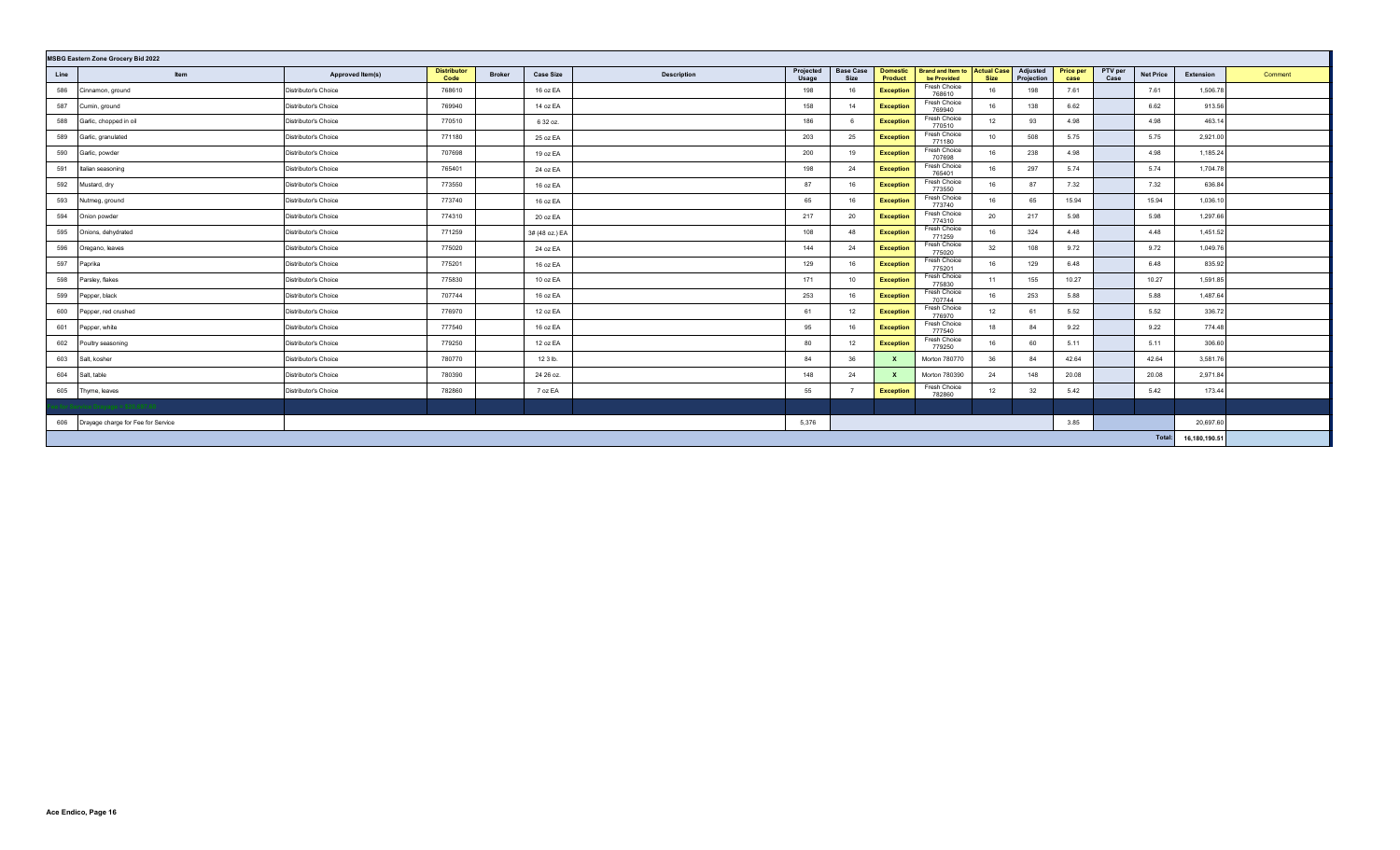|      | <b>MSBG Eastern Zone Grocery Bid 2022</b> |                  |                            |               |                  |                    |                    |                          |                                                                                                    |  |                 |                  |           |         |
|------|-------------------------------------------|------------------|----------------------------|---------------|------------------|--------------------|--------------------|--------------------------|----------------------------------------------------------------------------------------------------|--|-----------------|------------------|-----------|---------|
| Line | Item                                      | Approved Item(s) | <b>Distributor</b><br>Code | <b>Broker</b> | <b>Case Size</b> | <b>Description</b> | Projected<br>Usage | <b>Base Case</b><br>Size | Domestic Brand and Item to Actual Case Adjusted Price per Product be Provided Size Projection case |  | PTV per<br>Case | <b>Net Price</b> | Extension | Comment |
|      | <b>Group Summary</b>                      |                  |                            |               |                  |                    |                    |                          |                                                                                                    |  |                 |                  |           |         |
|      | Beef, Commercial:                         | \$444,233.64     |                            |               |                  |                    |                    |                          |                                                                                                    |  |                 |                  |           |         |
|      | <b>Bread, Baking:</b>                     | \$694,514.29     |                            |               |                  |                    |                    |                          |                                                                                                    |  |                 |                  |           |         |
|      | <b>Breakfast:</b>                         | \$1,414,482.97   |                            |               |                  |                    |                    |                          |                                                                                                    |  |                 |                  |           |         |
|      | Cereal:                                   | \$420,594.68     |                            |               |                  |                    |                    |                          |                                                                                                    |  |                 |                  |           |         |
|      | Chicken, Goldkist:                        | \$1,014,232.66   |                            |               |                  |                    |                    |                          |                                                                                                    |  |                 |                  |           |         |
|      | Chicken, Misc:                            | \$1,010,520.92   |                            |               |                  |                    |                    |                          |                                                                                                    |  |                 |                  |           |         |
|      | Chicken, Tyson:                           | \$1,223,822.36   |                            |               |                  |                    |                    |                          |                                                                                                    |  |                 |                  |           |         |
|      | <b>Condiments:</b>                        | \$735,438.27     |                            |               |                  |                    |                    |                          |                                                                                                    |  |                 |                  |           |         |
|      | <b>Cookie Dough:</b>                      | \$175,551.10     |                            |               |                  |                    |                    |                          |                                                                                                    |  |                 |                  |           |         |
|      | Dairy:                                    | \$1,528,939.92   |                            |               |                  |                    |                    |                          |                                                                                                    |  |                 |                  |           |         |
|      | Dressings, Gluten Free and Spices:        | \$370,466.21     |                            |               |                  |                    |                    |                          |                                                                                                    |  |                 |                  |           |         |
|      | Fruit and Vegetable:                      | \$508,231.40     |                            |               |                  |                    |                    |                          |                                                                                                    |  |                 |                  |           |         |
|      | <b>Juice and Beverages:</b>               | \$668,972.77     |                            |               |                  |                    |                    |                          |                                                                                                    |  |                 |                  |           |         |
|      | <b>Meat-Misc:</b>                         | \$875,695.30     |                            |               |                  |                    |                    |                          |                                                                                                    |  |                 |                  |           |         |
|      | Miscellaneous:                            | \$726,921.67     |                            |               |                  |                    |                    |                          |                                                                                                    |  |                 |                  |           |         |
|      | Pasta, Rice:                              | \$417,951.20     |                            |               |                  |                    |                    |                          |                                                                                                    |  |                 |                  |           |         |
|      | Pizza:                                    | \$1,253,561.82   |                            |               |                  |                    |                    |                          |                                                                                                    |  |                 |                  |           |         |
|      | Potato:                                   | \$1,008,546.96   |                            |               |                  |                    |                    |                          |                                                                                                    |  |                 |                  |           |         |
|      | Snacks, Frito-Lay:                        | \$547,018.56     |                            |               |                  |                    |                    |                          |                                                                                                    |  |                 |                  |           |         |
|      | Snacks, Misc:                             | \$1,119,796.21   |                            |               |                  |                    |                    |                          |                                                                                                    |  |                 |                  |           |         |
|      | Fee for Service Drayage:                  | \$20,697.60      |                            |               |                  |                    |                    |                          |                                                                                                    |  |                 |                  |           |         |
|      | <b>Grand Total:</b>                       | \$16,180,190.51  |                            |               |                  |                    |                    |                          |                                                                                                    |  |                 |                  |           |         |
|      |                                           |                  |                            |               |                  |                    |                    |                          |                                                                                                    |  |                 |                  |           |         |